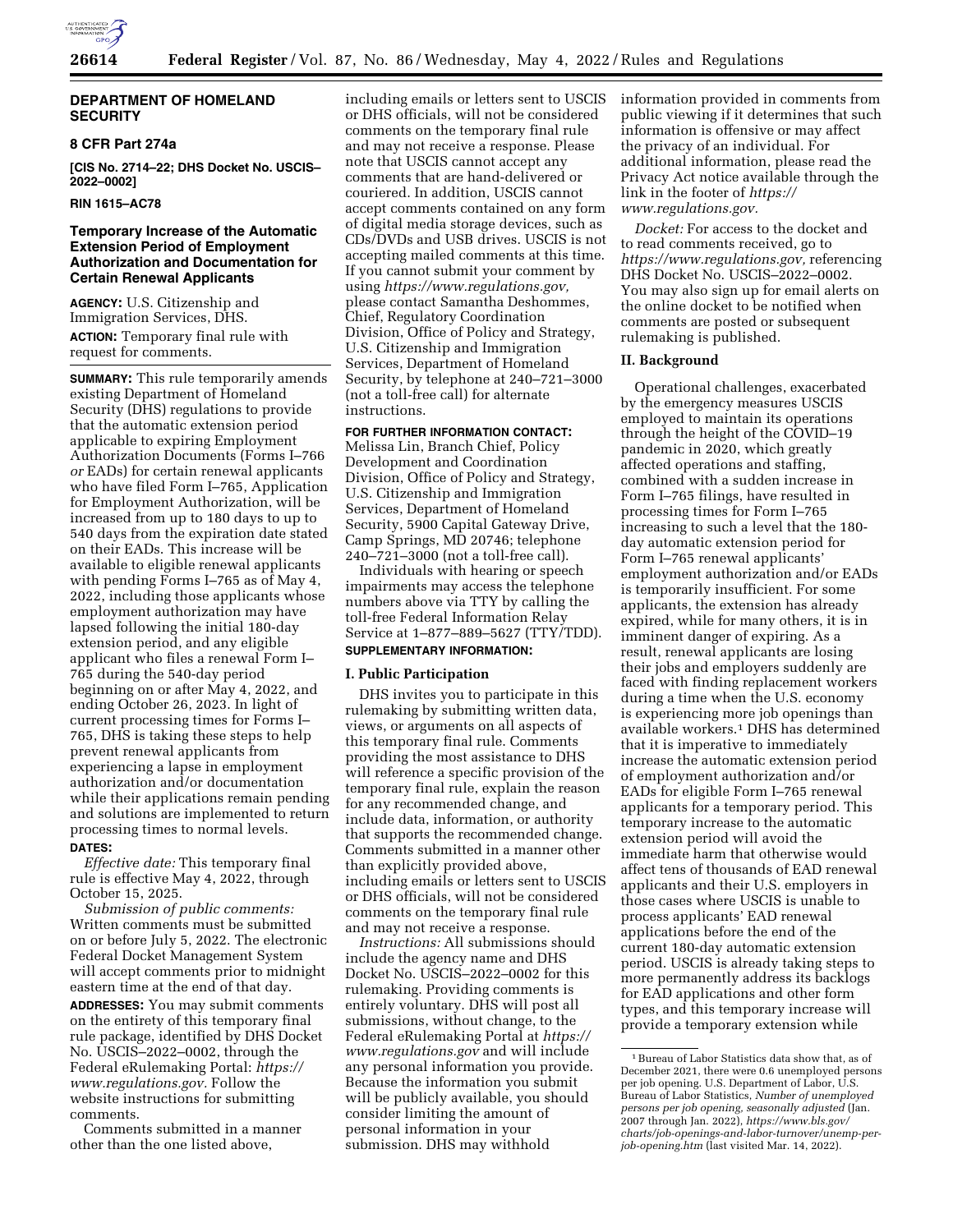USCIS works to return to pre-pandemic processing times.

# *A. Legal Authority*

The Secretary of Homeland Security's (Secretary) authority for the regulatory amendments made in this TFR are found in: section 274A(h)(3)(B) of the Immigration and Nationality Act (INA), 8 U.S.C. 1324a(h)(3)(B), which recognizes the Secretary's authority to extend employment authorization to noncitizens in the United States; and section 101(b)(1)(F) of the Homeland Security Act, 6 U.S.C. 111(b)(1)(F), which establishes as a primary mission of DHS the duty to ''ensure that the overall economic security of the United States is not diminished by efforts, activities, and programs aimed at securing the homeland.'' In addition, section 103(a)(3) of the INA, 8 U.S.C. 1103(a)(3), authorizes the Secretary to establish such regulations as the Secretary deems necessary for carrying out the Secretary's authority under the INA, and section 214 of the INA, 8 U.S.C. 1184, including section 214(a)(1), 8 U.S.C. 1184(a)(1), authorizes the Secretary to prescribe, by regulation, the terms and conditions of the admission of nonimmigrants.

# *B. Legal Framework for Employment Authorization*

1. Types of Employment Authorization: 8 CFR 274a.12(a), (b), and (c)

Whether or not a noncitizen is authorized to work in the United States depends on the noncitizen's immigration status or other conditions that may permit employment authorization (for example, having a pending application for asylum or a grant of deferred action). DHS regulations outline three classes of noncitizens who may be eligible for employment in the United States, as follows: 2

• Noncitizens in the first class, described at 8 CFR 274a.12(a), are authorized to work ''incident to status'' for any employer, as well as to engage in self-employment, as a condition of their immigration status or circumstances. Although authorized to work as a condition of their status or circumstances, certain classes of noncitizens must apply to USCIS in order to receive a Form I–766 EAD as

evidence of that employment authorization; 3

• Noncitizens in the second class. described at 8 CFR 274a.12(b), also are authorized to work ''incident to status'' as a condition of their immigration status or circumstances, but generally the authorization is valid only for a ''specific employer;'' 4 and

• Noncitizens in the third class, described at 8 CFR 247a.12(c), are required to apply for employment authorization and may work only if USCIS approves their application. Therefore, they are authorized to work for any employer, as well as to engage in self-employment, upon approval, in the discretion of USCIS, of Form I–765, Application for Employment Authorization, so long as their EAD remains valid.5

2. The Application Process for Obtaining Employment Authorization and EADs: 8 CFR 274a.13(a)

For certain eligibility categories listed in 8 CFR 274a.12(a) (the first class) and all eligibility categories listed in 8 CFR 274a.12(c) (the third class), as well as additional categories specified in form instructions, an Application for Employment Authorization (Form I– 765) must be properly filed with USCIS (with fee or fee waiver as applicable) to receive employment authorization and/ or the Form I–766 EAD.6 If granted, such employment authorization and EADs allow noncitizens to work for any U.S. employer or engage in selfemployment, as applicable. Certain noncitizens may file Form I–765 concurrently with a related benefit request if permitted by the form instructions or as announced by USCIS.7 In some instances, the underlying benefit request, if granted, would form the basis for eligibility for employment authorization.

For eligibility categories listed in 8 CFR 274a.12(a) and (c), USCIS has the

5*See* 8 CFR 274a.12(c); *Matter of Tong,* 16 I&N Dec. 593, 595 (BIA 1978) (holding that the term ''employment'' is a common one, generally used with relation to the most common pursuits,'' and includes ''the act of being employed for one's self'').

6*See* 8 CFR 103.2(a) and 8 CFR 274a.13(a). Applicants who are employment authorized incident to status (*e.g.,* asylees, refugees, TPS beneficiaries) will file Form I–765 to request a Form I–766 EAD. Applicants who are filing within an eligibility category listed in 8 CFR 274a.12(c) must use Form I–765 to request both employment authorization and an EAD.

7*See* 8 CFR 274a.13(a).

discretion to establish a specific validity period for the EAD.8

3. Automatic Extensions of EADs for Renewal Applicants: 8 CFR 274a.13(d)

a. Renewing Employment Authorization and/or EADs

EADs are not valid indefinitely, but instead expire after a specified period of time.9 Noncitizens within eligibility categories listed in 8 CFR 274a.12(c) must obtain a renewal of employment authorization and their EAD before the expiration date stated on the current EAD, or the noncitizen will lose the eligibility to work in the United States unless the noncitizen has obtained an immigration status or belongs to a class of individuals with employment authorization incident to that status (or class) since obtaining a current EAD. The same holds true for some classes of noncitizens authorized to work incident to status whose EADs' expiration dates coincide with the termination or expiration of their underlying immigration status. Other noncitizens authorized to work incident to status, such as asylees, refugees, and Temporary Protected Status (TPS) beneficiaries, may have immigration status that confers employment authorization that continues past the expiration date stated on their EADs. Nevertheless, such individuals may wish to renew their EAD in order to have valid evidence of their continuous employment authorization for various purposes, such as presenting evidence of employment authorization and identity to their employers for completion of the Employment Eligibility Verification (Form I–9), or to obtain benefits such as a driver's license from a State motor vehicle agency.10 Failure to renew their EADs prior to the expiration date may result in job loss if such individuals do not have or cannot present alternate evidence of employment authorization, as employers who continue to employ individuals without employment

9*See* 8 CFR 274a.13(b) and 274a.14(a). 10For example, the status of asylees generally continues unless and until it is adjusted to lawful permanent resident status, and asylees are employment authorized incident to status. Therefore, asylees' employment authorization typically will continue beyond the expiration date on the EAD, which is issued in 2-year increments. On the other hand, a K–1 fiancée, while also employment authorized incident to status, will receive only a 90-day period in K–1 nonimmigrant status upon admission to the United States. The expiration date of EADs issued to K-1 fiancées will coincide with the 90-day admission period.

<sup>2</sup>There are several employment-eligible categories that are not included in DHS regulations but instead are described in the form instructions to Form I–765, Application for Employment Authorization. Employment-authorized L nonimmigrant spouses are an example. *See* INA sec. 214(c)(2)(E), 8 U.S.C. 1184(c)(2)(E).

<sup>3</sup>*See* 8 CFR 274a.12(a).

<sup>4</sup>*See* 8 CFR 274a.12(b).These noncitizens are issued an Arrival-Departure Record (Form I–94) indicating their employment-authorized status in the United States and do not file separate requests for evidence of employment authorization.

<sup>8</sup>*See* 8 CFR 274.12(a) and (c).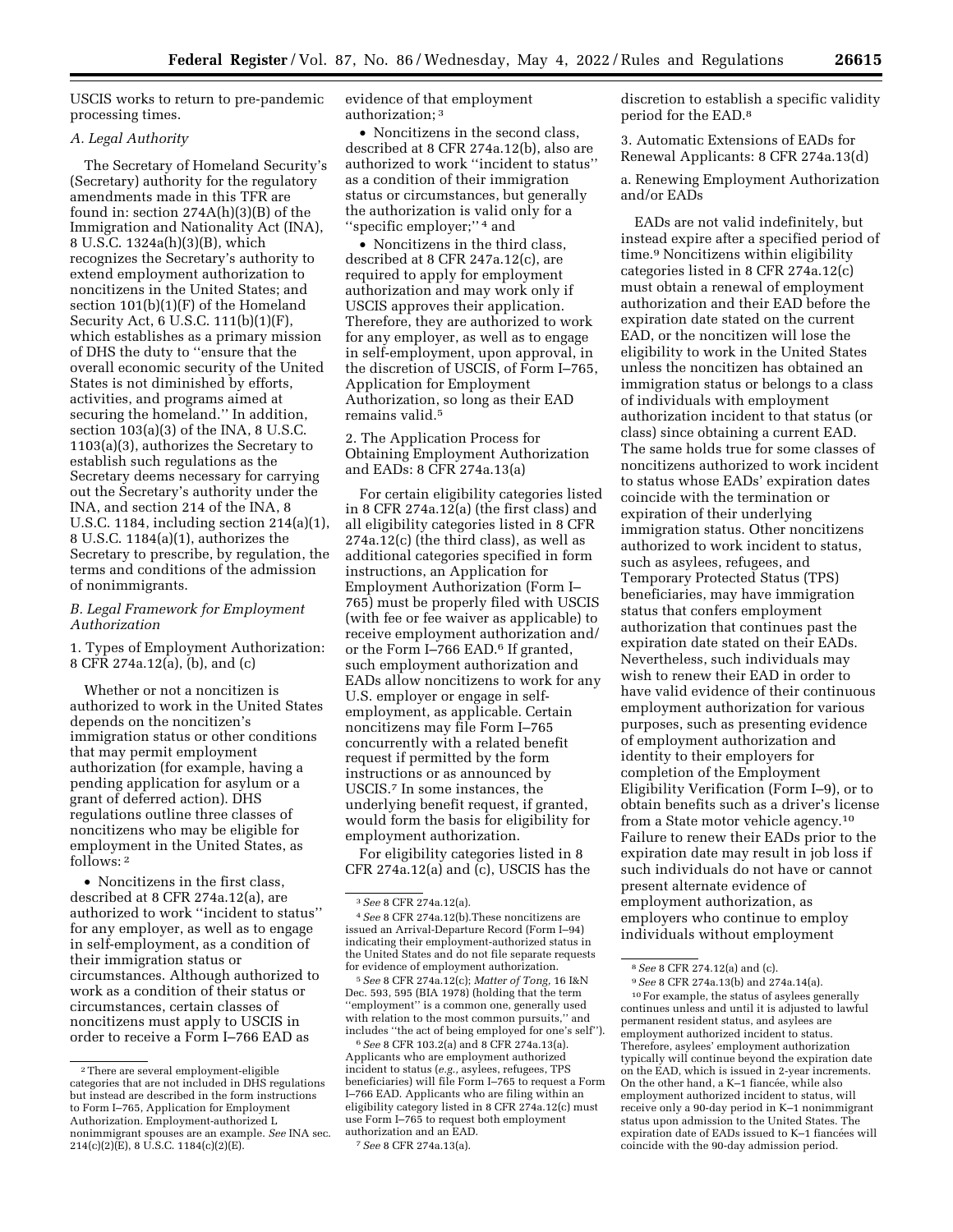authorization may be subject to civil money penalties.<sup>11</sup>

Those seeking to renew previously granted employment authorization and/ or EADs must file the renewal request on Form I–765 with USCIS in accordance with the form instructions.12

Module A. b. Minimizing the Risk of Gaps in Employment Authorization and/or EAD Validity Through Automatic Extensions

If an eligible noncitizen is not able to renew their employment authorization and/or EAD before it expires, the noncitizen and the employer may experience adverse consequences. For the noncitizen, the lack of renewal could cause job loss, gaps in employment authorization, and loss of income to the noncitizen and their family member(s). For the noncitizen's employer, the disruption may cause instability with business continuity or other financial harm. Beyond the financial and economic impact that gaps in employment create for the employer and the noncitizen, if the noncitizen engages in unauthorized employment, such activity may render a noncitizen removable,13 render a noncitizen ineligible for future benefits such as adjustment of status,14 and/or may subject the employer to civil and criminal penalties.15

Before 2016, USCIS regulations indicated that USCIS would ''adjudicate an application [for an EAD] within 90 days'' from the date USCIS received the application.16 If USCIS did not adjudicate the application within that timeframe, the applicant was eligible to be issued an interim document evidencing employment authorization with a validity period not to exceed 240 days. On November 18, 2016, as part of

12*See [https://www.uscis.gov/sites/default/files/](https://www.uscis.gov/sites/default/files/document/forms/i-765instr.pdf)  [document/forms/i-765instr.pdf](https://www.uscis.gov/sites/default/files/document/forms/i-765instr.pdf)* (08/25/20 edition). In reviewing the Form I–765, USCIS ensures that the fee was paid, a fee waiver was granted, or a fee exemption applies.

13*See, e.g.,* INA sec. 237(a)(1)(C), 8 U.S.C.  $1227(a)(1)(C)$ .

14*See* INA sec. 245(c), 8 U.S.C. 1255(c).

15*See* INA sec. 274A, 8 U.S.C. 1324a.

DHS's efforts to implement the flexibilities provided to noncitizens and employers by the American Competitiveness in the Twenty-first Century Act of 2000 (AC21), as amended, and the American Competitiveness and Workforce Improvement Act of 1998, DHS published a final regulation 17 removing the provision and replacing it with the current 8 CFR 274a.13(d).

Under the current provision, certain employment eligibility categories receive an automatic extension of employment authorization and EAD for up to 180 days if certain conditions (outlined below) are met.18 DHS created the provision to prevent gaps in employment authorization and related consequences for certain renewal applicants,19 and in light of processing times and possible filing surges.20 To significantly mitigate the risks of and consequences related to gaps in employment authorization for renewal applicants, DHS changed its regulations at 8 CFR 274a.13(d) to provide certain categories of renewal applicants with an automatic extension of their EADs and, if applicable, related employment authorization, for up to 180 days from the expiration date on the EAD if:

• The renewal applicants timely file an application to renew their employment authorization and/or EAD on Form I–765 before the EAD expires; 21

17*See* Final Rule, *Retention of EB–1, EB–2, and EB–3 Immigrant Workers and Program Improvements Affecting High-Skilled Nonimmigrant Workers,* 81 FR 82398 (Nov. 18, 2016) (''AC21 Final Rule''). The final rule was issued after a proposed rule was published in the **Federal Register**. *See* Notice of Proposed Rulemaking, *Retention of EB–1, EB–2, and EB–3 Immigrant Workers and Program Improvements Affecting High-Skilled Nonimmigrant Workers,* 80 FR 81899 (Dec. 31, 2015) (''AC21 NPRM'').

18*See* 81 FR at 82455–82463 (AC21 Final Rule). 19*See* 80 FR at 81927 (''DHS proposes to amend its regulations to help prevent gaps in employment authorization for certain employment-authorized individuals who are seeking to renew expiring EADs. . . . These provisions would significantly mitigate the risk of gaps in employment authorization and required documentation for eligible individuals, thereby benefitting them and their employers.'').

20*See* 80 FR at 81927 (''DHS believes that this time period [of up to 180 days] is reasonable and provides more than ample time for USCIS to complete the adjudication process based on USCIS's current 3-month average processing time for Applications for Employment Authorization.''); *id.* at 81927 n.77 (''Depending on any significant surges in filings, however, there may be periods in which USCIS takes longer than 2 weeks to issue Notices of Action (Forms I–797C).'').

21 8 CFR 274a.13(d)(1)(i). TPS beneficiaries must file during the designated period in the applicable **Federal Register** notice. In addition, the TPS and TPS-related documentation, including EADs, of certain TPS beneficiaries under the TPS designations for Haiti, El Salvador, Sudan, Nicaragua, Honduras, and Nepal are continued

• The renewal Form I–765 is based on the same employment authorization category on the front of the expiring EAD or is for an individual approved for TPS whose EAD was issued pursuant to 8 CFR 274a.12(c)(19); 22 and

• The noncitizen's eligibility to apply for employment authorization continues notwithstanding the expiration of the EAD and is based on an employment authorization category that does not require the adjudication of an underlying application or petition before the adjudication of the renewal application, as announced on the USCIS website.23

The following classes of noncitizens filing to renew an EAD may be eligible to receive an automatic extension of their employment authorization and/or EAD for up to 180 days, which USCIS discusses in detail at *[https://](https://www.uscis.gov/eadautoextend) [www.uscis.gov/eadautoextend:](https://www.uscis.gov/eadautoextend)* 24

• Noncitizens admitted as refugees (A03).25

• Noncitizens granted asylum  $(A05).^{26}$ 

• Noncitizens admitted as parents or dependent children of noncitizens granted permanent residence under section  $101(a)(27)(I)$  of the INA, 8 U.S.C. 1101(a)(27)(I) (A07).27

• Noncitizens admitted to the United States as citizens of the Federated States

22*See* 8 CFR 274a.13(d)(1)(ii) (exempting individuals approved for TPS with EADs issued pursuant to 8 CFR 274a.12(c)(19) from the requirement that the employment authorization category on the face of the expiring EAD be the same as on the request for renewal (Form I–765)). *See also* DHS, USCIS, *Employment Authorization for Certain H–4, E, and L Nonimmigrant Dependent Spouses,* PA–2021–25 (Nov. 12, 2021), *[https://](https://www.uscis.gov/sites/default/files/document/policy-manual-updates/20211112-EmploymentAuthorization.pdf) [www.uscis.gov/sites/default/files/document/policy](https://www.uscis.gov/sites/default/files/document/policy-manual-updates/20211112-EmploymentAuthorization.pdf)[manual-updates/20211112-Employment](https://www.uscis.gov/sites/default/files/document/policy-manual-updates/20211112-EmploymentAuthorization.pdf) [Authorization.pdf](https://www.uscis.gov/sites/default/files/document/policy-manual-updates/20211112-EmploymentAuthorization.pdf)* (explaining that certain H–4, E, or L dependent spouses may submit a document combination including an unexpired Form I–94 indicating H–4, E, or L–2 nonimmigrant status alongside Form I–797C).

23*See* 8 CFR 274a.13(d)(iii).

24*See* DHS, USCIS, *Automatic Employment Authorization Document (EAD) Extension, [https://](https://www.uscis.gov/eadautoextend)  [www.uscis.gov/eadautoextend](https://www.uscis.gov/eadautoextend)* (last updated Nov. 12, 2021).

25*See* 8 CFR 274a.12(a)(3).

26*See* 8 CFR 274a.12(a)(5).

27*See* 8 CFR 274a.12(a)(7).

<sup>&</sup>lt;sup>11</sup> For an initial hire, the employee must present the employer with acceptable documents evidencing identity and employment authorization. The lists of acceptable documents can be found on the last page of the Form I–9. *See [https://](https://www.uscis.gov/sites/default/files/document/forms/i-9.pdf) [www.uscis.gov/sites/default/files/document/forms/](https://www.uscis.gov/sites/default/files/document/forms/i-9.pdf) [i-9.pdf](https://www.uscis.gov/sites/default/files/document/forms/i-9.pdf)* (last updated Oct. 21, 2019). An employer that does not properly complete Form I–9, which includes reverifying continued employment authorization, or continues to employ an individual with knowledge that the individual is not authorized to work may be subject to civil money penalties. *See [https://www.uscis.gov/i-9-central/](https://www.uscis.gov/i-9-central/handbook-for-employers-m-274/100-unlawful-discrimination-and-penalties-for-prohibited-practices/108-penalties-for-prohibited-practices)  [handbook-for-employers-m-274/100-unlawful](https://www.uscis.gov/i-9-central/handbook-for-employers-m-274/100-unlawful-discrimination-and-penalties-for-prohibited-practices/108-penalties-for-prohibited-practices)[discrimination-and-penalties-for-prohibited](https://www.uscis.gov/i-9-central/handbook-for-employers-m-274/100-unlawful-discrimination-and-penalties-for-prohibited-practices/108-penalties-for-prohibited-practices)[practices/108-penalties-for-prohibited-practices](https://www.uscis.gov/i-9-central/handbook-for-employers-m-274/100-unlawful-discrimination-and-penalties-for-prohibited-practices/108-penalties-for-prohibited-practices)*  (last updated  $\rm{\AA}$ pr. 27, 2020).

<sup>16</sup>*See* 8 CFR 274a.13(d) (2016).

subject to current court orders and litigation compliance **Federal Register** notices. *See* 86 FR 50725 (Sept. 10, 2021) (continuing TPS and TPSrelated documentation for eligible beneficiaries of the TPS designations for the noted six countries through December 31, 2022, and further noting that DHS will issue future such notices as necessary to comply with court orders in *Ramos, et al.* v. *Nielsen, et al.,* No. 18–cv–01554 (N.D. Cal. Oct. 3, 2018) (''*Ramos*''); *Saget, et al.* v. *Trump, et al.,* No. 18–cv–1599 (E.D.N.Y. Apr. 11, 2019) (''*Saget*''); and *Bhattarai* v. *Nielsen,* No. 19–cv–00731 (N.D. Cal. Mar. 12, 2019) (''*Bhattarai*''). DHS also will comply with any superseding court orders in these lawsuits. This TFR will be construed in harmony, to the extent possible, with the existing and any future court orders in this referenced litigation.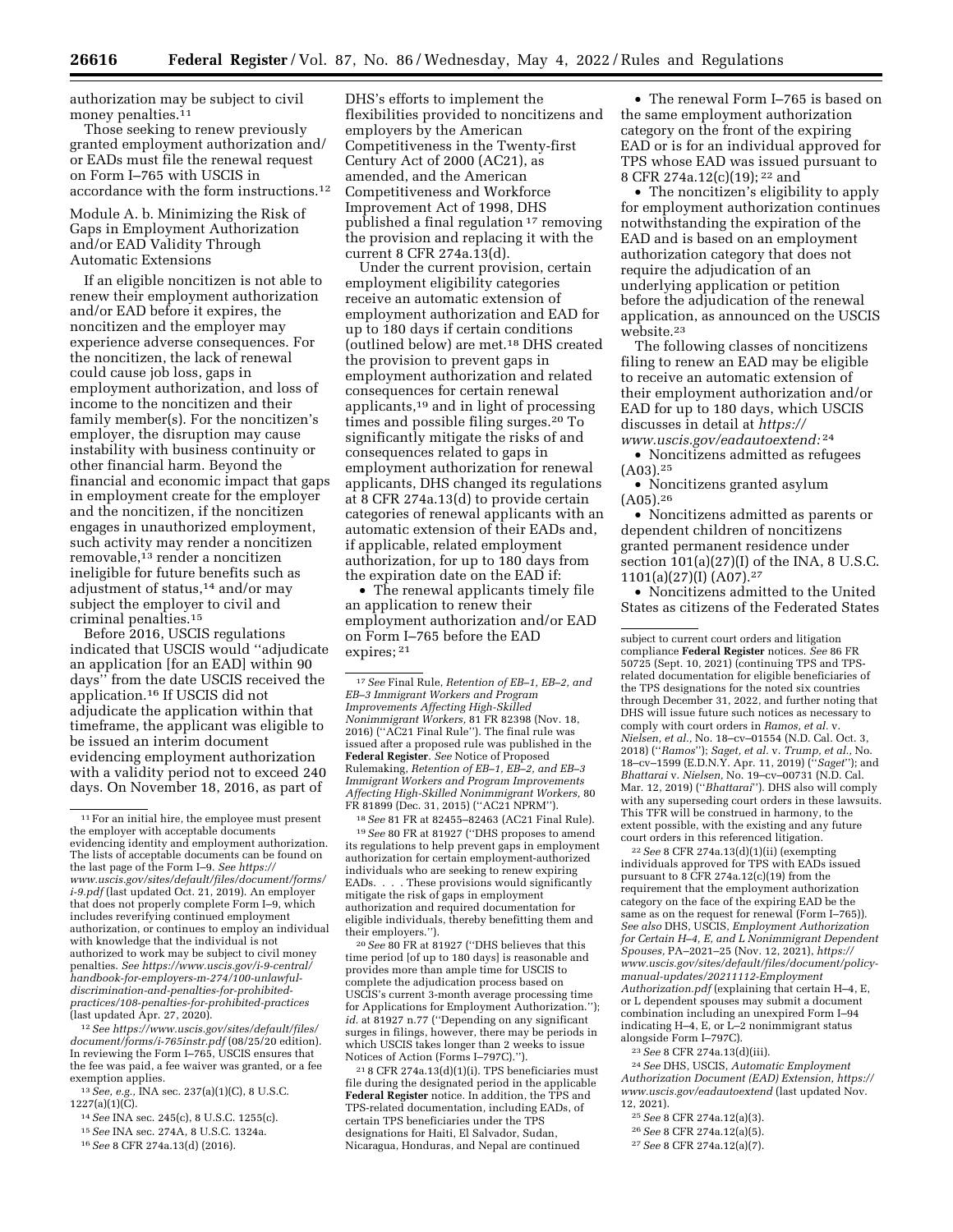of Micronesia or the Marshall Islands pursuant to agreements between the United States and the former trust territories (A08).<sup>28</sup>

• Noncitizens granted withholding of deportation or removal (A10).29

• Noncitizens granted TPS, regardless of the employment authorization category on their current EADs (A12 or C19).30

• Noncitizen spouses of E–1/2/3 nonimmigrants (Treaty Trader/Investor/ Australian Specialty Worker) (A17).31

• Noncitizen spouses of L–1 nonimmigrants (Intracompany Transferees) (A18).32

• Noncitizens who have properly filed applications for TPS and who have been deemed *prima facie* eligible for TPS under 8 CFR 244.10(a) and have received an EAD as a ''temporary treatment benefit'' under 8 CFR 244.10(e) and 274a.12(c)(19) (C19).33

• Noncitizens who have properly filed applications for asylum and withholding of deportation or removal (C08).34

• Noncitizens who have filed applications for adjustment of status to lawful permanent resident under section 245 of the INA, 8 U.S.C. 1255  $(C09).^{35}$ 

• Noncitizens who have filed applications for suspension of deportation under section 244 of the INA (as it existed prior to April 1, 1997), cancellation of removal pursuant to section 240A of the INA, or special rule cancellation of removal under section 309(f)(1) of the Illegal Immigration Reform and Immigrant Responsibility Act of 1996 (C10).36

• Noncitizens who have filed applications for creation of record of lawful admission for permanent residence (C16).37

• Noncitizens who have properly filed legalization applications pursuant to section 210 of the INA, 8 U.S.C. 1160 (C20).38

• Noncitizens who have properly filed legalization applications pursuant to section 245A of the INA, 8 U.S.C. 1255a (C22).39

• Noncitizens who have filed applications for adjustment of status

- 31*See* INA sec. 214(e)(2), 8 U.S.C. 1184(e)(2). 32*See* INA sec. 214(c)(2)(E), 8 U.S.C.
- 1184(c)(2)(E).
- 33*See* 8 CFR 274a.12(c)(19).
- 34*See* 8 CFR 274a.12(c)(8).
- 35*See* 8 CFR 274a.12(c)(9).
- 36*See* 8 CFR 274a.12(c)(10).
- 37*See* 8 CFR 274a.12(c)(16).
- 38*See* 8 CFR 274a.12(c)(20).
- 39*See* 8 CFR 274a.12(c)(22).

pursuant to section 1104 of the Legal Immigration Family Equity Act (C24).40

• Noncitizen spouses (H–4) of H–1B nonimmigrants with an unexpired Form I–94 showing H–4 nonimmigrant status  $(C26).41$ 

• Noncitizens who are the principal beneficiaries or qualified children of approved VAWA self-petitioners, under the employment authorization category ''(c)(31)'' in the form instructions to Form I–765 (C31).

Currently, the extension automatically terminates the earlier of up to 180 days after the expiration date of the EAD, or upon issuance of notification of a decision denying the renewal request.42 An EAD that has expired on its face is considered unexpired when combined with a Form I–797C indicating a timely filing of the application to renew the EAD.43 Therefore, when the expiration date on the front of the EAD is reached, a noncitizen who is continuing in their employment with the same employer and relying on their extended EAD to show their employment authorization must present to the employer the Form I–797C to show continued employment authorization, and the employer must update the previously completed Form I–9 to reflect the extended expiration date based on the automatic extension while the renewal is pending. For new employment, the automatic extension date is recorded on the Form I–9 by the employee (if applicable) and employer in the first instance. In either case, the reverification of employment authorization or the EAD occurs when the automatic extension period terminates.44

USCIS policy generally permits the filing of a Form I-765 renewal application up to 180 days before the current EAD expires.45 If the renewal application is granted, the employment authorization and/or EAD generally will be valid as of the date of approval of the application. If the application is denied, the employment authorization and/or EAD generally is terminated on the day of the denial.<sup>46</sup> If the renewal application was timely and properly filed but remains pending beyond the

42*See* 8 CFR 274a.13(d)(3).

44*See* DHS, USCIS, *Completing Section 3, Reverification and Rehires, [https://www.uscis.gov/i-](https://www.uscis.gov/i-9-central/complete-correct-form-i-9/completing-section-3-reverification-and-rehires)[9-central/complete-correct-form-i-9/completing](https://www.uscis.gov/i-9-central/complete-correct-form-i-9/completing-section-3-reverification-and-rehires)[section-3-reverification-and-rehires](https://www.uscis.gov/i-9-central/complete-correct-form-i-9/completing-section-3-reverification-and-rehires)* (last updated July 10, 2020).

45*See* USCIS' web page at *[https://www.uscis.gov/](https://www.uscis.gov/green-card/green-card-processes-and-procedures/employment-authorization-document) [green-card/green-card-processes-and-procedures/](https://www.uscis.gov/green-card/green-card-processes-and-procedures/employment-authorization-document)  [employment-authorization-document](https://www.uscis.gov/green-card/green-card-processes-and-procedures/employment-authorization-document)* (last updated Feb. 11, 2022); *see also* 81 FR at 82456 (AC21 Final Rule).

180-day automatic extension period and the employee cannot provide other evidence of current employment authorization, the employee must stop working on the beginning of the 181st day after the expiration of the EAD, and the employer must remove the employee from the payroll.47 As a result, both the employee and the employer will experience the negative consequences of gaps in employment authorization and/or EAD validity. Since its promulgation in 2016, the automatic extension provision at 8 CFR 274a.13(d) has helped to minimize the risk of these negative consequences for applicants who are otherwise eligible for the automatic extension and their employers.

Recently, however, it has become apparent that the 180-day automatic extension is not enough for a growing number of renewal applicants. Thousands of renewal applications remain pending beyond the 180-day automatic extension period resulting in applicants losing employment authorization and/or EAD validity. The grave situation that applicants and, in turn, their employers are facing generally is not the result of the applicant's actions, but instead the result of several converging factors affecting USCIS operations that have been compounded by the COVID–19 public health emergency. These factors resulted in a significant increase in USCIS processing times for several categories of Form I–765 renewal applications, as described in detail below. DHS has determined that the 180-day automatic extension provision is currently insufficient to protect applicants as was originally intended.

# **III. Purpose of This Temporary Final Rule**

# *A. Overview of Issues Negatively Impacting Form I–765 Processing Times*

Prior to 2019, USCIS generally kept pace with the steady flow of Form I–765 filings and met its 3-month internal processing goal. However, in the years leading up to 2019, USCIS began accruing backlogs in adjudications across various other form types owing to shifting priorities, increased form lengths, expanded interview requirements, increased Request for Evidence issuance, and insufficient staffing levels due to a hiring freeze within the Field Operations Directorate beginning December 2019 and one in the Service Center Operations

<sup>28</sup>*See* 8 CFR 274a.12(a)(8).

<sup>29</sup>*See* 8 CFR 274a.12(a)(10).

<sup>30</sup>*See* 8 CFR 274a.12(a)(12) or (c)(19).

<sup>40</sup>*See* 8 CFR 274a.12(c)(24).

<sup>41</sup>*See* 8 CFR 274a.12(c)(26).

<sup>43</sup>*See* 8 CFR 274a.13(d)(4).

<sup>46</sup>*See* 8 CFR 274a.13(d)(3).

<sup>47</sup>*See* 8 CFR 274a.2(b)(vii) (reverification provision).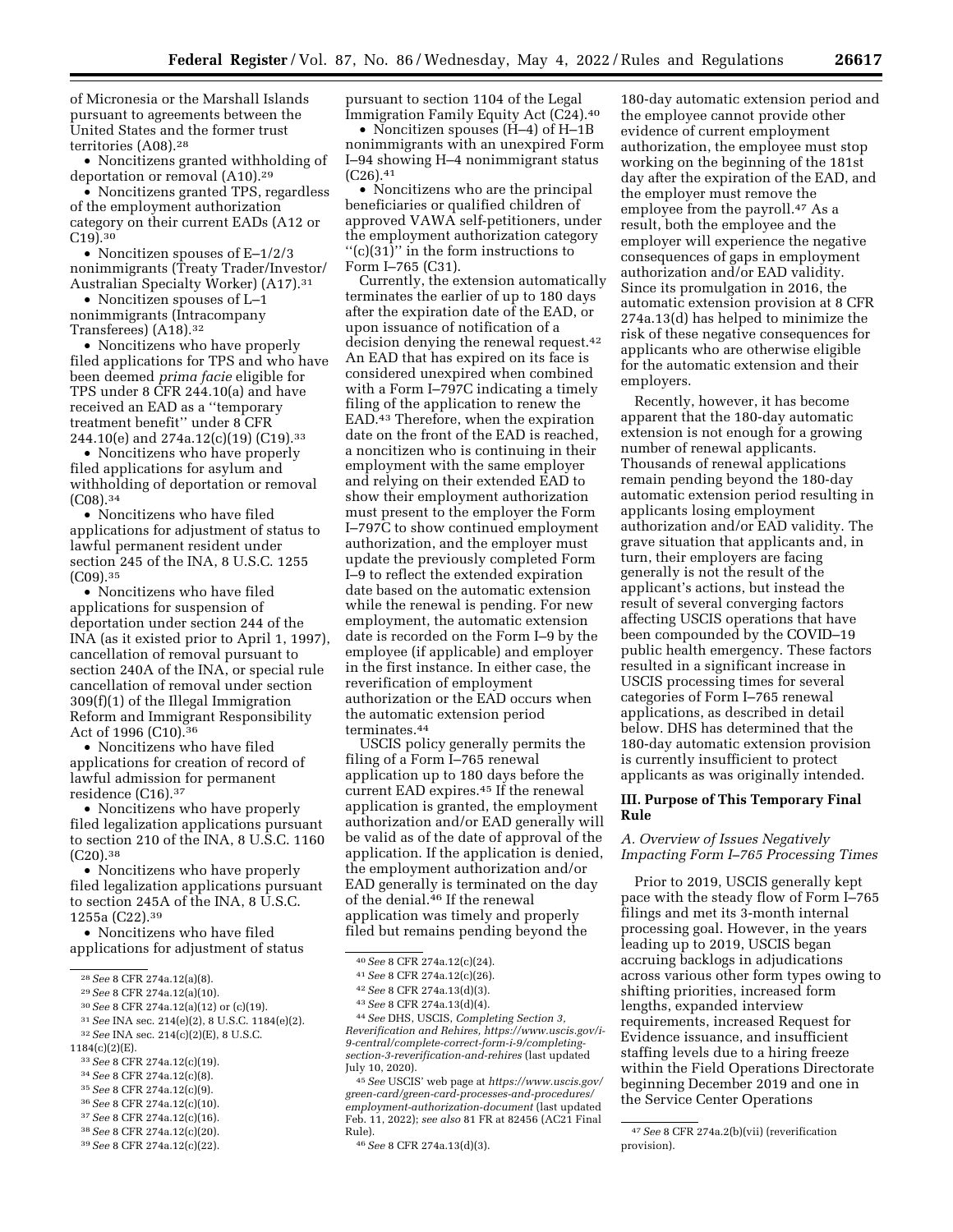Directorate beginning February 2020.48 Those backlogs in other program areas strained USCIS resources, which, when coupled with USCIS' worsening fiscal situation beginning in late 2019 and continuing into 2020 and part of 2021, hindered USCIS' ability to allocate resources to respond to the increase in Form I–765 filings in a manner that would allow USCIS to continue to meet its 3-month internal processing goal as it historically had. Additionally, strain on USCIS' financial resources, which was due in part to USCIS' inability to update its fee structure since 2016, negatively affected staffing levels and hampered the ability to quickly respond to shifting workload demands. The COVID–19 pandemic exacerbated USCIS' precarious fiscal situation, deepening its fiscal emergency. The pandemic also led to new and significant operational disruptions, reversing any gains the agency had made on existing backlogs; 49 these pandemic-related disruptions impacted adjudications of immigration benefit requests as well as the pipeline of work for which all required pre-adjudicative processing was completed (making forms ''adjudication-ready''), including for Form I–765 adjudications.50 In 2021, before USCIS could recover from these fiscal and operational impacts, USCIS experienced a sudden and dramatic increase in Form I–765 filings due to:

Increased filings in the C09 (pending adjustment) category generally caused by changes in employment-based visa availability, new Temporary Protective Status (TPS) designations and redesignations, and the cyclical nature of the C08 (pending asylum) and C33 (DACA) categories. USCIS has experienced significant Form I–765 backlogs since then.

Presently, Form I–765 processing times vary, with many categories' processing times extending far beyond USCIS' 3-month processing goal for the form type. By December 2021, the median 51 processing time for all initial and renewal Form I–765 applications was 6.5 months, and the median processing time for all Form I–765 renewal applications was 5.4 months. For those renewal applicants within employment authorization categories eligible for the up to 180-day automatic extension of employment authorization provided by 8 CFR 274a.13(d), as of December 2021, USCIS' median processing time was 8.0 months.52 Given these processing times, DHS recognizes that approximately 87,000 renewal applicants eligible for an automatic extension under 8 CFR  $274a.13(d)(1)$  are, or soon will be, past the 180-day automatic extension period of their employment authorization and/ or EAD validity.

The vast majority of applicants filing renewal Form I–765 applications and who are eligible for the automatic extension of EADs under 8 CFR 274a.13(d) fall under three filing categories: (1) Noncitizens who have properly filed applications for asylum and withholding of deportation or removal (C08); (2) noncitizens who have properly filed applications for adjustment of status to lawful permanent resident under section 245 of the INA, 8 U.S.C. 1255 (C09); 53 and (3) noncitizens who have properly filed applications for suspension of deportation under section 244 of the INA (as it existed prior to April 1, 1997), cancellation of removal pursuant to section 240A of the INA, or special rule cancellation of removal under section 309(f)(1) of the Illegal Immigration Reform and Immigrant Responsibility Act of 1996 (C10).<sup>54</sup> As of December 2021, the processing time range (between median and 93rd percentile) for Form I–765 renewal applications filed based on the C08 category was 10.1 to 11.5 months; for the C09 category, 7.7 to 11.6 months; and for the C10 category, 6.1 to 8.6 months. By comparison, this processing time range as of December 2020, for the C08 category, was 5.0 to 6.9 months; for the C09 category, 2.5 to 5.6 months; and for the C10 category, 3.2 to 4.2 months.

TABLE 1—RECENT DRAMATIC GROWTH IN 50TH AND 93RD PERCENTILE PROCESSING TIMES FOR FORM I–765 RENEWAL APPLICATIONS FILED BY TOP THREE FILING CATEGORIES

| Fiscal year <sup>55</sup> | Pending asylum applicants | Adjustment of status applicants | Suspension/cancellation applicants |
|---------------------------|---------------------------|---------------------------------|------------------------------------|
|                           | (C08)                     | (C09)                           | (C10)                              |
|                           |                           |                                 |                                    |

48A U.S. Government Accountability Office report observed that despite receipts remaining steady (between 8 million and 10 million) from fiscal year (FY) 2015 through FY 2019, USCIS' processing times increased through FY 2020, and the overall pending caseload grew an estimated 85 percent, with USCIS having received more than 4 million applications and petitions in the first two quarters of FY 2020, owing to the factors listed above. Factors that affected Form I–765, specifically, will be discussed in further detail below. *See* GAO–21–529, U.S. Citizenship and Immigration Services: Actions Needed to Address Pending Caseload (Aug. 2021), pp. 9, 12, 14, and 20, *[https://www.gao.gov/assets/gao-21-529.pdf.](https://www.gao.gov/assets/gao-21-529.pdf)* The hiring freezes that began in the Field Operations and Service Center Operations Directorates were eventually subsumed by an agency-wide hiring freeze beginning May 1, 2020, which is discussed in further detail below. USCIS lifted the agencywide hiring freeze in March 2021.

49USCIS had made some progress in addressing these backlogs before the COVID–19 pandemic. In FY 2019, USCIS observed a backlog growth rate of less than 1 percent—the smallest growth in backlogs since 2012. This was due to a 4-percent decrease in receipts, increases in completions (naturalizations, adjustments of status, and nonimmigrant and immigrant worker petitions),

and additional staffing. However, the COVID–19 pandemic reversed any gains USCIS had made.

50Other contributing factors include competing priorities, such as litigation obligations and administration priorities, that shifted resources away from Form I–765 adjudications or caused the agency to focus resources on certain categories or subcategories of Form I–765; and policy changes (such as expanding biometrics requirements to certain applicants filing Form I–539, Application to Extend/Change Nonimmigrant Status), which delayed USCIS' ability to approve any Form I–765 relying on an underlying Form I–539 decision. *See*  GAO–21–529, U.S. Citizenship and Immigration Services: Actions Needed to Address Pending Caseload (Aug. 2021), pp. 15–20. However, these factors, while relevant, have been mitigated through recent policy changes and, therefore, are no longer a significant cause of gaps in employment authorization for applicants. For example, on May 17, 2021, USCIS temporarily suspended the biometrics requirement for certain Form I–539 applicants to address the processing delays exacerbated by limited Application Support Center (ASC) capacity due to COVID–19. *See* USCIS News Alert, USCIS Temporarily Suspends Biometrics Requirement for Certain Form I–539 Applicants, *[https://www.uscis.gov/news/alerts/uscis](https://www.uscis.gov/news/alerts/uscis-temporarily-suspends-biometrics-requirement-for-certain-form-i-539-applicants)[temporarily-suspends-biometrics-requirement-for-](https://www.uscis.gov/news/alerts/uscis-temporarily-suspends-biometrics-requirement-for-certain-form-i-539-applicants)*

*[certain-form-i-539-applicants](https://www.uscis.gov/news/alerts/uscis-temporarily-suspends-biometrics-requirement-for-certain-form-i-539-applicants)* (last updated May 13, 2021).

51The median processing time represents the time it took to complete 50 percent of the cases completed in a given time period.

52The time it took USCIS to complete 93 percent of these cases was 11.4 months. For more information on how USCIS calculates its processing times, see USCIS' web page at *[https://](https://egov.uscis.gov/processing-times/more-info) [egov.uscis.gov/processing-times/more-info](https://egov.uscis.gov/processing-times/more-info)* (last visited Feb. 9, 2022).

53Applicants filing a Form I–765 based on a pending LRIF-based adjustment application also use ''(c)(9)'' as their eligibility category on Form I– 765.

54 In December 2021, these three filing categories made up nearly 95 percent of the renewal EAD receipts filed in categories eligible for the automatic extension of employment authorization. Broken down further among these three categories: The C08 category comprised approximately 58 percent of the renewal EAD receipts filed in categories eligible for the automatic extension, while the C09 category comprised approximately 19 percent and the C10 comprised approximately 18 percent.

55 In some cases, USCIS' data is based on its fiscal year, beginning on October 1 and ending on September 30 of the reporting period.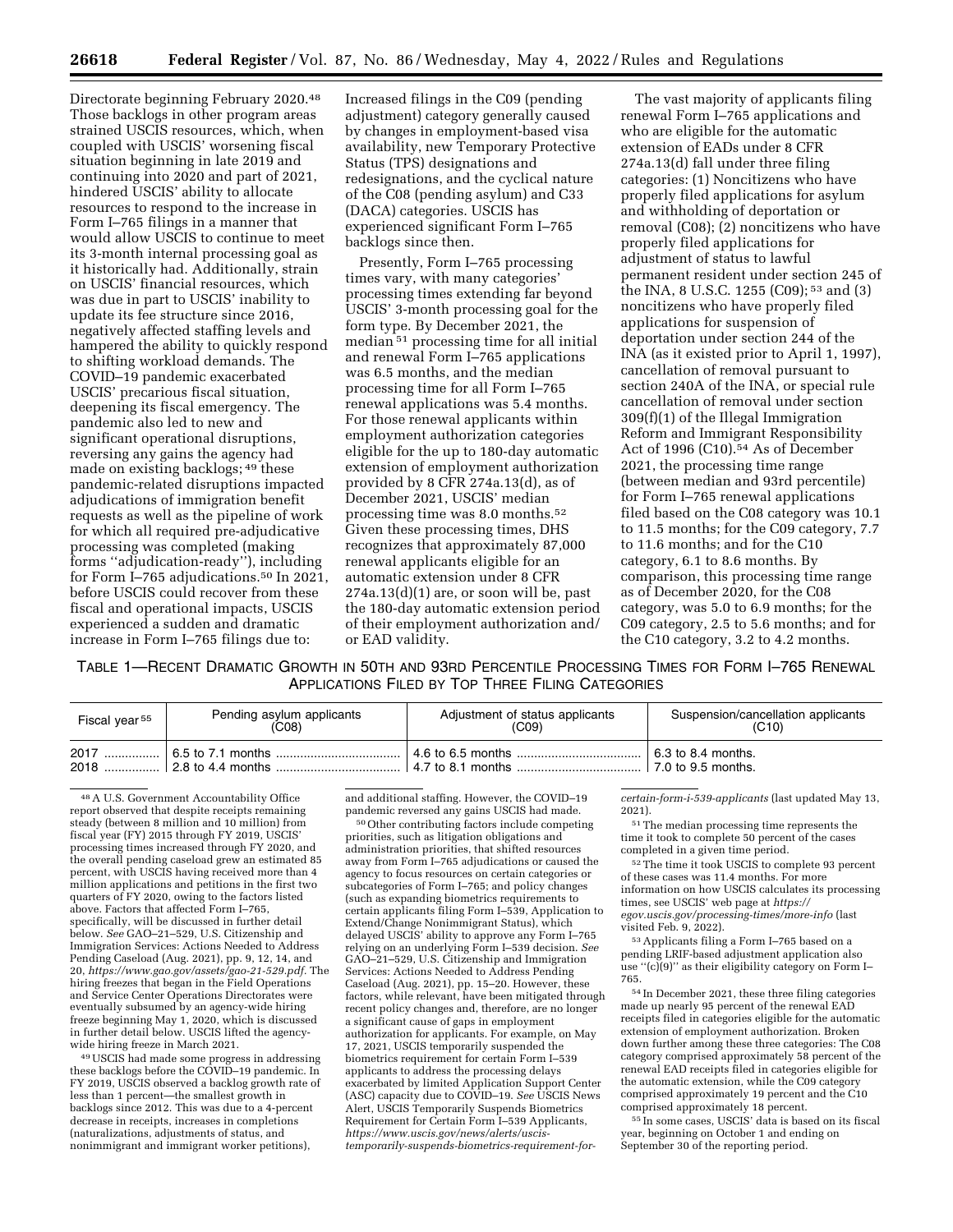TABLE 1—RECENT DRAMATIC GROWTH IN 50TH AND 93RD PERCENTILE PROCESSING TIMES FOR FORM I–765 RENEWAL APPLICATIONS FILED BY TOP THREE FILING CATEGORIES—Continued

| Fiscal year <sup>55</sup> | Pending asylum applicants<br>(C08) | Adjustment of status applicants<br>(C09) | Suspension/cancellation applicants<br>(C10) |
|---------------------------|------------------------------------|------------------------------------------|---------------------------------------------|
|                           |                                    |                                          |                                             |

With current processing times far exceeding USCIS' normal 3-month goal, the 180 days of additional employment authorization/EAD validity provided for these renewal (and some additional) categories by 8 CFR 274a.13(d) is insufficient.56 After the additional 180 days is exhausted, many applicants are still waiting for their Form I–765 renewal applications to be approved. Such applicants therefore lose employment authorization and/or their EADs become invalid while the decision on their renewal applications remains outstanding. By December 31, 2021, approximately 66,000 renewal EAD applicants were in this situation. By comparison, in December 2020, approximately 3,300 applicants 57 had Form I–765 renewal applications pending beyond the 180-day automatic extension.<sup>58</sup>

57Reasons for delays in case completions for these approximately 3,300 applicants included competing priorities, Requests for Evidence, staffing, and the COVID–19 pandemic.

58The 66,000 and approximately 3,300 figures reflect *all* EAD categories eligible for automatic extension of employment eligibility and/or EAD validity. Therefore, some applicants within this population, namely applicants filing under 8 CFR 274a.12(a) (employment authorized incident to status or circumstance), do not necessarily lose their employment authorization after the 180-day automatic extension period is exhausted. Because their employment authorization is incident to their immigration status or circumstance, these renewal EAD applicants' primary consequence is that their EADs become invalid. Considering that the vast majority (approximately 95 percent as of December 2021) of renewal EAD applicants are those filing under 8 CFR 274a.12(c)(8), (9), and (10), however, the 66,000 and 3,300 figures are presumed to represent largely applicants whose primary consequence is a loss of employment authorization itself. Even so, DHS recognizes harm may be experienced by applicants filing under 8 CFR 274a.12(a) categories as well. While these applicants may have available alternative evidentiary options other than an EAD that they can use to show proof of employment authorization to their employers for Form I–9 completion or for purposes of receiving State or local public benefits (*e.g.,* driver's licenses), DHS recognizes that having no valid EAD may nevertheless cause harm, including job loss.

Without immediate intervention, DHS estimates that the situation will only worsen over time, as each month, thousands of additional EAD renewal applicants are at risk of losing their employment authorization and/or EAD validity despite the 180-day automatic extension period currently provided by regulation. Beginning in calendar year (CY) 2022, DHS estimates that approximately 14,500 or more renewal applicants, the majority of whom are in the C08 pending asylum applicant category, lost or could lose their employment authorization and/or EAD validity *each month* unless immediate action is taken to remedy the situation.

The situation for asylum applicants is especially dire because of the significant time that asylum applicants must wait to become employment-authorized in the first place. Under regulations that were in effect from August 2020 through February 2022, most members of this vulnerable population were not permitted to apply for employment authorization until 365 calendar days had elapsed since the filing of their asylum application.59 Although this regulation was vacated 60 in February of 2022, by statute, asylum applicants still cannot be approved for initial EADs until their asylum applications have been pending for 180 days.61 This initial wait time exacerbates the oftenprecarious economic situations asylum seekers may be in as a result of fleeing persecution in their home countries. Many lacked substantial resources to support themselves before they fled, or spent much of what they had to escape their country and travel to the United States. Those with resources may have been forced to leave what they had behind because they lacked the time to sell property or otherwise gather what they owned. When whole families are threatened, the primary earner may be

60*See Asylumworks, et al.* v. *Alejandro N. Mayorkas, et al.,* No 20–CV–3815 BAH, 2022 WL 355213 (D.D.C. Feb 7, 2022).

the first to travel to the United States to establish a new home before bringing the rest of the family. The cost to travel to the United States is high, as is the relative cost of living. In these circumstances, if the asylum seeker is unable to seek employment for extended periods of time, it can not only negatively impact that individual, but the whole family as well.

For those who have already found jobs to support their needs, the potential for their initial EADs to expire prior to the approval and issuance of a renewed EAD may force them back into instability caused by a gap in the ability to legally work. Some employers, notwithstanding possible violation of INA section 274B governing unfair immigration-related employment practices (8 U.S.C. 1324b), or other laws, may also be hesitant to accept EADs as proof of employment authorization or hire employees who present EADs in the first place if it appears maintaining their employment will be difficult due to potential lapses in employment authorization. Continuous employment authorization during the pendency of an asylum application is vital for asylum seekers in the United States in order to access housing, food, and other necessities. In addition, asylum seekers may need income or employment to access medical care, mental health services, and other resources, as well as to access legal counsel in order to pursue their claims before USCIS or the Executive Office for Immigration Review (EOIR). Access to mental health services is particularly crucial for asylum seekers due to the prevalence of trauma-induced mental health concerns, including depression and post-traumatic stress disorder (PTSD). The physical harm experienced by many asylum seekers necessitates continuous medical care for extended periods of time. Finally, the purpose for which asylum seekers came to the U.S. is to seek longterm protection by receiving asylum. Legal assistance may be key for an asylum seeker to successfully claim asylum,62 but it is also often expensive.

<sup>56</sup>Other renewal categories that fall within 8 CFR 274a.13(d) experiencing processing times in December 2021 that exceed the 3-month goal include EAD applicants filing under 8 CFR 274a.12(a)(5) for individuals granted asylum (6.1 to 10.2 months), (a)(10) for individuals granted withholding of deportation or removal (7.2 to 10.3 months), and (c)(31) for VAWA self-petitioners (6.3 to 13.1 months).

<sup>59</sup>*See* Employment Authorization Applications Rule and the Asylum Application, Interview, and Employment Authorization for Applicants Rule (''Broader Asylum EAD Rule''), 85 FR 38532 (June 26, 2020), and preliminary injunction in *Casa de Maryland Inc. et al.* v. *Chad Wolf et al.,* 8:20–cv– 02118–PX (D. Md. Sept. 11, 2020).

<sup>61</sup>*See* INA 208(d)(2), 8 U.S.C. 1158(d)(2).

<sup>62</sup>*See* Transactional Records Access Clearinghouse, *Asylum Grant Rates Climb Under*  Continued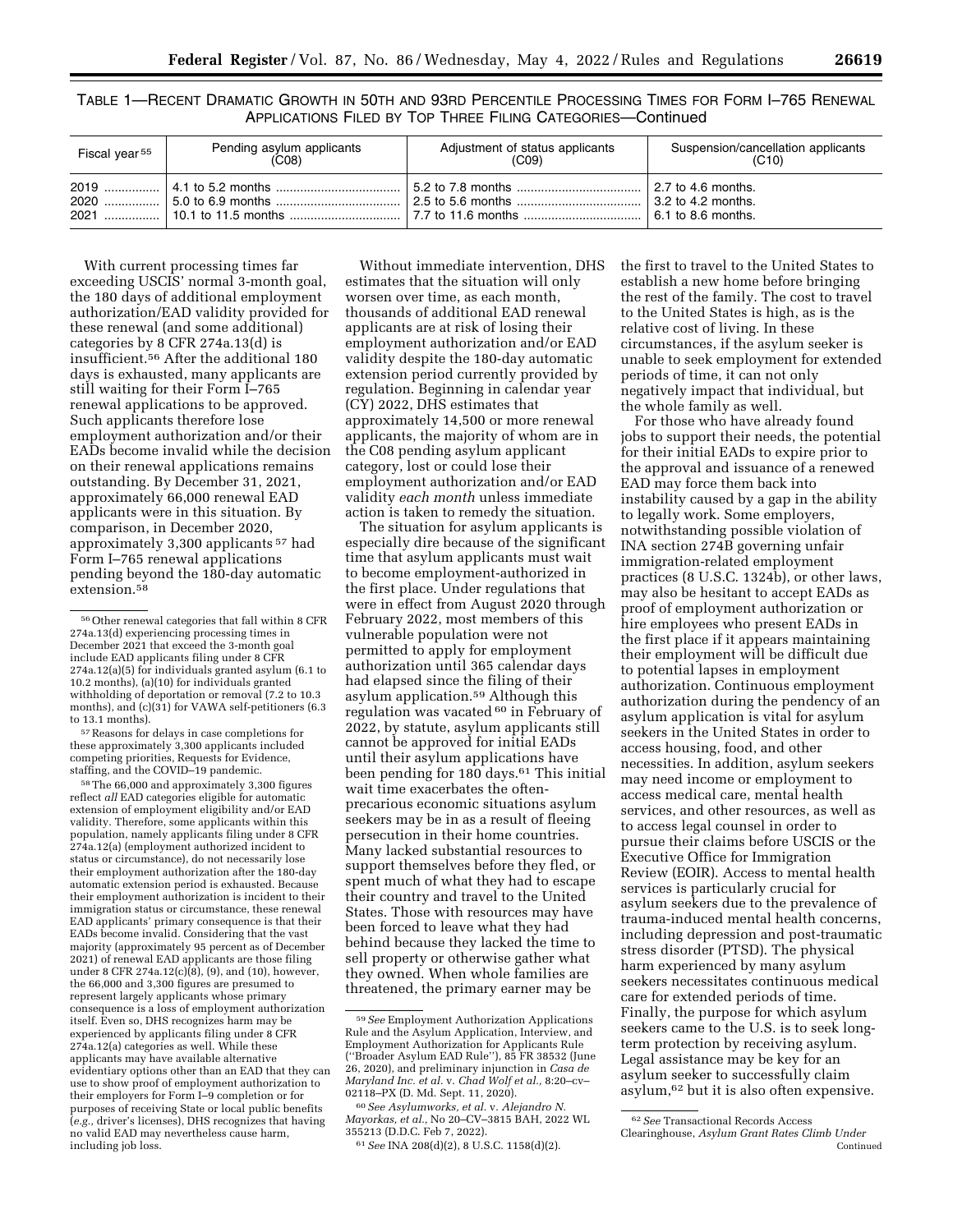# *B. Effect of Operational Challenges on Form I–765 Adjudications*

1. Precarious Fiscal Status in 2020 and Part of 2021

USCIS is a fee-based agency that relies on predictable fee revenue and its carryover from the previous year. USCIS began experiencing fiscal troubles as early as December 2019, when at least one USCIS directorate initiated a hiring freeze.63 These fiscal troubles were due in part to the fact that USCIS has not been able to update its fee structure since the 2016 Fee Rule <sup>64</sup> (including fees for Form I–765), which does not fully cover the costs of administering current and projected volumes of immigration benefit requests.

USCIS promulgated a new Fee Rule in August 2020 to address this fee/cost disparity.65 In September 2020, however, the 2020 Fee Rule was enjoined before it took effect and remains under a preliminary injunction.66 As such, the current fee for Form I–765 remains at \$410, the fee set by the earlier 2016 Fee Rule.67 The 2016 Fee Rule also exempts applicants from paying a fee if filing a Form I–765 to request renewal or replacement under 8 CFR 274a.12(c)(9) (pending adjustment of status application), as well as some additional categories.68

The 2020 Fee Rule would have made various changes to USCIS filing fees to help cover the increased cost of adjudicating benefit requests, including a 34 percent increase for the Form I–765

63USCIS' Field Operations Directorate (FOD) initiated a hiring freeze in December 2019; USCIS' Service Center Operations Directorate (SCOPS) did the same starting in February 2020. While both FOD and SCOPS adjudicate Forms I–765, SCOPS adjudicates the vast majority, including all those filed by pending asylum applicants (C08 category).

64*See* 81 FR 73292 (Oct. 24, 2016).

65*See U.S. Citizenship and Immigration Services Fee Schedule and Changes to Certain Other Immigration Benefit Request Requirements,* 85 FR 46788 (Aug. 3, 2020) (''2020 Fee Rule''). The 2020 Fee Rule, among other things, adjusted certain immigration and naturalization benefit request fees charged by USCIS, removed certain fee exemptions, and changed the fee waiver requirement.

66On September 29, 2020, the U.S. District Court for the Northern District of California in *Immigration Legal Resource Center, et al.* v. *Wolf, et al.,* 20–cv–05883–JWS, preliminarily enjoined DHS from implementing or enforcing any part of the 2020 Fee Rule.

67*See* 81 FR 73292 (Oct. 24, 2016).

68*See* 85 FR 46788 (Aug. 3, 2020). Additional categories exempt from the filing fee include 8 CFR 274a.12(a)(8) and (10) and (c)(1), (4), (7), and (16). The category at 8 CFR 274a.12(c)(9) is one of the top categories experiencing unusually long processing times and, therefore, is one of the main focuses of this rule.

filing fee to \$550, and removing fee exemptions for Form I–765 renewals or replacements for applicants filing under 8 CFR 274a.12(c)(9), among other categories.69 USCIS continues to rely on the fee schedule established in the 2016 Fee Rule, which does not fully account for current costs associated with adjudicating benefit requests. This unsustainable fiscal situation has, among other things, resulted in the inability to fund sufficient new officer positions to handle the heavy adjudication workload,70 meaning that USCIS was already in a precarious financial position with regard to staffing when the COVID–19 pandemic began.

#### 2. Public Health Emergency

On January 31, 2020, the Secretary of Health and Human Services (HHS) declared a public health emergency under section 319 of the Public Health Service Act (42 U.S.C. 247d), in response to COVID–19, which is caused by the SARS–CoV–2 virus.71 On February 24, 2021, the President issued a continuation of the national emergency concerning the COVID–19 pandemic.72 Effective October 15, 2021, HHS renewed the determination that ''a public health emergency exists and has existed since January 27, 2020 nationwide.'' 73 On January 14, 2022, and as a result of the continued consequences of the COVID–19 pandemic, HHS renewed yet again the determination that a public health emergency exists.74

70From FY 2015 through FY 2020, USCIS received a range of approximately 2.0 to 2.3 million Form I–765 filings (seeking both initial EADs and renewal of initial EADs) each fiscal year. In FY 2021, this figure increased to approximately 2.6 million. This increase in Form I–765 filings, which was largely observed in the volume of Form I–765 renewal applications sought in categories eligible for automatic extension of EADs, contributed to the formation of backlogs, as discussed further in Section II.C below.

71*See* HHS, Determination that a Public Health Emergency Exists (Jan. 31, 2020), *[https://](https://www.phe.gov/emergency/news/healthactions/phe/Pages/2019-nCoV.aspx) [www.phe.gov/emergency/news/healthactions/phe/](https://www.phe.gov/emergency/news/healthactions/phe/Pages/2019-nCoV.aspx)  [Pages/2019-nCoV.aspx.](https://www.phe.gov/emergency/news/healthactions/phe/Pages/2019-nCoV.aspx)* 

72Notice on the Continuation of the National Emergency Concerning the Coronavirus Disease 2019 (COVID–19) Pandemic, 86 FR 11599 (Feb. 26, 2021); Proclamation 9994 of March 13, 2020, Declaring a National Emergency Concerning the Coronavirus Disease (COVID–19) Outbreak, 85 FR 15337 (Mar. 18, 2020).

 $^{\rm 73}\rm{HHS},$  Renewal of Determination that a Public Health Emergency Exists (Oct. 15, 2021), *[https://](https://www.phe.gov/emergency/news/healthactions/phe/Pages/COVDI-15Oct21.aspx) [www.phe.gov/emergency/news/healthactions/phe/](https://www.phe.gov/emergency/news/healthactions/phe/Pages/COVDI-15Oct21.aspx)  [Pages/COVDI-15Oct21.aspx](https://www.phe.gov/emergency/news/healthactions/phe/Pages/COVDI-15Oct21.aspx)*).

74*See* HHS, Office of the Assistant Secretary for Preparedness and Response, Renewal of Determination that a Public Health Emergency Exists (Jan. 14, 2022), *[https://aspr.hhs.gov/legal/](https://aspr.hhs.gov/legal/PHE/Pages/COVID19-14Jan2022.aspx)  [PHE/Pages/COVID19-14Jan2022.aspx.](https://aspr.hhs.gov/legal/PHE/Pages/COVID19-14Jan2022.aspx)* 

As noted above, USCIS was already in a precarious financial situation in 2019. This was severely exacerbated by a significant drop in receipts across many of the most common benefit types at the beginning of the COVID–19 pandemic in spring 2020.75 The significant drop in revenue USCIS experienced early in the pandemic led the agency to plan for a sweeping furlough of approximately 70 percent of its workforce to avoid financial collapse, including furloughing immigration services officers who adjudicate the Form I– 765.76 To avoid the drastic furlough measures, USCIS employed every available means to preserve sufficient funds to meet payroll and carryover obligations. These measures included drastic cuts for supplies, facilities, overtime, and contractor support services, as well as an agency-wide hiring freeze lasting from May 1, 2020, through March 31, 2021. The loss of overtime funds hindered USCIS' ability to address and mitigate backlogs through use of existing staff, which has been a strategy used successfully in the past to ensure processing times remain within goals. For example, in FY 2019, USCIS used \$5.52 million of overtime funds for assigned staff to conduct border case 77 processing after working business hours and on the weekends, instead of assigning more staff to those caseloads during regular work hours, which would have pulled them away from affirmative asylum processing. Through the use of overtime, USCIS was able to continue to maintain its assigned staffing levels to affirmative asylum processing, but this option was not available in 2020, due to USCIS' worsening fiscal situation beginning in late 2019 and continuing into 2020 and part of 2021. USCIS took action to avert a fiscal crisis, including limiting

76 During this time period, USCIS had an estimated \$1.2-billion budget shortfall.

77A border case included credible and reasonable fear interviews, as well as Migrant Protection Protocols (MPP) non-refoulement interviews.

*Biden* (2021), *[https://trac.syr.edu/immigration/](https://trac.syr.edu/immigration/reports/667/)  [reports/667/](https://trac.syr.edu/immigration/reports/667/)* (last updated Nov. 10, 2021) (''Asylum seekers who are represented by an attorney have greatly increased odds of winning asylum or other forms of relief from deportation.'').

<sup>69</sup>*See* 85 FR 46788 (Oct. 2, 2020). As noted above, DHS is preliminarily enjoined from implementing or enforcing any part of this rule.

<sup>75</sup>*See* 2020 USCIS Statistical Annual Report, p. 4: ''[During the onset of the COVID–19 pandemic], incoming receipts were 32 percent lower compared to the same time period in FY 2019. By the end of FY 2020, USCIS received about 5% fewer receipts than in FY 2019. Although receipts decreased in some of the most frequently submitted form types, others such as the N–400 (Application for Naturalization) and I–129 (Petition for Nonimmigrant Worker) increased slightly from FY 2019.'' In addition to the lowest number of receipts in the past 5 years, USCIS also completed the lowest number of benefit requests in the past 5 years. The worst rates of completion were observed during the beginning of the pandemic when USCIS field offices and ASCs were closed to the public. While USCIS attempted to recover by shifting adjudications to form types not requiring in-person appearances, USCIS still completed fewer benefit requests than it received in FY 2020. *See* 2020 USCIS Statistical Annual Report, p. 4.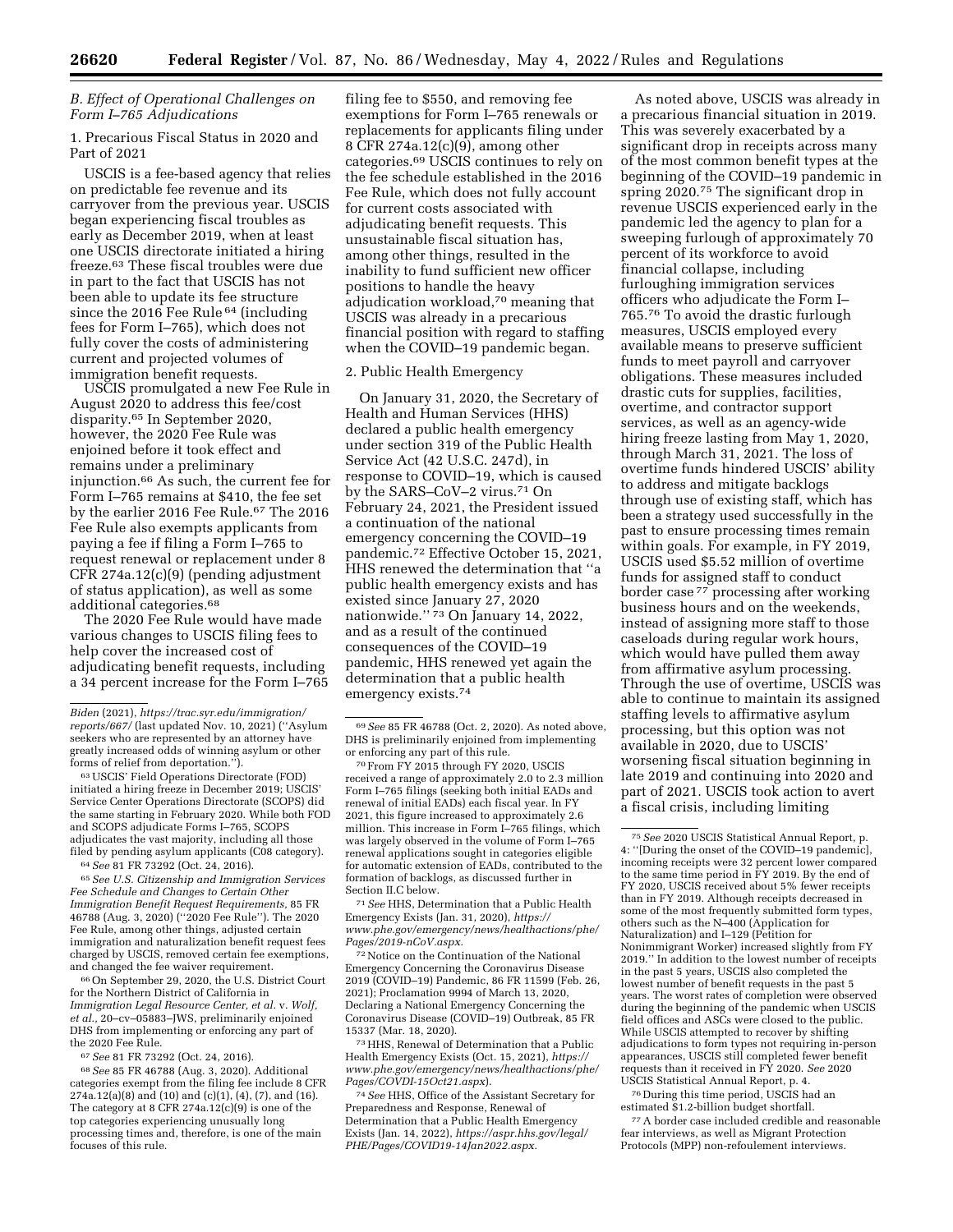spending to salaries and mission-critical activities; making drastic cuts to spending on supplies, facilities, and contractor support services; and eliminating overtime. The loss of contractor support services also hindered USCIS' ability to intake filings efficiently and prepare cases for adjudication by officers. The agencywide hiring freeze expanded upon individual USCIS components' hiring freezes already in place.

These fiscal issues had a direct impact on staffing, and insufficient staffing levels directly impacted the processing times for Form I–765. In addition to a direct shortage of staff due to hiring freezes, USCIS experienced a noticeable increase in attrition following announcement of a potential furlough that could have impacted nearly 70 percent of employees.78 Although DHS cannot quantify employees' reasons for leaving, it is likely that the threatened furlough and uncertain fiscal status of the agency played a role. The hiring freeze also meant that the higher-thannormal number of vacancies could not be filled. Additionally, a number of initiatives have taken staff away from their normal duties such as important temporary assignments to the southern border, efforts relating to unaccompanied children, and processing petitions and applications by or on behalf of Afghan evacuees. All these factors contributed to a decrease in Form I–765 completions. For example, in FY 2019, the Service Center Operations Directorate (SCOPS)

allocated 343,399 officer hours to its Form I–765 workload <sup>79</sup> and completed 1,443,235 adjudications (mostly Form I– 765 applications filed under 8 CFR 274a.12(c)(8), followed by (c)(33) (granted DACA) and (c)(3)(B) (student post-completion optional practical training (OPT)). By comparison, in FY 2020, SCOPS allocated 327,947 (or approximately 4.5 percent fewer) officer hours to the same workload and subsequently was only able to complete 1,379,745 (or approximately 4.4 percent fewer) adjudications. These reductions were partly attributable to the overall decrease in staff, as well as competing priorities which factor into how existing resources are allocated. At the start of FY 2020, SCOPS had 5,102 employees on board. This diminished to 4,886 at the start of FY 2021 and 4,731 at the start of FY 2022 as the effects of attrition and the hiring freeze continued. This overall decrease of approximately 7.3 percent does not include the additional loss of I–765 adjudication hours that stemmed from SCOPS supporting several programs requesting detailees.<sup>80</sup> The number of detailees temporarily missing from the SCOPS workforce has not been static, but exceeded 200 employees at points during FY 2021, leaving SCOPS staffed at levels less than 89 percent of what existed going into FY 2020. This data does not include contractor hours, which also were severely impacted by USCIS' fiscal situation as USCIS was forced to reduce

the number of contractors available to assist with case processing.

Nonetheless, despite the reduction in officer hours, USCIS was able to maintain its 3-month processing goal up until December 2020, due to a corresponding reduction in Form I–765 receipts. This changed in CY 2021, when USCIS experienced an extraordinary, 2-month surge of Form I– 765 filings in spring 2021 and a sustained increase of filings thereafter, which is discussed further in Section C below. Despite the surge of Form I–765 filings, SCOPS was able to allocate only 314,924 officer hours (or approximately 4.0 percent fewer than FY 2020 and approximately 8.3 percent fewer than FY 2019) to its Form I–765 workload and completed only 1,249,548 adjudications (or approximately 9.4 percent fewer than FY 2020 and approximately 13.4 percent fewer than FY 2019) due to insufficient staffing and competing priorities. USCIS was unable to surge additional resources to increase officer hours adjudicating Form I–765 applications because of USCIS' limited resources and the need to manage e other competing priorities in FY 2021. For example, USCIS surged officers to adjudicate employment-based Form I– 485 applications to minimize the number of employment-based immigrant visas that would go unused at the end of FY 2021, after an extraordinary number of such unused family-preference visa numbers from FY 2020 ''fell across'' to the employmentbased visa allocation for FY 2021, *see generally* INA 201(d)(2)(C), 8 U.S.C. 1151(d)(2)(C), due primarily to Department of State consular closures caused by the COVID–19 pandemic.

<sup>78</sup>*See* DHS, USCIS, News Release, *Deputy Director for Policy Statement of USCIS' Fiscal Outlook* (June 25, 2020), *[https://www.uscis.gov/](https://www.uscis.gov/news/news-releases/deputy-director-for-policy-statement-on-uscis-fiscal-outlook) [news/news-releases/deputy-director-for-policy](https://www.uscis.gov/news/news-releases/deputy-director-for-policy-statement-on-uscis-fiscal-outlook)[statement-on-uscis-fiscal-outlook.](https://www.uscis.gov/news/news-releases/deputy-director-for-policy-statement-on-uscis-fiscal-outlook)* 

<sup>79</sup>Form I–765 workload includes requests for initial, renewal, and replacement employment authorization and/or EADs.

<sup>80</sup>A detail is a temporary assignment of an employee to a different position for a specified period, with the employee returning to his or her regular duties at the end of the detail.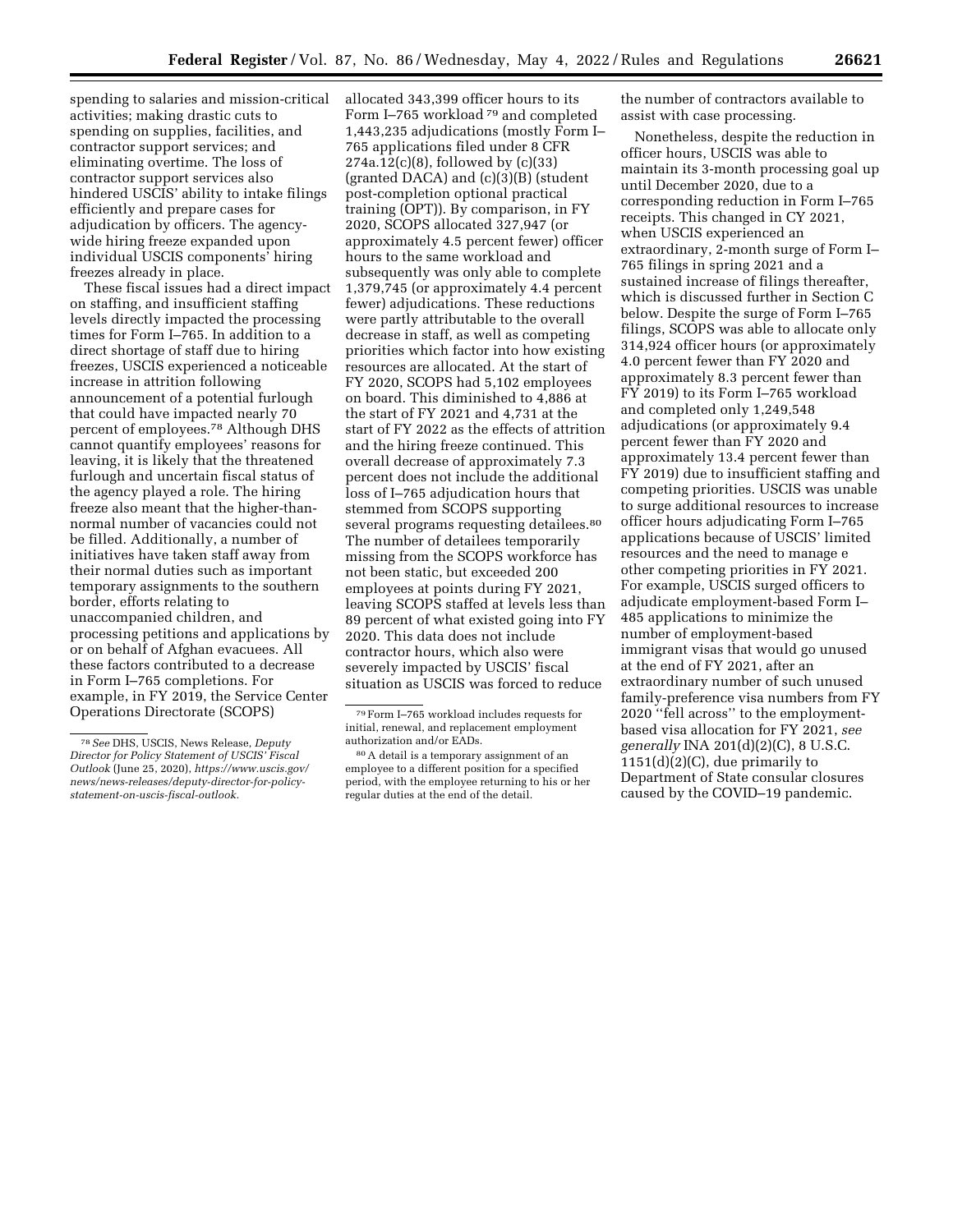# TABLE 2—IMPACT OF STEADILY DECREASING STAFFING LEVELS ON SCOPS' FORM I–765 COMPLETIONS

|  |  | [initial and renewal applications] |
|--|--|------------------------------------|
|--|--|------------------------------------|

| Fiscal year | Officer hours allocated                                                                                                                                                                                                                                                         | Form I-765 completions                      |
|-------------|---------------------------------------------------------------------------------------------------------------------------------------------------------------------------------------------------------------------------------------------------------------------------------|---------------------------------------------|
|             | .2020  327,947 (approximately 4.5 percent fewer than 2019)  1,379,745 (approximately 4.4 percent fewer than 2019).<br>2021  314,924 (approximately 8.3 percent fewer than 2019 and 4.0   1,249,548 (approximately 13.4 percent fewer than 2019 and<br>percent fewer than 2020). | 1.443.235.<br>9.4 percent fewer than 2020). |

**Note:** This data does not include contractor hours, which also were severely impacted by USCIS' fiscal situation as USCIS was forced to reduce the number of contractors available to assist with case processing. SCOPS' contractor staff has been reduced by approximately 8.2% since October 1, 2020.

The Field Office Directorate's National Benefit Center (NBC), which also adjudicates a number of Form I–765 applications 81 observed a similar reduction in staff and completions.

# TABLE 3—IMPACT OF STEADILY DECREASING STAFFING LEVELS ON NBC'S FORM I–765 COMPLETIONS

[initial and renewal applications]

| Fiscal year | Officer hours allocated                                                                                                                                          | Form I-765 completions                                                                                                                                         |
|-------------|------------------------------------------------------------------------------------------------------------------------------------------------------------------|----------------------------------------------------------------------------------------------------------------------------------------------------------------|
|             | 2020   112,266 (approximately 2.8 percent fewer than 2019)  <br>2021  102,099 (approximately 11.6 percent fewer than 2019 and 9.1  <br>percent fewer than 2020). | 1612.464.<br>605,105 (approximately 1.2 percent fewer than 2019).<br>509,973 (approximately 16.7 percent fewer than 2019 and<br>15.7 percent fewer than 2020). |

**Note:** This data does not include contractor hours, which also were severely impacted by USCIS' fiscal situation as USCIS was forced to reduce the number of contractors available to assist with case processing.

#### 3. Other Impacts to Operations

In response to the declaration of a public health emergency, USCIS instituted a number of changes to protect USCIS employees and immigration benefit applicants. From March 18 through June 3, 2020, USCIS closed all field offices and asylum offices to the public, nearly halting all in-person services.82 At USCIS field offices, officers conduct in-person interviews related to Form I–485, Application to Register Permanent Residence or Adjust Status, as well as Form N–400, Application for Naturalization, to become a U.S. citizen, among other work. At USCIS asylum offices, officers conduct in-person interviews of asylum applicants (using Form I–589, Application for Asylum and Withholding of Removal). Upon reopening to the public, many asylum offices operated at lower capacity than

before the halt in in-person services. Interviewing rooms that previously accommodated asylum officers, asylum applicants, interpreters (if present), and attorneys (if present) all in one room, now would accommodate just the asylum officer, with applicants and any other participants each sitting in separate interview rooms and connecting electronically. This setup substantially decreased daily interview capacity.83

SCOPS' service centers and the NBC, which are not open to the public, never closed, but all Federal functions that could be accomplished at an alternate location were designated for telework to minimize in-person contact and allow proper social distancing for Federal and contract staff whose work required onsite presence. In the early weeks of COVID–19 restrictions, assignments were adjusted to provide telework-

suitable work as logistics relating to industrial hygiene were put in place to expand capacity for on-site functions while providing appropriate protections for on-site workers. Service centers and the NBC continued operations by expanding telework capabilities; however, logistics associated with completing work that could not be conducted at home, such as accepting filings, mailroom activities, and file movement, remained a challenge. There was high absenteeism due to COVID–19 quarantine rules among contractors engaged in receipt and file movement activities, which created ''frontlogs'' in receipts—delays in entering receipt data into USCIS systems—as well as delays in other areas requiring physical handling of files and mail. Furthermore, Form I–765 generally is adjudicated on

<sup>81</sup>Such as initial and renewal Forms I–765 filed under 8 CFR 274a.12(c)(9) and (10), which experienced a dramatic growth in processing times in 2021, as detailed in this rule.

<sup>82</sup>*See, e.g.,* News Alert, USCIS Temporarily Closing Offices to the Public March 18–April 1 (Mar. 17, 2020), *[https://www.uscis.gov/news/alerts/](https://www.uscis.gov/news/alerts/uscis-temporarily-closing-offices-to-the-public-march-18-april-1) [uscis-temporarily-closing-offices-to-the-public](https://www.uscis.gov/news/alerts/uscis-temporarily-closing-offices-to-the-public-march-18-april-1)[march-18-april-1.](https://www.uscis.gov/news/alerts/uscis-temporarily-closing-offices-to-the-public-march-18-april-1)* Some limited emergency inperson services were available upon request during this time.

<sup>83</sup>USCIS has issued a series of temporary final rules that allow asylum offices to increase the use of telephonic interpreters, in order to minimize the impact of this safety measure on the agency's ability to adjudicate asylum applications in a timely manner. *See Asylum Interview Interpreter* 

*Requirement Modification Due to COVID–19,* 85 FR 59655 (Sept. 23, 2020) (TFR); *Asylum Interview Interpreter Requirement Modification Due to COVID–19,* 86 FR 15072 (Mar. 22, 2021); and *Asylum Interview Interpreter Requirement Modification Due to COVID–19,* 86 FR 51781 (Sept. 17, 2021). As described in Section D.1. below, asylum application processing times impact Form I–765 renewal processing because the longer an asylum application is pending, the more times an applicant may need to file Form I–765 to renew employment authorization. If an individual's asylum application is approved, they no longer need to file Form I–765 to obtain employment authorization because asylees are employment authorized incident to status. *See* 8 CFR 274a.12(a)(5). While some asylees may choose to file Form I-765 using the  $(a)(5)$  category to receive

EADs as evidence of their employment authorization, asylum applicants under the (c)(8) category make up approximately 10 times more Form I–765s than asylees under the (a)(5) category. *See* DHS, USCIS, *Form I 765 Application for Employment Authorization All Receipts, Approvals, Denials Grouped by Eligibility Category and Filing Type* (FY 2019–21), *[https://www.uscis.gov/sites/](https://www.uscis.gov/sites/default/files/document/data/I-765_Application_for_Employment_FY03-21.pdf)  [default/files/document/data/I-765](https://www.uscis.gov/sites/default/files/document/data/I-765_Application_for_Employment_FY03-21.pdf)*\_*Application*\_*for*\_ *[Employment](https://www.uscis.gov/sites/default/files/document/data/I-765_Application_for_Employment_FY03-21.pdf)*\_*FY03-21.pdf* (last updated Oct 2021). Therefore, USCIS' efforts to minimize the impact of safety measures on the agency's ability to adjudicate asylum applications is helping to reduce the number of asylum applicants making up the pending Form I–765 applicant pool, which is helping to reduce the overall Form I–765 adjudication backlog.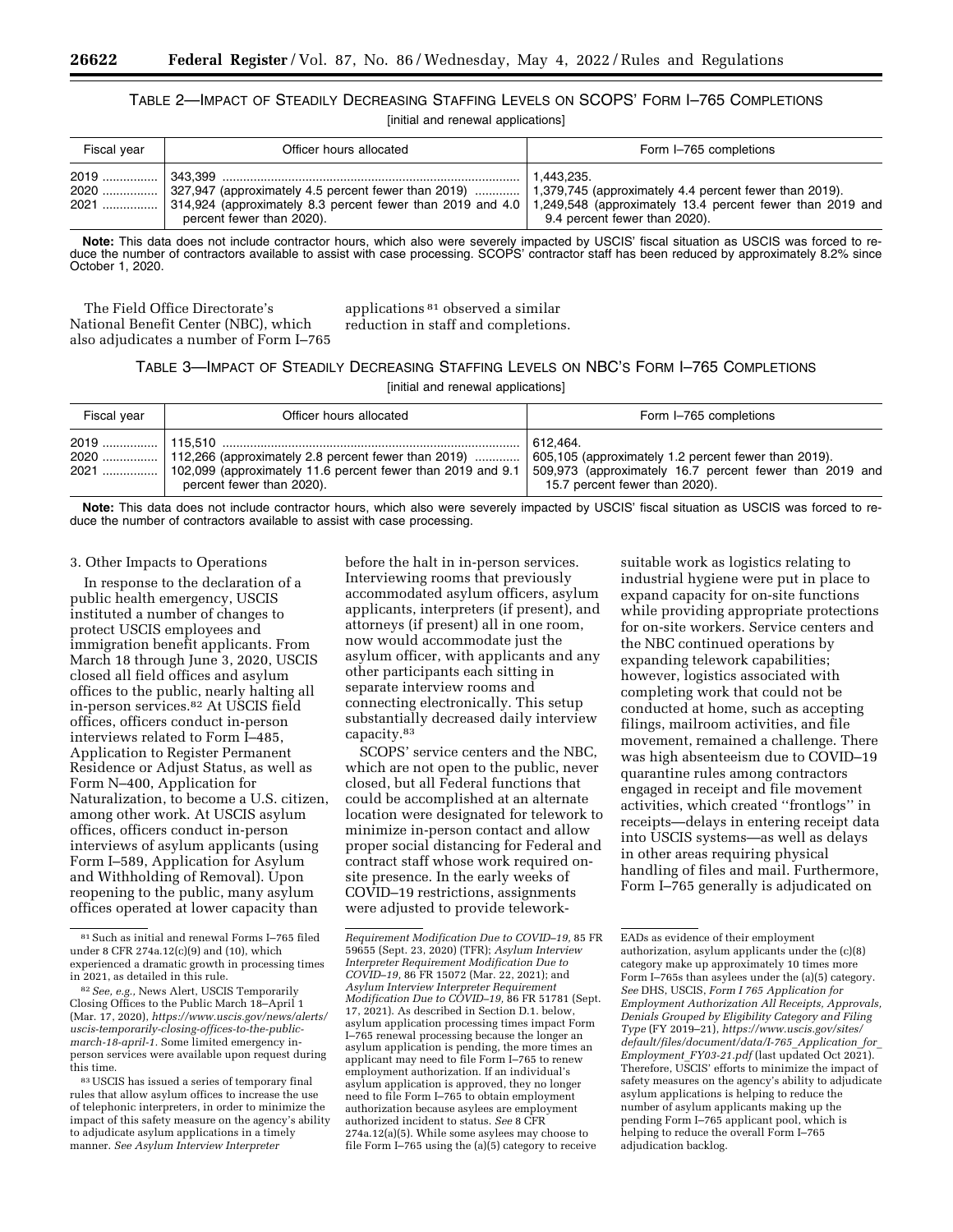a paper receipt file,<sup>84</sup> and up until 2020, application intake and initial processing generally was handled by Federal contractors, many of whom were terminated due to USCIS' fiscal troubles as detailed above. Proactive adjustments to workspaces, schedules, and file movement practices restored these functions despite a contractor workforce shortfall, but adjustments took approximately 3–5 months to develop and take effect.

USCIS Application Support Centers (ASC), which primarily collect biometrics such as photographs and fingerprints in relation to immigration benefit requests, were similarly impacted by the COVID–19 public health emergency. ASCs were temporarily closed from March 18 through July 12, 2020, and began a phased reopening with limited capacity on July 13, 2020. Under normal circumstances, individuals who must appear at an ASC are scheduled to do so within 3–4 weeks of USCIS receiving the underlying application; however, the lengthy closures created massive appointment backlogs. The ASC appointment backlog reached its peak of 1.4 million in January 2021. Although this backlog has been largely addressed, the downstream effects linger in many work streams.85 Historically, there have been limited Form I–765 categories that require biometrics submission; 86 however, the Employment Authorization Applications Rule and the Asylum Application, Interview, and Employment Authorization for Applicants Rule (''Broader Asylum EAD Rule''), 85 FR 38532 (June 26, 2020), imposed a biometrics collection

<sup>85</sup> USCIS sought to mitigate the impact of this biometrics capture delay by reusing biometrics where possible. *See, e.g.,* USCIS News Alert, USCIS to Continue Processing Applications for Employment Authorization Requests Despite Application Support Center Closures (Mar. 30, 2020), *[https://www.uscis.gov/news/alerts/uscis-to](https://www.uscis.gov/news/alerts/uscis-to-continue-processing-applications-for-employment-authorization-extension-requests-despite)[continue-processing-applications-for-employment](https://www.uscis.gov/news/alerts/uscis-to-continue-processing-applications-for-employment-authorization-extension-requests-despite)[authorization-extension-requests-despite](https://www.uscis.gov/news/alerts/uscis-to-continue-processing-applications-for-employment-authorization-extension-requests-despite).* 

86For example, in general, applicants must pay an \$85 biometric collection services fee if filing with one of the following eligibility categories: (c)(8) An applicant with a pending asylum application requesting an initial or renewal EAD; (c)(33) Requesting consideration of Deferred Action for Childhood Arrivals (DACA); (c)(35) A principal beneficiary of an approved employment-based immigrant petition who is facing compelling circumstances; (c)(36) A spouse or unmarried dependent child of a principal beneficiary of an employment-based immigrant petition who is facing compelling circumstances; or (c)(37) An applicant for Commonwealth of the Northern Mariana Islands long-term resident status.

requirement for initial and renewal Forms I–765 in the C08 asylum applicant category—which represents approximately 58 percent of the renewal EAD receipts filed that are eligible for the automatic extension. Consequently, when ASCs were closed, most Form I– 765 renewal applications in the C08 category could not be processed.87 Furthermore, once ASCs reopened, a large number of applications of varying types needed to be rescheduled, yet there were a limited number of ASC appointments available. This led to delays in applicants receiving ASC appointments, which further delayed the processing of their applications, including Form I–765 renewal applications in the C08 category. The delay in biometrics capture created an interruption to adjudications by preventing applications from getting to the ''adjudication-ready'' stage. Many categories of I–765s are dependent on their own biometrics requirement or a biometrics requirement associated with an underlying benefit, resulting in bottlenecks that slowed overall adjudications and increased processing times. The new biometrics collection requirement for Form I–765 renewal applications in the C08 category thus played a significant role in the downstream effects of ASCs' temporary closures.

In addition, while adjudication of Form I–765 does not generally include an in-person interview, some Forms I– 765 are based on pending applications that do involve in-person interviews. With the fiscal and operational constraints outlined above, USCIS had processing delays in adjustment of status applications and asylum applications; applicants seeking employment authorization based on a pending adjustment of status application or asylum application comprise the great majority of the filing population seeking renewal EADs and

eligible for an automatic extension of their EADs under 8 CFR 274a.13(d).88 Owing to USCIS' inability to adjudicate interview-dependent adjustment of status and asylum applications while its offices were closed, those cases were pending longer than usual, in addition to an influx of new applications. With those underlying applications taking longer to process, the population of applicants who needed to request EAD renewals during the pendency of their primary applications increased.89

Even though USCIS reopened its ASCs, field offices, and asylum offices in mid-2020, USCIS still is working to return to pre-pandemic levels of operation, with varying progress across programs. For example, social distancing guidelines result in reduced interview capacity and productivity for some interview-dependent benefit requests, including some adjustment of status and asylum applications. USCIS implemented measures to recapture productivity under social distancing protocols, including video-assisted interviewing, increased use of telephonic interpreters,<sup>90</sup> expanded

89For example, in 2020, an applicant seeking employment authorization based on a pending adjustment of status application would have obtained an EAD valid for 1 year, if eligible. With processing times for adjustment of status applications extending beyond 1 year, the applicant would have to apply to renew the EAD to obtain employment authorization while their adjustment of status application remains pending. Where adjustment of status applications with an immediately available immigrant visa are processed within the 6-month processing goal, such applicants generally should not have to renew their EAD as they would receive employment authorization incident to their lawful permanent resident status upon approval of their adjustment of status application. In recognition of prolonged processing times for adjustment of status applications, USCIS updated its policy guidance to provide a 2-year validity period for initial and renewal EADs issued based on pending adjustment of status applications. *See* USCIS Policy Manual, Policy Alert (PA–2021–10), Employment Authorization for Certain Adjustment Applicants (Jun. 9, 2021), *[https://www.uscis.gov/sites/default/](https://www.uscis.gov/sites/default/files/document/policy-manual-updates/20210609-EmploymentAuthorization.pdf)  [files/document/policy-manual-updates/20210609-](https://www.uscis.gov/sites/default/files/document/policy-manual-updates/20210609-EmploymentAuthorization.pdf) [EmploymentAuthorization.pdf.](https://www.uscis.gov/sites/default/files/document/policy-manual-updates/20210609-EmploymentAuthorization.pdf)* In doing so, USCIS attempted to alleviate the burden on adjustment of status applicants seeking EADs. Unfortunately, USCIS was unable to take similar steps for the asylum applicant population, as it was already providing 2-year validity periods for employment authorization and EADs, the maximum allowed by the Broader Asylum EAD Rule. As of December 2021, the median processing time for affirmative asylum applications (Form I–589) is 55.4 months. As of December 2021, the median processing time for adjustment of status applications (Form I–485) is 13.2 months, however some adjustment applications remain pending much longer because of regression in the cutoff dates used to determine when an immigrant visa is immediately available.

90*See Asylum Interview Interpreter Requirement Modification Due to COVID–19,* 85 FR 59655 (Sept. Continued

<sup>84</sup>Although some Form I–765 applications for certain eligibility categories (*e.g.,* (c)(3)(A), F–1 Pre-completion OPT; (c)(3)(B), F–1 Post-completion OPT; and (c)(3)(C), F–1 STEM OPT extension) now can be received and adjudicated in an electronic system, in early 2020, all Form I–765 applications

<sup>87</sup>However, the U.S. District Court for the District of Maryland's Sept. 11, 2020, preliminary injunction in *Casa de Maryland Inc. et al.* v. *Chad Wolf et al.,* 8:20–cv–02118–PX (D. Md. Sept. 11, 2020), provided limited injunctive relief to members of two organizations, CASA de Maryland (CASA) and the Asylum Seeker Advocacy Project (ASAP), who file Form I–589 or Form I–765 as asylum applicants. Specifically, the court preliminarily enjoined enforcement of several regulatory changes in the Removal of 30-Day Processing Provision for Asylum Applicant-Related Form I–765 Employment Authorization Applications Rule, 85 FR 37502 (June 22, 2020), and the Broader Asylum EAD Rule for CASA and ASAP members, including the requirement to submit biometric information as part of the filing of a Form I–765 based on an asylum application. On February 7, 2022, the U.S. District Court for the District of Columbia in *Asylumworks, et al.* v. *Alejandro N. Mayorkas, et al.* vacated these two rules entirely.

<sup>88</sup>*See* above section entitled ''Overview of Issues Negatively Impacting Form I–765 Processing Times.''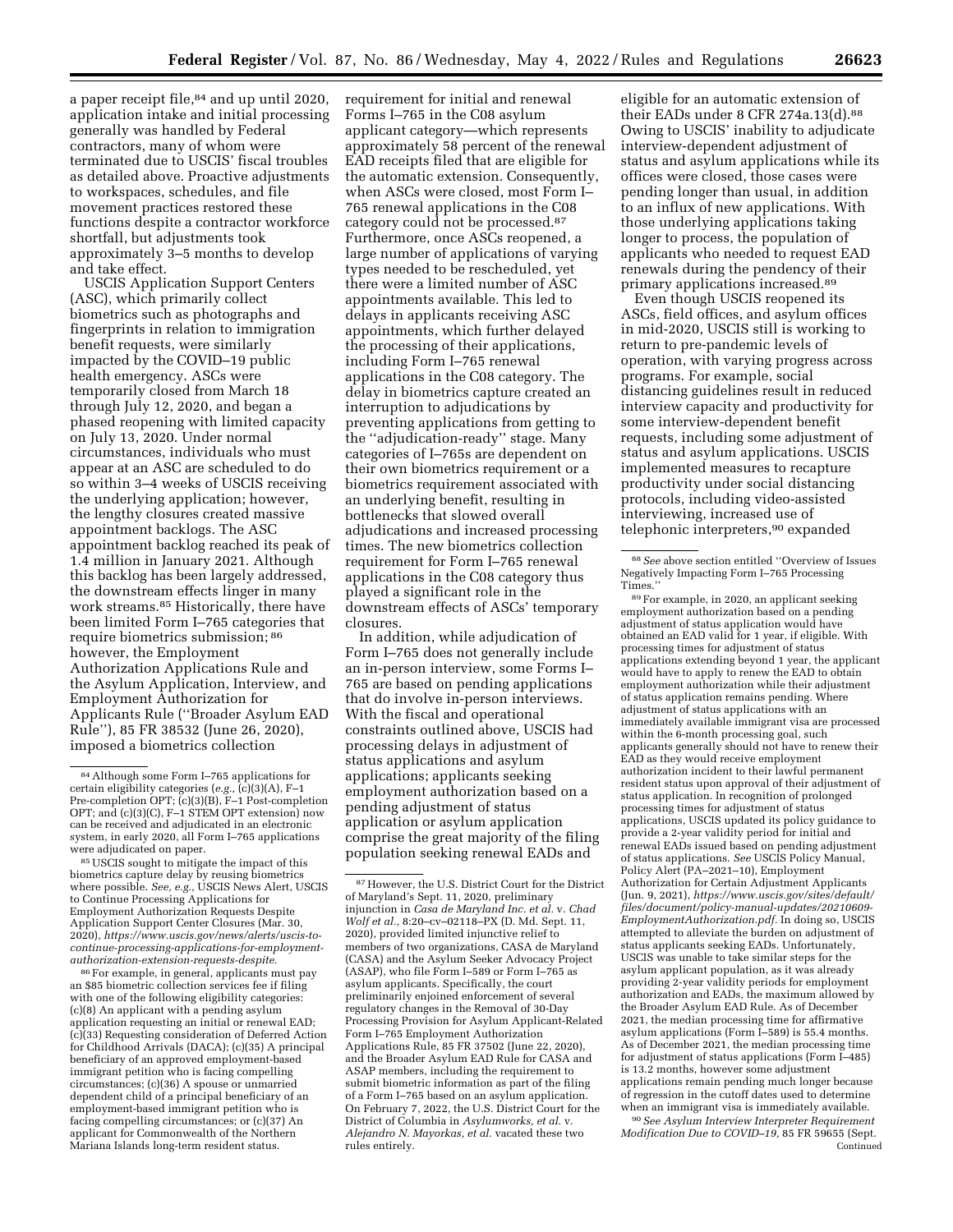work flexibilities for USCIS employees, <sup>91</sup> and remote applicantcentric services such as a pilot remoteattorney participation program.92 However, the impacts of the operational disruptions in 2020 are still evident in USCIS' prolonged processing times, illustrating USCIS' continued struggle to address the pending cases that accrued when offices were closed while attempting to keep pace with new filings (which, in the case of Form I–765 renewals, unexpectedly surged in 2021, as described below).93

Additionally, USCIS continues to provide flexibilities in recognition of the pandemic's ongoing impacts on benefit requestors, which in some cases negatively impact the efficiency of USCIS operations.94 For example, USCIS continues to provide rescheduling flexibilities for interviews and ASC appointments, limit the number of staff and members of the public that may appear in person at a USCIS office, and provide flexibilities pertaining to responses to Requests for

91As an example, USCIS expanded telework flexibility arrangements under which an employee could perform the duties and responsibilities of such employee's position, and other authorized activities, from an approved worksite other than the location from which the employee would normally work. In addition, certain telework restrictions were lifted (*e.g.,* allowing split shifts, non-standard work hours, and mixing telework and leave) so that caregivers and parents could meet personal and work obligations while working from home.

92*See* Impact of Pandemic Response Measures, p. 6, in Backlog Reduction of Pending Affirmative Asylum Cases: Fiscal Year 2021 Report to Congress (Oct. 20, 2021), *[https://www.dhs.gov/sites/default/](https://www.dhs.gov/sites/default/files/2021-12/USCIS%20-%20Backlog%20Reduction%20of%20Pending%20Affirmative%20Asylum%20Cases.pdf) [files/2021-12/USCIS%20-%20Backlog%20](https://www.dhs.gov/sites/default/files/2021-12/USCIS%20-%20Backlog%20Reduction%20of%20Pending%20Affirmative%20Asylum%20Cases.pdf) [Reduction%20of%20Pending%20Affirmative](https://www.dhs.gov/sites/default/files/2021-12/USCIS%20-%20Backlog%20Reduction%20of%20Pending%20Affirmative%20Asylum%20Cases.pdf) [%20Asylum%20Cases.pdf.](https://www.dhs.gov/sites/default/files/2021-12/USCIS%20-%20Backlog%20Reduction%20of%20Pending%20Affirmative%20Asylum%20Cases.pdf)* 

93 In the last three fiscal years, the median processing time across all form types was 8.7 months in FY 2021, 8.3 months in FY 2020, and 6.5 months in FY 2019.

94For a detailed description of the many flexibilities and precautionary measures USCIS provides to combat COVID–19, *see* USCIS's website at *[https://www.uscis.gov/about-us/uscis-response](https://www.uscis.gov/about-us/uscis-response-to-covid-19)[to-covid-19](https://www.uscis.gov/about-us/uscis-response-to-covid-19)* (last updated Mar 30, 2022).

Evidence (RFEs) and Notices of Intent to Deny (NOIDs) by considering a response received within 60 calendar days after the response due date set in the request or notice before taking any action.95 While USCIS believes these steps have been critical to address the impacts of the COVID–19 pandemic, these measures have not been implemented without costs. Limiting the number of in-person staff at any given time may reduce the number of interviews USCIS can conduct in any given day, although USCIS is exploring additional alternatives to in-person interviewing that may mitigate this impact. Providing rescheduling flexibilities for interviews and time for responses for RFEs or NOIDs also prolong the officer's adjudication times. The downstream effect of delays in initial file processing, delays at the ASC and field offices, and insufficient staffing levels due to USCIS' fiscal situation in calendar years 2019 and 2020, as well as delays caused in certain workloads due to workforce shifts to ensure timely adjudication of other benefits, contributed to USCIS accruing an overall net backlog 96 of approximately 5.1 million cases as of the end of December 2021, of which 930,000 (approximately 18%) were pending Form I–765 applications.

96Backlog is defined as the volume of pending applications that exceed the level of acceptable pending cases. Whether a pending case load is acceptable is pegged to the volume of applications receipted during the target cycle time period (*e.g.,*  5 months). The target cycle time refers to the processing time goal for a given application type. Net backlog is defined similarly to backlog, except that the number of pending applications is reduced to account for cases in active suspense categories (*i.e.,* cases that are deducted from the gross backlog, such as cases with a pending Request for Evidence, cases awaiting visa availability from the Department of State, or cases pending re-examination for an N– 400, Application for Naturalization).

# *C. Sudden Increase in Form I–765 Filings in 2021*

1. Comparing FY 2021 Receipts to Prior Years' Receipts

The most recent contributing factor to the severe backlog and increased processing times for Forms I–765 is a substantial and unprecedented 2-month increase of Form I–765 renewal filings in March and April 2021, and a sustained increase in filings thereafter. In CY 2019, the average number of monthly renewal applications filed for the C08, C09, and C10 categories combined was 46,715. In CY 2020, the average number of monthly renewal applications filed for these three categories was 43,232. In March 2021, the renewal receipt numbers for these three categories spiked 56 percent over the previous month and 76.4 percent over the monthly average total for 2020. In April 2021, the renewal receipt numbers for these three categories remained elevated such that they were 25.6 percent higher than February 2021, and 53.6 percent over the monthly average total for 2020. The March and April 2021 increase in Form I–765 renewal applications was unexpected based on historical filing patterns and appears to be related to litigation.97

<sup>23, 2020) (</sup>TFR); *Asylum Interview Interpreter Requirement Modification Due to COVID–19,* 86 FR 15072 (Mar. 22, 2021); and *Asylum Interview Interpreter Requirement Modification Due to COVID–19,* 86 FR 51781 (Sept. 17, 2021).

<sup>95</sup>*See* Deadlines for Certain Requests, Notices, and Appeals in the USCIS Response to COVID–19 web page at *[https://www.uscis.gov/about-us/uscis](https://www.uscis.gov/about-us/uscis-response-to-covid-19)[response-to-covid-19](https://www.uscis.gov/about-us/uscis-response-to-covid-19)* (last updated Mar. 30, 2022).

<sup>97</sup>This increase in Form I–765 filings may have been driven primarily by litigation and the ''frontlog'' of applications at the three USCIS lockbox facilities, which receive and process applications and payments in Chicago, Illinois; Phoenix, Arizona; and Lewisville, Texas. On July 20, 2020, Casa de Maryland, Inc. filed suit against then-Acting DHS Secretary Chad Wolf and DHS to enjoin changes to EAD rules for asylum seekers. On September 11, 2021, the U.S. District Court of Maryland issued a preliminary injunction of the new EAD rules. *See Casa de Maryland* v. *Wolf,* 486 F.Supp.3d 928 (D. Md. Sept. 11, 2020). Consequently, approximately 23,000 applications pending at the USCIS lockbox were rejected in late October 2020 for a failure to pay the required biometrics fee or a failure to provide proof that the applicant was a member of the litigation class. These applications were refiled and, coupled with the prioritization of initial Form I–765 applications under category C08 due to the litigation, led to a redirection of resources away from Form I–765 renewal applications. In addition, as noted above, the lockbox was experiencing a ''frontlog'' of applications, which led to a processing delay.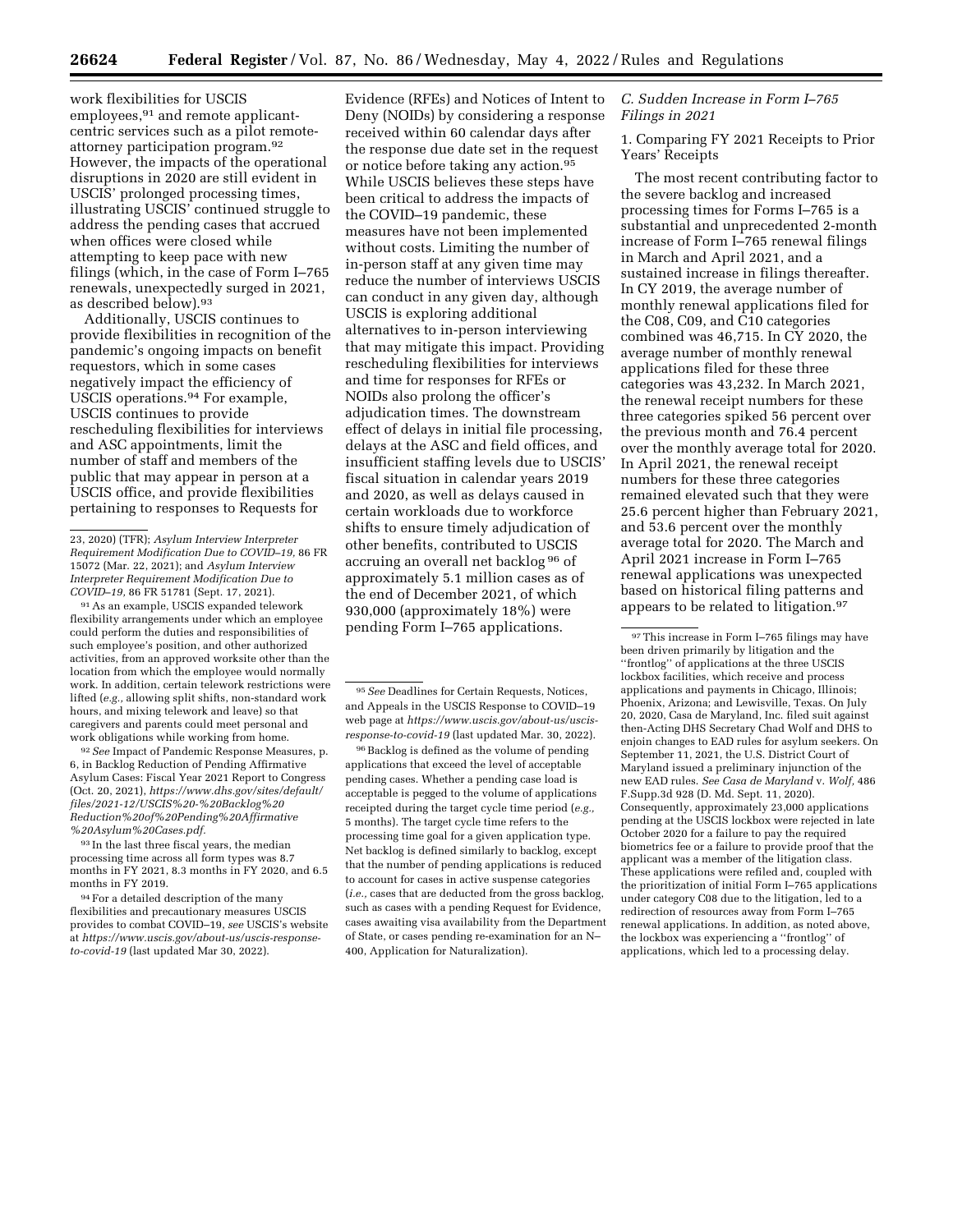TABLE 4—SURGE IN RENEWAL FORM I–765 FILINGS

| Month                                                 | C08 category                         | C09 category                         | C <sub>10</sub> category          | Average total                        |
|-------------------------------------------------------|--------------------------------------|--------------------------------------|-----------------------------------|--------------------------------------|
| February 2021<br>March 2021<br>April 2021<br>May 2021 | 30.857<br>52.007<br>42.101<br>32.751 | 14.661<br>19.589<br>15.189<br>13.332 | 8.367<br>10.840<br>9.134<br>7.887 | 52,885<br>82,436<br>66,424<br>53.960 |

In the eight months following April 2021, the receipt numbers for these categories fell to an average of 52,400 receipts per month, but that was still 21 percent above the average monthly total for CY 2020. The increase in the number and duration of pendency of asylum and adjustment of status applications, which form the basis for the two most populous EAD filing categories eligible

for the automatic extension under 8 CFR  $274a.13(d)(1)$ , may have led to this sustained increase in applications for initial and renewal employment authorization (in the C08 and C09 categories, respectively), which further compounded the Form I–765 adjudication backlog.98

Specifically, in the years leading up to FY 2022, asylum application receipts

#### TABLE 5—TOTAL ASYLUM CASES PENDING

outpaced available resources leading to an increase in pending asylum cases, both in affirmative and defensive filings, as shown in Table 5.99 The increase in pending asylum cases contributed to the increase in C08 renewal filings in FY 2021, which further impacted the Form I–765 renewal backlog.

|                                | DOJ 100 | LISCIS <sup>101</sup> | Total     |
|--------------------------------|---------|-----------------------|-----------|
| Total Asylum Cases Pending in: |         |                       |           |
| FY 2017 (Sep 2017)             | 377.140 | 289.835               | 666.975   |
| FY 2018 (Sep 2018)             | 473.510 | 319.202               | 792.712   |
| FY 2019 (Sep 2019)             | 608.976 | 339.836               | 948.812   |
| FY 2020 (Sep 2020)             | 647.923 | 386.014               | 1.033.937 |
| FY 2022 (Dec 2021)             | 628.551 | 432.341               | .060.892  |

The number of employment-based adjustment of status applications increased significantly in FY 2021, as well, due to the inordinate number of employment-based visas that became available as a result of unusually low visa usage in other categories in FY 2020 due to the COVID–19 pandemic. At the start of FY 2021, there were approximately 126,000 employmentbased adjustment of status applications pending with USCIS. Approximately 313,000 employment-based adjustment of status applications were received during FY 2021, which likely contributed to the increase in C09 initial filings in FY 2021, consequently further taxing USCIS' resources to timely process renewal applications. USCIS also saw significant increases in filings across other benefit request types during CY 2021.102

This surge and sustained increase in Form I–765 receipts over the course of

CY 2021 as compared to the previous calendar year compounded what otherwise might have been a moderate Form I–765 backlog and created a substantial spike in processing times. In CY 2021, USCIS received approximately 2,550,000 initial and renewal Forms I– 765, which was 22 percent higher than the volume received in CY 2020 (approximately 2,090,000) and 15 percent higher than the volume received in CY 2019 (approximately 2,210,000). Similarly, in CY 2021, USCIS received approximately 1,260,000 Form I–765 renewal applications, which was 21 percent higher than the volume received in CY 2020 (approximately 1,040,000) and 13 percent higher than the volume received in CY 2019 (approximately 1,120,000).

100See Executive Office of Immigration Review Adjudication Statistics, Total Asylum Applications (Jan 19, 2022), *[https://www.justice.gov/eoir/page/](https://www.justice.gov/eoir/page/file/1106366/download)  [file/1106366/download.](https://www.justice.gov/eoir/page/file/1106366/download)* 

101 Data reflects affirmatively filed I–589 asylum applications and do not include defensive asylum claims before a DOJ EOIR immigration court. See

# TABLE 5A—INITIAL AND RENEWAL FORM I–765 FILINGS

| Calendar<br>year         | Form $I -$<br>765<br>filings        | Surge or<br>difference                                                                     |
|--------------------------|-------------------------------------|--------------------------------------------------------------------------------------------|
| 2019<br>2020    <br>2021 | 2,210,000<br>2,090,000<br>2,550,000 | 5 percent lower than 2019.<br>15 percent higher than 2019.<br>22 percent higher than 2020. |

# TABLE 5B—RENEWAL FORM I–765 **FILINGS**

| Calendar<br>year | Form $I -$<br>765<br>filings | Surge or<br>difference       |
|------------------|------------------------------|------------------------------|
| 2019             | 1,120,000                    | 7 percent lower than 2019.   |
| 2020             | 1,040,000                    | 13 percent higher than 2019. |
| 2021             | 1.260.000                    | 21 percent higher than 2020. |

As demonstrated above, calendar years 2020 and 2021 were difficult years for USCIS because unprecedented

USCIS, Number of Service Wide Forms, October 1, 2021–December 31, 2021, *[https://www.uscis.gov/](https://www.uscis.gov/sites/default/files/document/reports/Quarterly_All_Forms_FY2022_Q1.pdf)  [sites/default/files/document/reports/Quarterly](https://www.uscis.gov/sites/default/files/document/reports/Quarterly_All_Forms_FY2022_Q1.pdf)*\_*All*\_ *Forms*\_*[FY2022](https://www.uscis.gov/sites/default/files/document/reports/Quarterly_All_Forms_FY2022_Q1.pdf)*\_*Q1.pdf* (last updated Feb. 2022).

102For example, USCIS also encountered large increases of filings of Form I–131, Application for Travel Document, possibly related to the increase in filings of Form I–485, Application to Register Permanent Residence. From CY 2020 to CY 2021, USCIS observed an overall 25.8 percent increase in receipts across form types. Although this represents a substantial increase, there was a 29 percent increase in Form I–765 renewal applications in the auto extension categories.

<sup>98</sup>USCIS is actively working to address prolonged processing times affecting applications and petitions that form the basis of a Form I–765 filing. These measures are described in further detail in Section D.1 below.

<sup>99</sup>*See* Background, p. 2, in Backlog Reduction of Pending Affirmative Asylum Cases: Fiscal Year 2021 Report to Congress (Oct. 20, 2021), *[https://](https://www.dhs.gov/sites/default/files/2021-12/USCIS%20-%20Backlog%20Reduction%20of%20Pending%20Affirmative%20Asylum%20Cases.pdf) [www.dhs.gov/sites/default/files/2021-12/](https://www.dhs.gov/sites/default/files/2021-12/USCIS%20-%20Backlog%20Reduction%20of%20Pending%20Affirmative%20Asylum%20Cases.pdf) [USCIS%20-%20Backlog%20Reduction](https://www.dhs.gov/sites/default/files/2021-12/USCIS%20-%20Backlog%20Reduction%20of%20Pending%20Affirmative%20Asylum%20Cases.pdf) [%20of%20Pending%20Affirmative](https://www.dhs.gov/sites/default/files/2021-12/USCIS%20-%20Backlog%20Reduction%20of%20Pending%20Affirmative%20Asylum%20Cases.pdf) [%20Asylum%20Cases.pdf](https://www.dhs.gov/sites/default/files/2021-12/USCIS%20-%20Backlog%20Reduction%20of%20Pending%20Affirmative%20Asylum%20Cases.pdf)* (''The affirmative asylum backlog is the result of a prolonged, significant increase in affirmative asylum application filings and credible fear screenings,

which are processed by the U.S. Citizenship and Immigration Services (USCIS) asylum offices. Between FY 2013 and FY 2017, despite significant staffing increases, receipt growth in asylum office workloads outpaced the expansion of asylum office staffing and the establishment of new or expanded facilities needed to support additional staffing growth.'').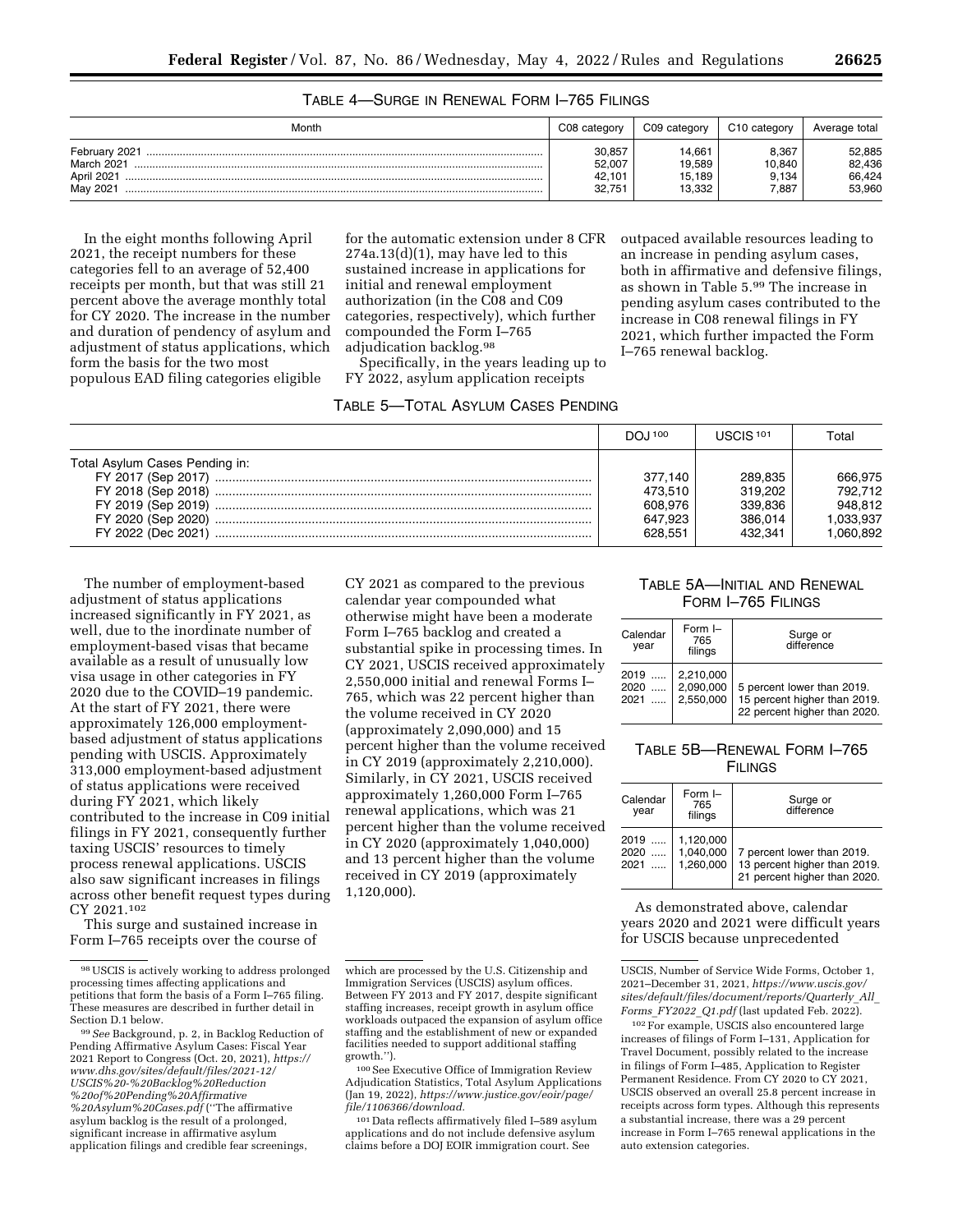financial strains led to staffing issues, resulting in an inability to handle the 2 month spike and monthly increase in filings in CY 2021 over CY 2020. The average monthly receipts in 2021 for the automatic extension categories were 60,300, which was 13,500 per month (or 29 percent) higher than 2020 monthly averages. In addition to this higher overall receipt volume in 2021, there was a surge in receipts in March 2021 (88,500) and April 2021 (71,200) that led to a rapid increase in pending applications. On top of the higher receipt volumes, due to staffing issues, the average number of monthly completions in 2021 was 33,900 per month, which was 10,600 per month (or 24 percent) lower than 2020 monthly averages. The combination of higher receipts and lower completions led to increased processing times, which downstream resulted in higher numbers of renewal applications pending past the 180-day automatic extension period.

### 2. Workforce Planning Shortfall

USCIS normally uses an annual workforce planning process to assess staffing requirements, known as the Staffing Allocation Model (SAM). The SAM is focused on allocating staff to process the anticipated number of new/ incoming receipts for all workloads for the next fiscal year. Workforce planning is based on USCIS estimates for each adjudication workload for the coming year. These workload estimates are established through a cross-disciplinary committee, the Volume Projection Committee, that forecasts receipts on the basis of statistical modeling and any recent policy changes. In 2021, new receipts rose too rapidly to provide new staffing allocations within the SAM for both new receipts and backlog cases. In other words, despite the predictions based on data and historic trends, the Form I–765 filings in FY 2021 were significantly greater than forecasted. USCIS relies on a combination of internal processes and plans to plan for backlog reduction.103

### *D. Emergency Temporary Solution To Address Current Backlog*

The sudden 2-month increase in Form I–765 renewal filings in March and April of 2021 and sustained overall increase in Form I–765 renewal receipts thereafter prompted USCIS to directly address the growing backlog of Form I–

765 filings. Historically, USCIS had sufficient resources to address growing backlogs by allocating additional officers to a particular workload. However, USCIS was unable to do so in the summer of 2021 due to understaffing, including reduced contracting resources resulting from the prior years' fiscal situation; the broad scope of backlogs across numerous benefit types; and competing priorities, as discussed above. USCIS was, however, able to apply overtime funds to the renewal Form I–765 workload in an attempt to control the growing backlog during the last quarter of FY 2021.104 Indeed, USCIS observed an increase in Form I–765 renewal completions, however, it was not enough to match the increased volume of receipts and therefore USCIS' responsive measures mitigated but did not halt the backlog growth.105 Considering the operational constraints described above, USCIS also explored programmatic improvement initiatives and updates to its policy and operational guidance in the summer of 2021 to attempt to address prolonged Form I–765 processing times and their impact. For example, USCIS launched a backlog reduction effort in September 2021 to assess other options available to the agency to address the severe and growing Form I–765 backlogs.106 It has become apparent to USCIS, however, that its limited resources are insufficient to appropriately address the growing backlogs, with the incoming volume of Form I–765 renewal filings showing no signs of slowing. Further, USCIS has assessed that the conventional measures USCIS had applied (*e.g.,* overtime) and was continuing to explore (*e.g.,* through the backlog reduction effort) will not be able to timely address the impending

106*See, e.g.,* USCIS Policy Manual, Policy Alert (PA–2022–07), Updating General Guidelines on Maximum Validity Periods for Employment Authorization Documents based on Certain Filing Categories (Feb. 7, 2022), *[https://www.uscis.gov/](https://www.uscis.gov/sites/default/files/document/policy-manual-updates/20220207-EmploymentAuthorizationValidity.pdf)  [sites/default/files/document/policy-manual](https://www.uscis.gov/sites/default/files/document/policy-manual-updates/20220207-EmploymentAuthorizationValidity.pdf)[updates/20220207-EmploymentAuthorization](https://www.uscis.gov/sites/default/files/document/policy-manual-updates/20220207-EmploymentAuthorizationValidity.pdf) [Validity.pdf.](https://www.uscis.gov/sites/default/files/document/policy-manual-updates/20220207-EmploymentAuthorizationValidity.pdf)* 

loss of employment authorization and EAD validity.

1. Current Measures To Reduce the Backlog and Reduce Processing Times

Addressing Form I–765 processing times is a priority for USCIS. Backlogs in general are a significant concern for the applicants who are applying for benefits with USCIS because, as the backlogs increase, applicants and petitioners experience longer wait times to receive a decision on their benefit requests. This is especially concerning where the backlog involves employment authorization, which is critical to applicants' and their families' livelihoods as well as U.S. employers' continuity of operations. USCIS understands the impact that delays in receiving decisions and documentation have on applicants and petitioners and is striving to address the backlogs and the resulting negative consequences through a number of measures, including but not limited to this TFR.

USCIS continues to recover from the pandemic-related impacts on operations and revenue, leading to a gradually improving fiscal situation, return to stability, and renewed capacity to undertake initiatives to reduce backlogs. USCIS lifted the agency-wide hiring freeze in March 2021. With the hiring freeze lifted, USCIS was able to begin hiring staff in an attempt to return to pre-pandemic staffing levels.107 Initial hiring was largely internal in order to fill promotional vacancies, with public job announcements to hire from outside USCIS following. This effort's impact is not realized immediately, as it is lengthy, time-consuming, and ongoing.

<sup>103</sup>One such process or plan is the Model for Operational Planning, which considers the backlog and the outlook of future backlogs based on current and future staffing. The primary way staffing for backlog reduction has taken place is through improved efficiencies to current processes as well as appropriations from Congress.

<sup>104</sup>See Section B.2 for more information on USCIS' use of overtime funds as a tool to manage its workload.

<sup>105</sup>For example, USCIS completed 15,904 Form I–765 C08 renewals in July 2021. After applying overtime funds to Form I–765s, USCIS completed 23,987 and 24,267 Form I–765 C08 renewals in August and September 2021, respectively. However, USCIS returned to its prior completion rate in October 2021 (where USCIS completed 13,932 C08 renewals) due to such overtime funds no longer being available in the new fiscal year. USCIS received additional appropriated funding for overtime in FY 2022 to apply toward backlog reduction efforts, but these funds only became available for operational use in early 2022.

<sup>107</sup>Such a long pause in hiring from May 1, 2020, to March 2021 resulted in approximately 2,000 unfilled vacancies, out of approximately 20,000 positions across the agency. As of November 6, 2021, USCIS estimates the number of vacancies had risen to approximately 3,000 due to primarily internal selections following the hiring freeze, although USCIS did also add some positions as well. USCIS estimates it will take the agency to the end of CY 2022 to fill the current level of vacancies. While USCIS did receive \$250 million in funding from Congress for application processing, backlog reduction, and the refugee program in late September 2021, it will take time for such funding to translate to a significant increase in additional officers proficient at adjudicating and completing Form I–765 renewal applications. See Extending Government Funding and Delivering Emergency Assistance Act, 2022, Public Law 117–43 (Sept. 30, 2021). USCIS has identified Form I–765 as well as Form I–485 and Form I–589 (which represent two of the three major filing categories seeking renewal EADs and eligible for automatic extension of the prior EAD) for inclusion in backlog reduction efforts funded in part by appropriations. The \$250 million appropriated through Public Law 117–43, however, will only partly fund the 1,316 positions needed for all of USCIS' backlog reduction initiatives; therefore, USCIS continues to seek additional funding as requested in the FY 2022 President's Budget (\$345 million).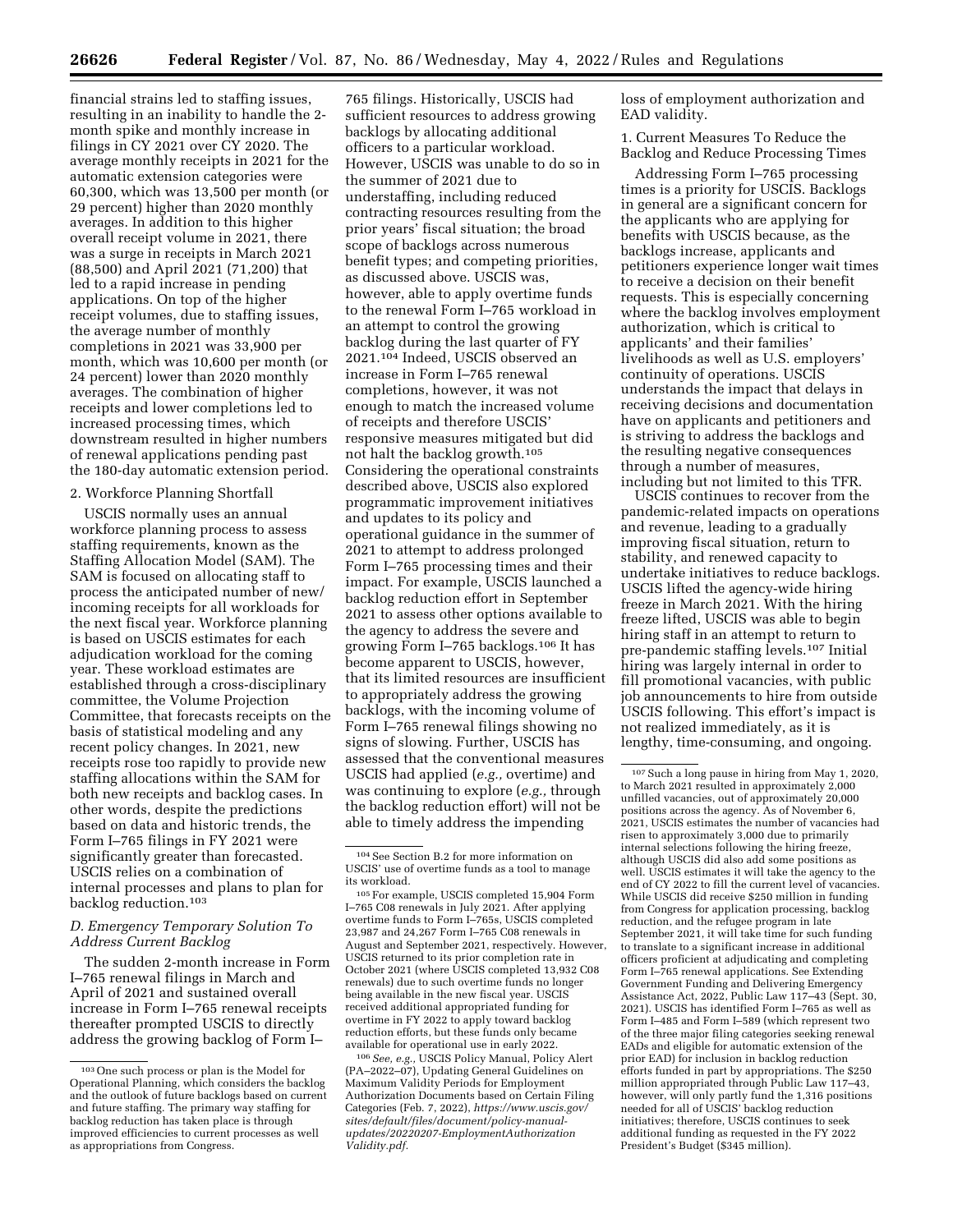The hiring process itself is lengthy as it includes posting the job announcement, reviewing resumes, providing qualified candidates' information to the hiring office, assessments, interviews, selections, and background checks prior to a new employee entering on duty. New hires then go through orientation, basic training, duty-specific training and mentoring. The entire process from posting to a new hire reaching full proficiency takes several months.

USCIS is also in the process of developing a new Fee Rule to recoup adjudicatory costs incurred at current levels, and to support the agency's ability to match staffing levels with its workload in a sustainable way. To effect more immediate change with EAD renewals, USCIS reviewed its policies and procedures to update policy guidance,108 expanded use of overtime hours as funding permitted, and applied innovative approaches to backlog reduction using technology in strategic ways, which initially is showing promising results.<sup>109</sup> In addition, USCIS is focused on addressing prolonged processing times affecting applications and petitions that form the basis of a Form I–765 filing and, therefore, indirectly impact Form I–765 renewal processing times, such as in the case of asylum or adjustment of status applications where a Form I–765 filing is based on the continued pendency of such application.

For example, an applicant seeking asylum is eligible for employment

<sup>109</sup> Efforts to improve timely processing and remove bureaucratic hurdles are underway. One of the first initiatives is to automatically identify pending applications that are no longer needed (for example, a Form I–765 based on a pending adjustment application is moot upon the applicant's adjustment of status to that of a lawful permanent resident) and close them, thus eliminating the need for an officer to review and allowing other applications to proceed to adjudication more quickly. While initial results of such initiatives are promising, it is too early to tell what the long-term, sustained impacts on processing times will be. USCIS continues to look for additional areas where systems can be used to identify and complete simple functions that free up officer resources for adjudicative work.

authorization on the basis of the pendency of the asylum application.110 USCIS currently grants employment authorization based on a pending asylum application in 2-year increments.111 If an asylum application is pending for up to 5 years or more, as is currently the case for some applications,112 then an applicant must file to renew employment authorization at least twice. If processing times for asylum applications were reduced to 3 years, the applicant would need only file to renew employment authorization once, saving USCIS adjudicatory resources.

Another area in which USCIS is actively prioritizing its workload is employment-based adjustment of status applications as backlogs in adjudication of these applications also have downstream effects on EAD application adjudications, as described above. While USCIS normally processes approximately 115,000 employmentbased adjustment of status applications annually,113 generally to correspond with the number of available employment-based immigrant visas minus the number typically issued by Department of State annually, USCIS prioritized processing employmentbased adjustment applications to maximize available visa usage in FY

 $^{\rm 111}$  This was the maximum time allowed under regulation until February 7, 2022, when the U.S. District Court for the District of Columbia vacated parts of 8 CFR 274a.12(c)(8) (''Employment authorization may be granted according to the provisions of 8 CFR 208.7 of this chapter in increments to be determined by USCIS but not to exceed increments of two years.''). *See Asylumworks, et al.* v. *Alejandro N. Mayorkas, et al.,* No. 20–cv–3815, 2022 WL 355213 (D.D.C. Feb. 7, 2022). USCIS is considering what, if any, steps it may take in light of this ruling.

112The extended wait time for ayslum applications particularly affects many defensive asylum filings in immigration court. (A noncitizen may apply for asylum affirmatively with USCIS or defensively in immigration court.) As of December 31, 2021, there were 628,551 asylum applications pending in immigration courts. *See* Executive Office for Immigration Review Adjudication Statistics, *[https://www.justice.gov/eoir/page/file/](https://www.justice.gov/eoir/page/file/1106366/download) [1106366/download](https://www.justice.gov/eoir/page/file/1106366/download)* (last visited Apr. 14, 2022). This DOJ data also implies that 156,127 and 90,880 cases were completed in FY2020 and 2021, respectively, or an average of 123,504 cases a year. In the first quarter of FY2022, 42,090 cases were completed. If this rate continues, it would take approximately 4.2 years to complete the adjudication of the total 628,551 asylum cases pending in the courts as of December 31, 2021.

113*See* DHS Office of Immigration Statistics, 2019 Yearbook of Immigration Statistics, Table 6, Persons Obtaining Lawful Permanent Resident Status by Type and Major Class of Admission: Fiscal Years 2010 2019 (Sep. 2020), *[https://www.dhs.gov/sites/](https://www.dhs.gov/sites/default/files/publications/immigration-statistics/yearbook/2019/yearbook_immigration_statistics_2019.pdf)  [default/files/publications/immigration-statistics/](https://www.dhs.gov/sites/default/files/publications/immigration-statistics/yearbook/2019/yearbook_immigration_statistics_2019.pdf) [yearbook/2019/yearbook](https://www.dhs.gov/sites/default/files/publications/immigration-statistics/yearbook/2019/yearbook_immigration_statistics_2019.pdf)*\_*immigration*\_*statistics*\_ *[2019.pdf.](https://www.dhs.gov/sites/default/files/publications/immigration-statistics/yearbook/2019/yearbook_immigration_statistics_2019.pdf)* 

2021. By the end of FY 2021, USCIS had processed and approved approximately 172,000 employment-based adjustment of status applications, an increase of approximately 50 percent above the typical baseline; 114 however, approximately 257,000 remained unadjudicated, including approximately 75,000 impacted by priority date retrogressions that may leave them pending for many years, and thereby eligible for C09 EADs over this extended period.115 To the extent possible, USCIS is committed to prioritizing employment-based adjustment of status applications to utilize the available visa numbers each fiscal year; doing so relieves applicants from filing Forms I– 765 to seek renewal EADs while their adjustment of status application remains pending since lawful permanent residents are employment authorized incident to status.116 Therefore, the more adjustment of status applications USCIS is able to process, the fewer Form I–765 renewal applications USCIS will receive (based on pending INA 245 adjustment of status applications).

DHS expects that USCIS' backlog reduction efforts in these areas will positively impact Form I–765 backlogs by reducing the volume of Form I–765 filings. However, we anticipate that the impact of these backlog reduction efforts will not be immediately felt by applicants with expiring or expired employment authorization. Therefore, DHS has determined that in the interim, urgent action is needed to address the

115Applicants from China and India seeking adjustment of status based on the employmentbased third preference category experienced visa retrogression in their respective filing categories as of October 1, 2021, impacting approximately 75,000 applicants. For more information on visa retrogression, *see [https://www.uscis.gov/green-card/](https://www.uscis.gov/green-card/green-card-processes-and-procedures/visa-availability-priority-dates/visa-retrogression)  [green-card-processes-and-procedures/visa](https://www.uscis.gov/green-card/green-card-processes-and-procedures/visa-availability-priority-dates/visa-retrogression)[availability-priority-dates/visa-retrogression](https://www.uscis.gov/green-card/green-card-processes-and-procedures/visa-availability-priority-dates/visa-retrogression)* (last updated Mar. 8, 2018). Based on a rate of approximately 8,000 visa numbers becoming available for these affected categories per year, as was the case in FY 2019, it may take more than 9 years for visas to become available for these approximately 75,000 applicants. In the interest of reducing the burden on both the agency and the public, on June 9, 2021, USCIS increased the maximum validity period for initial and renewal EADs issued to applicants for adjustment of status under INA 245 from 1 year to 2 years based on average processing times. See USCIS Policy Manual, Policy Alert, Employment Authorization for Certain Adjustment Applicants (Jun 9, 2021), *[https://www.uscis.gov/sites/default/files/document/](https://www.uscis.gov/sites/default/files/document/policy-manual-updates/20210609-EmploymentAuthorization.pdf) [policy-manual-updates/20210609-Employment](https://www.uscis.gov/sites/default/files/document/policy-manual-updates/20210609-EmploymentAuthorization.pdf) [Authorization.pdf.](https://www.uscis.gov/sites/default/files/document/policy-manual-updates/20210609-EmploymentAuthorization.pdf)* USCIS' return to its processing goal of 3 months for Form I–765 renewal applications is critically important for such applicants who may rely on timely renewals multiple times. 116See 8 CFR 274a.12(a)(1).

<sup>108</sup>*See, e.g.,* USCIS Policy Manual, Policy Alert (PA–2021–25), Employment Authorization for Certain H–4, E, and L Nonimmigrant Dependent Spouses (Nov. 12, 2021), *[https://www.uscis.gov/](https://www.uscis.gov/sites/default/files/document/policy-manual-updates/20211112-EmploymentAuthorization.pdf)  [sites/default/files/document/policy-manual](https://www.uscis.gov/sites/default/files/document/policy-manual-updates/20211112-EmploymentAuthorization.pdf)[updates/20211112-EmploymentAuthorization.pdf.](https://www.uscis.gov/sites/default/files/document/policy-manual-updates/20211112-EmploymentAuthorization.pdf)  See* USCIS Policy Manual, Policy Alert (PA–2021– 10), Employment Authorization for Certain Adjustment Applicants (June 9, 2021), *[https://](https://www.uscis.gov/sites/default/files/document/policy-manual-updates/20210609-EmploymentAuthorization.pdf) [www.uscis.gov/sites/default/files/document/policy](https://www.uscis.gov/sites/default/files/document/policy-manual-updates/20210609-EmploymentAuthorization.pdf)[manual-updates/20210609-Employment](https://www.uscis.gov/sites/default/files/document/policy-manual-updates/20210609-EmploymentAuthorization.pdf) [Authorization.pdf.](https://www.uscis.gov/sites/default/files/document/policy-manual-updates/20210609-EmploymentAuthorization.pdf) See* USCIS Policy Manual, Policy Alert (PA–2022–07), Updating General Guidelines on Maximum Validity Periods for Employment Authorization Documents based on Certain Filing Categories (Feb. 7, 2022), *[https://](https://www.uscis.gov/sites/default/files/document/policy-manual-updates/20220207-EmploymentAuthorizationValidity.pdf) [www.uscis.gov/sites/default/files/document/policy](https://www.uscis.gov/sites/default/files/document/policy-manual-updates/20220207-EmploymentAuthorizationValidity.pdf)[manual-updates/20220207-Employment](https://www.uscis.gov/sites/default/files/document/policy-manual-updates/20220207-EmploymentAuthorizationValidity.pdf) [AuthorizationValidity.pdf.](https://www.uscis.gov/sites/default/files/document/policy-manual-updates/20220207-EmploymentAuthorizationValidity.pdf)* 

<sup>110</sup>An asylee cannot apply for initial employment authorization earlier than 150 calendar days after the date USCIS or the immigration court accepts the

<sup>114</sup>*See* News Release, USCIS Announces FY 2021 Accomplishments, (Dec. 15, 2021), *[https://](https://www.uscis.gov/newsroom/news-releases/uscis-announces-fy-2021-accomplishments) [www.uscis.gov/newsroom/news-releases/uscis](https://www.uscis.gov/newsroom/news-releases/uscis-announces-fy-2021-accomplishments)[announces-fy-2021-accomplishments.](https://www.uscis.gov/newsroom/news-releases/uscis-announces-fy-2021-accomplishments)*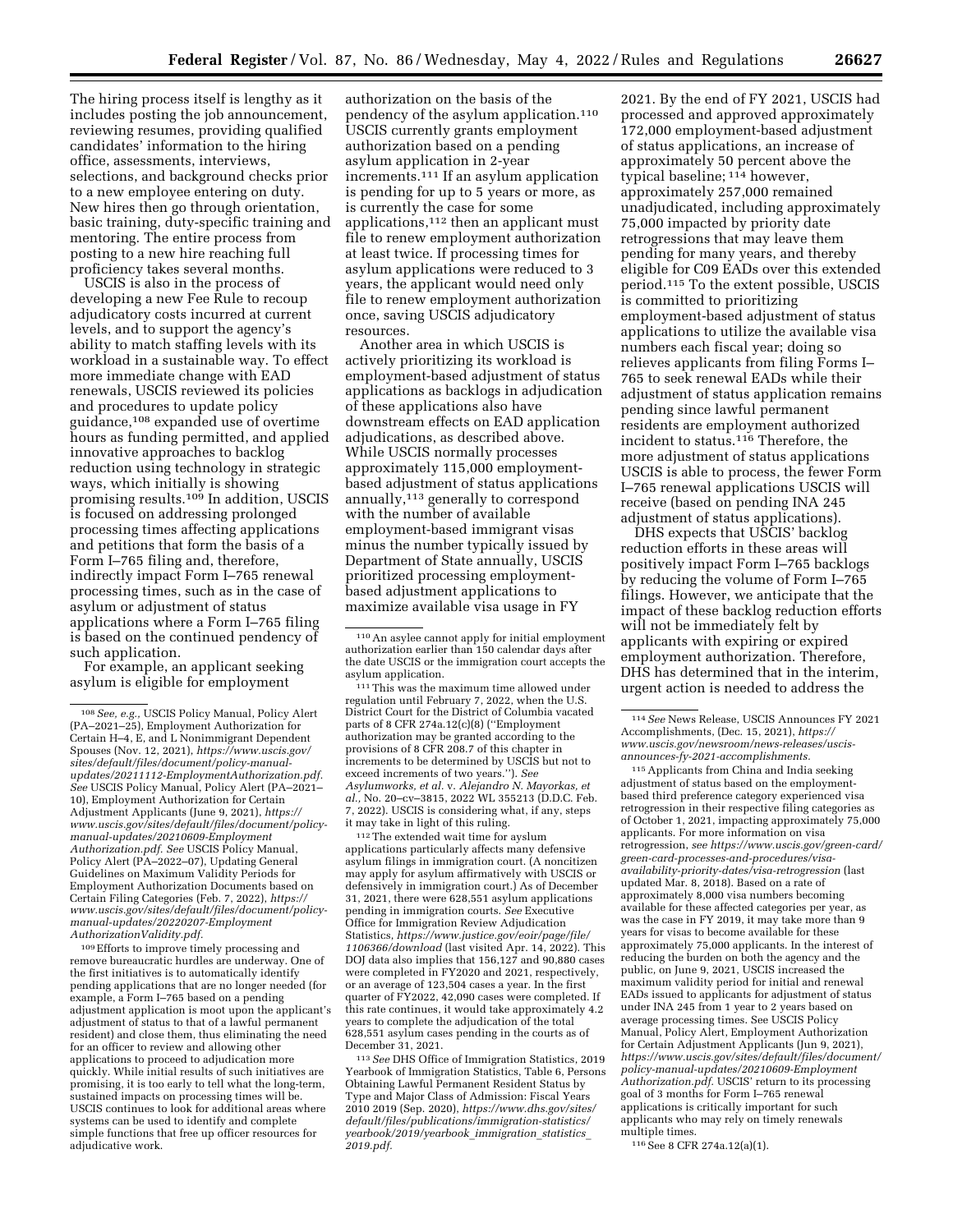plight of a growing number of EAD renewal applicants who have experienced or may in the near future experience a gap in their employment authorization and/or EAD because of USCIS' unprecedented processing times.

2. Existing Automatic Extension Period of Up to 180 Days Temporarily Not Sufficient

DHS is aware of the importance of employment authorization and EADs as evidence of employment authorization for applicants' and their families' livelihoods, as well as their U.S. employers' continuity of operations and financial health. DHS is also aware of the potential detrimental impact that gaps in employment authorization may have on an applicant's eligibility for future immigration benefits, should the applicant engage in unauthorized employment during the gap,<sup>117</sup> and on the U.S. employer's responsibilities under the INA. DHS also acknowledges that the substantial increase in backlogs and prolonged processing times across USCIS-administered benefit requests are not the fault of applicants but have had and continue to have significant adverse consequences for applicants and employers awaiting a USCIS decision on pending Form I–765 renewal applications.

As noted, the current 180-day automatic extension under 8 CFR 274a.13(d)(1) for certain applicants who have properly filed Form I–765 for renewal of their employment authorization and/or EADs is an insufficient time period to ensure against lapses in employment authorization and/or EAD validity.118 In December 2020, the median processing time for Form I–765 renewal applications eligible for the automatic extension was 3.6 months (close to USCIS' processing goals), ranging from 2.5 months to 5 months.119 At the end of December 2020, there were approximately 3,300 applicants whose Form I–765 renewal applications were still pending past their 180-day autoextension period.

However, Form I–765 processing times and Form I–765 renewal applications pending beyond the 180-

day period increased rapidly in the second half of CY 2021 and continue to increase in CY 2022 despite backlog mitigation efforts. As of December 31, 2021, the processing time for EAD renewal applications (all categories) completed by USCIS ranged from 6.1 months (median) to 10.1 months (93rd percentile) and there were approximately 66,000 applicants whose Form I–765 renewal applications were still pending past their 180-day automatic extension period. This means that, as of December 31, 2021, approximately 66,000 applicants—at no fault of their own and because of circumstances currently faced by USCIS—were not authorized to work and/or no longer had a valid EAD to evidence their employment authorization,120 potentially jeopardizing their families' livelihoods.

# TABLE 6—NUMBER OF FORM I–765 RENEWALS PENDING PAST THEIR 180-DAY AUTO-EXTENSION PERIOD

| Date                  | Median<br>processing<br>time<br>(months) | Renewals pending past<br>180-day period     |
|-----------------------|------------------------------------------|---------------------------------------------|
| December<br>31, 2020. | 3.6                                      | 3,300 renewal applica-<br>tions (approx.).  |
| December<br>31.2021.  | 8.0                                      | 66,000 renewal applica-<br>tions (approx.). |

This also means that a large majority of these workers, and their U.S. employers, would not be able to meet the verification or reverification requirement for completion of Employment Eligibility Verification (Form I–9), $121$  resulting in terminations

121All U.S. employers must properly complete Form I–9 for each individual they hire for employment in the United States. *See* I–9, Employment Eligibility Verification USCIS web

and incurring the costs of finding replacement workers, if possible. If DHS does not immediately increase the 180 day automatic extension period, the total number of applicants with renewal applications pending past the 180-day auto-extension period is expected to increase by approximately 14,500 per month.122 This estimated monthly increase of 14,500 applicants is based on recent trends.

Although USCIS has been diligently trying to reduce the adjudication backlog and EAD processing times, USCIS is unable to quickly return to its processing goals due to the volume of pending cases, new filings that USCIS continues to receive, and time needed to increase staffing needs to meet existing demands. As of December 31, 2021, USCIS had approximately 520,000 pending EAD renewal requests in automatic extension-eligible categories and continues to receive approximately 55,000 additional Form I–765 applications in automatic extensioneligible categories per month. These additional renewal applications are adding to the current backlog, given that USCIS currently completes approximately 33,000–34,000 such requests per month. Further, as of November 6, 2021, 905 out of 8,721 (or, 10% of) officer positions allocated to the Field Office Directorate (FOD) and the Service Center Operations Directorate (SCOPS) were vacant and USCIS estimates it may take at least until the end of CY 2022 for USCIS to fill such vacancies.123

The impact of the prolonged processing times is stark when considering the number of individuals who will lose employment authorization and/or EAD validity each month if immediate action is not taken. As indicated, the total number of renewal applications pending past the 180-day period, which was approximately 66,000 as of December

123As mentioned above in section II.D.1, USCIS had approximately 3,000 vacancies, 905 of which were officer positions in FOD and SCOPS, the two directorates that adjudicate Form I–765 renewal applications filed in categories eligible for automatic extension of EADs. Even after USCIS fills an Immigration Services Officer (ISO) position, there is a delay between the time of hiring and the time the ISO is fully trained and able to complete adjudications to meet productivity targets.

<sup>117</sup>With certain exceptions, if a noncitizen continues to engage in or accepts unauthorized employment, the individual may be barred from adjusting status to that of a lawful permanent resident under INA 245. *See* INA 245(c)(2) and (c)(8), 8 U.S.C. 1255(c)(2) and (c)(8).

<sup>118</sup>*See* section II, Purpose of this Temporary Final Rule.

<sup>119</sup>*See* section II, Purpose of this Temporary Final Rule, Table 1. Recent Dramatic Growth in 50th and 93rd Percentile Processing Times for Form I–765 Renewal Applications Filed by Top Three Filing Categories.

 $\rm ^{120}Of$  the 66,000 applicants, 63,000 fall into the C08, C09, and C10 categories and, therefore, are facing a gap of employment authorization. The remaining 3,000 applicants fall into the following EAD categories: Refugees (A03 under 8 CFR 274a.12(a)(3)), asylees (A05 under 8 CFR 274a.12(a)(5)), and withholding of deportation or removal beneficiaries (A10 under 8 CFR 274a.12(a)(10)). Such applicants are still authorized for employment incident to status but would no longer have a valid EAD. For purposes of this rule's analysis, DHS has determined that it is appropriate to include the 3,000 applicants who are employment authorized incident to status given their reasonable reliance on USCIS' timely issuance of their renewal EADs. Also, it is unknown how many applicants in this group have in their possession acceptable alternative documentation they can show their employers in order to maintain their employment (*e.g.,* Form I–94 or an unrestricted Social Security card together with an unexpired State-issued driver's license pursuant to 8 CFR 274a.2(b)(1)(v)). Moreover, through its public outreach efforts, DHS has learned that job loss has affected this group on account of the lack of sufficient documentation to present to employers for Form I–9 completion.

page, *<https://www.uscis.gov/i-9>*(last updated Apr 13, 2021).

<sup>122</sup>As noted elsewhere in this preamble, the number of applicants who face expiration of the upto-180-day automatic-extension each month is approximately 30,000. However, as some applicants who are already past the 180-day automatic extension period will receive final adjudication of their application each month, the total number of those in the population past the 180-day period is expected to increase by 14,500 each month rather than by 30,000.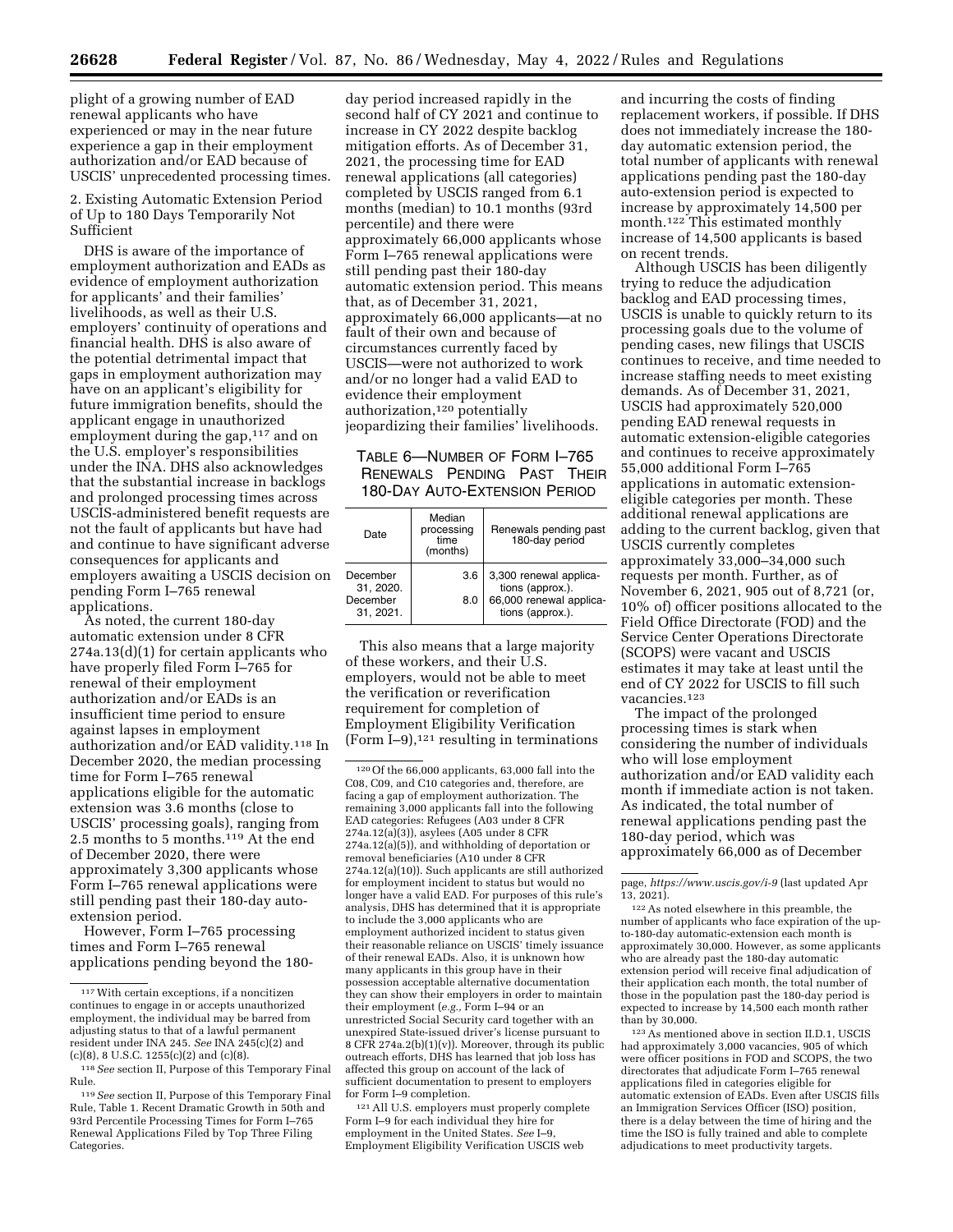31, 2021, is expected to increase by approximately 14,500 each month; that monthly figure represents approximately 10,500 asylum applicants, 3,000 adjustment of status applicants, and 1,000 suspension/ cancellation applicants per month.

DHS therefore has determined that an automatic extension period of up to 180 days at 8 CFR 274a.13(d) is temporarily no longer sufficient to meet its original purpose and goal for which it was implemented: To prevent and/or mitigate the risk of gaps in employment authorization and documentation for a majority of eligible applicants. Due to the presently insufficient staffing levels, which may take USCIS at least until the end of CY2022 to fill and additional time to train, USCIS may be unable to significantly increase its rate of completion in the immediate term, and therefore, currently may be unable to meaningfully reduce the volume of pending cases while also keeping pace with the inflow of Form I–765 filings. While USCIS will continue to explore ways to improve adjudicative efficiencies in the short and long term, USCIS expects Form I–765 backlogs will continue in the immediate future as it works to implement changes to improve Form I–765 processing efficiencies, hire and train new officers, and take additional steps to reduce the backlog and processing times. This temporary and extraordinary circumstance has created an emergent and urgent situation for noncitizens and U.S. employers as gaps in employment authorization and documentation have a highly detrimental impact on noncitizen workers and their U.S. employers. This is taking place at a time when such employers already are facing unprecedented workforce disruptions due to the COVID crisis, which further underscores the importance of immediate action.<sup>124</sup> While the high

unemployment rate has declined significantly, the United States is now experiencing high demand for labor as compared to the available supply of workers. As of February 2022, the labor force participation rate was at 62.3 percent, having recovered about 66 percent of what was lost at height of the COVID–19 pandemic compared with the February 2020 rate of 63.4 percent.<sup>125</sup>

3. Temporary 360-Day Increase Beyond 180 Days Needed for 540-Day Period

DHS has determined that providing additional time beyond the current 180 days during which an eligible applicant's employment authorization and/or EAD are automatically extended is necessary to mitigate the risk to applicants of incurring a lapse in employment authorization or documentation while USCIS works toward reducing processing times.126 As stated above, USCIS receives approximately 55,000 Form I–765 renewal requests per month and completes approximately 33,000–34,000 requests per month, leading to the growing backlog. Without intervention, this processing rate could result in a median processing time of 14.2 months for all Form I–765 renewals by the end of December 2022. Considering the current range of processing times, a significant number of these renewal applications likely would take longer

125*See* U.S. Department of Labor, U.S. Bureau of Labor Statistics, Civilian labor force participation rate (Feb. 2002 through Feb. 2022), *[https://](https://www.bls.gov/charts/employment-situation/civilian-labor-force-participation-rate.htm) [www.bls.gov/charts/employment-situation/civilian](https://www.bls.gov/charts/employment-situation/civilian-labor-force-participation-rate.htm)[labor-force-participation-rate.htm](https://www.bls.gov/charts/employment-situation/civilian-labor-force-participation-rate.htm)* (last visited Mar. 8, 2022).

126 DHS is applying this rule to all renewal EAD application categories eligible for automatic extension pursuant to 8 CFR 274a.13(d), even though some of these categories currently experience processing times that do not raise a risk of the applicant experiencing a lapse in employment authorization or documentation. As stated earlier, 95 percent of applications fall within the C08, C09, and C10 categories. DHS has made this decision because it has determined that it would not be operationally practical for USCIS to implement a different approach; making distinctions among categories would cause confusion among employers and employees; and backlogs and processing times may yet increase for these other categories.

than the 14.2-month median time, up to 18 months.127

Based on the trend USCIS has observed in the growth of processing times for Form I–765 renewal applications in the past year (see section II.A.Table1 for more details), and USCIS' projection of similar growth through the end of CY 2022,<sup>128</sup> DHS calculated that a temporary increase of 360 days (beyond the 180-day period) for a total of 540 days, or approximately 18 months) is an appropriate increase of the automatic extension period. Such period better reflects current and potential processing times for Form I– 765 renewals. By extending the automatic extension period, this TFR therefore is intended to reduce the potential for disruptions in employment authorization and EAD validity for those who otherwise qualify for an automatic extension while USCIS continues to work to reduce its processing times to return to its goal of processing Form I– 765 within 3 months.

To determine how long DHS should provide this temporary increased automatic extension period, DHS assessed the pending and incoming volume of Form I–765 renewal filings against USCIS' resources. As of December 31, 2021, USCIS had approximately 520,000 pending EAD renewal requests in automatic extension-eligible categories. To achieve USCIS' processing goal of 3 months,<sup>129</sup> USCIS must keep pace with the incoming volume (in other words, complete approximately 55,000 Form I– 765 renewal requests in automatic

128These projections are based on USCIS processes in place as of December 31, 2021, and do not account for other changes USCIS is exploring outside of this TFR and that may be implemented concurrent with this TFR. USCIS is committed to doing everything possible under the law and current resource availability to mitigate the impact of EAD renewal application processing delays on applicants.

129USCIS has determined that a processing time of 3 months for Form I–765 renewals would suffice to prevent lapses in employment authorization for most applicants who are eligible for the up to 180 day automatic extension. *See* 80 FR at 81911 (AC21 NPRM). *See* 81 FR at 82398 (AC21 Final Rule).

<sup>124</sup>According to the U.S. Bureau of Labor Statistics (BLS), on the last business day of January 2022, there were 11.3 million job openings and 6.3 million unemployed people. *See* U.S. Department of Labor, U.S. Bureau of Labor Statistics, *Job Openings and Labor Turnover—January 2022* (Mar. 9, 2022), *[https://www.bls.gov/news.release/pdf/](https://www.bls.gov/news.release/pdf/jolts.pdf)  [jolts.pdf;](https://www.bls.gov/news.release/pdf/jolts.pdf)* U.S. Department of Labor, U.S. Bureau of Labor Statistics, *The Employment Situation— February 2022* (Mar. 4, 2022), *[https://www.bls.gov/](https://www.bls.gov/news.release/pdf/empsit.pdf) [news.release/pdf/empsit.pdf.](https://www.bls.gov/news.release/pdf/empsit.pdf)* From June 2021 through January 2022, the ratio of unemployed persons per job opening was below 1.0, meaning that there were more job openings than individuals seeking work. For context, there were roughly 0.8 unemployed persons per job opening in January and February 2020 before COVID. U.S. Department of Labor, U.S. Bureau of Labor Statistics, Number *of unemployed persons per job opening, seasonally adjusted* (Jan. 2007 through Jan. 2022), *[https://](https://www.bls.gov/charts/job-openings-and-labor-turnover/unemp-per-job-opening.htm) [www.bls.gov/charts/job-openings-and-labor](https://www.bls.gov/charts/job-openings-and-labor-turnover/unemp-per-job-opening.htm)[turnover/unemp-per-job-opening.htm](https://www.bls.gov/charts/job-openings-and-labor-turnover/unemp-per-job-opening.htm)* (last visited Mar. 14, 2022). *See also* Christopher Decker,

*Lurking behind lackluster jobs gain are a stagnating labor market and the threat of omicron,* The Conversation, Jan. 7, 2022, 12:50 p.m. EST, *[https://](https://theconversation.com/lurking-behind-lackluster-jobs-gain-are-a-stagnating-labor-market-and-the-threat-of-omicron-174534)  [theconversation.com/lurking-behind-lackluster](https://theconversation.com/lurking-behind-lackluster-jobs-gain-are-a-stagnating-labor-market-and-the-threat-of-omicron-174534)[jobs-gain-are-a-stagnating-labor-market-and-the](https://theconversation.com/lurking-behind-lackluster-jobs-gain-are-a-stagnating-labor-market-and-the-threat-of-omicron-174534)[threat-of-omicron-174534;](https://theconversation.com/lurking-behind-lackluster-jobs-gain-are-a-stagnating-labor-market-and-the-threat-of-omicron-174534)* Ben Casselman, *More quit jobs than ever, but most turnover is in low-wage work.,* N.Y. Times, Jan. 4, 2022, *[https://](https://www.nytimes.com/2022/01/04/business/economy/job-openings-coronavirus.html) [www.nytimes.com/2022/01/04/business/economy/](https://www.nytimes.com/2022/01/04/business/economy/job-openings-coronavirus.html)  [job-openings-coronavirus.html;](https://www.nytimes.com/2022/01/04/business/economy/job-openings-coronavirus.html)* Lucia Mutikani, *U.S. labor market recovery gaining steam; unemployment rolls smallest in 52 years,* Reuters, Feb. 24, 2022, 11:48 a.m. EST, *[https://](https://www.reuters.com/business/us-labor-market-recovery-gaining-steam-unemployment-rolls-smallest-52-years-2022-02-24/) [www.reuters.com/business/us-labor-market](https://www.reuters.com/business/us-labor-market-recovery-gaining-steam-unemployment-rolls-smallest-52-years-2022-02-24/)[recovery-gaining-steam-unemployment-rolls](https://www.reuters.com/business/us-labor-market-recovery-gaining-steam-unemployment-rolls-smallest-52-years-2022-02-24/)[smallest-52-years-2022-02-24/.](https://www.reuters.com/business/us-labor-market-recovery-gaining-steam-unemployment-rolls-smallest-52-years-2022-02-24/)* 

<sup>127</sup>The estimated processing time is calculated using the current number of pending renewal applications as of December 31, 2021 (520,000), adding in the estimated 55,000 new incoming receipts each month, and subtracting the 34,000 estimated completions each month to estimate the pending inventory at the end of December 2022. Next, the USCIS cycle time methodology is applied to calculate the processing time statistic (*see* ''Cycle Time Methodology'' on the USCIS processing times website at *[https://egov.uscis.gov/processing-times/](https://egov.uscis.gov/processing-times/more-info)  [more-info](https://egov.uscis.gov/processing-times/more-info)* (last visited Apr 19, 2022)). The upper range value of 18 months is estimated by multiplying the cycle time by 1.3 based on the cycle time methodology. Note that individual offices may have higher or lower processing times, but the general USCIS-wide processing times likely would fall in the 14- to 18-month range.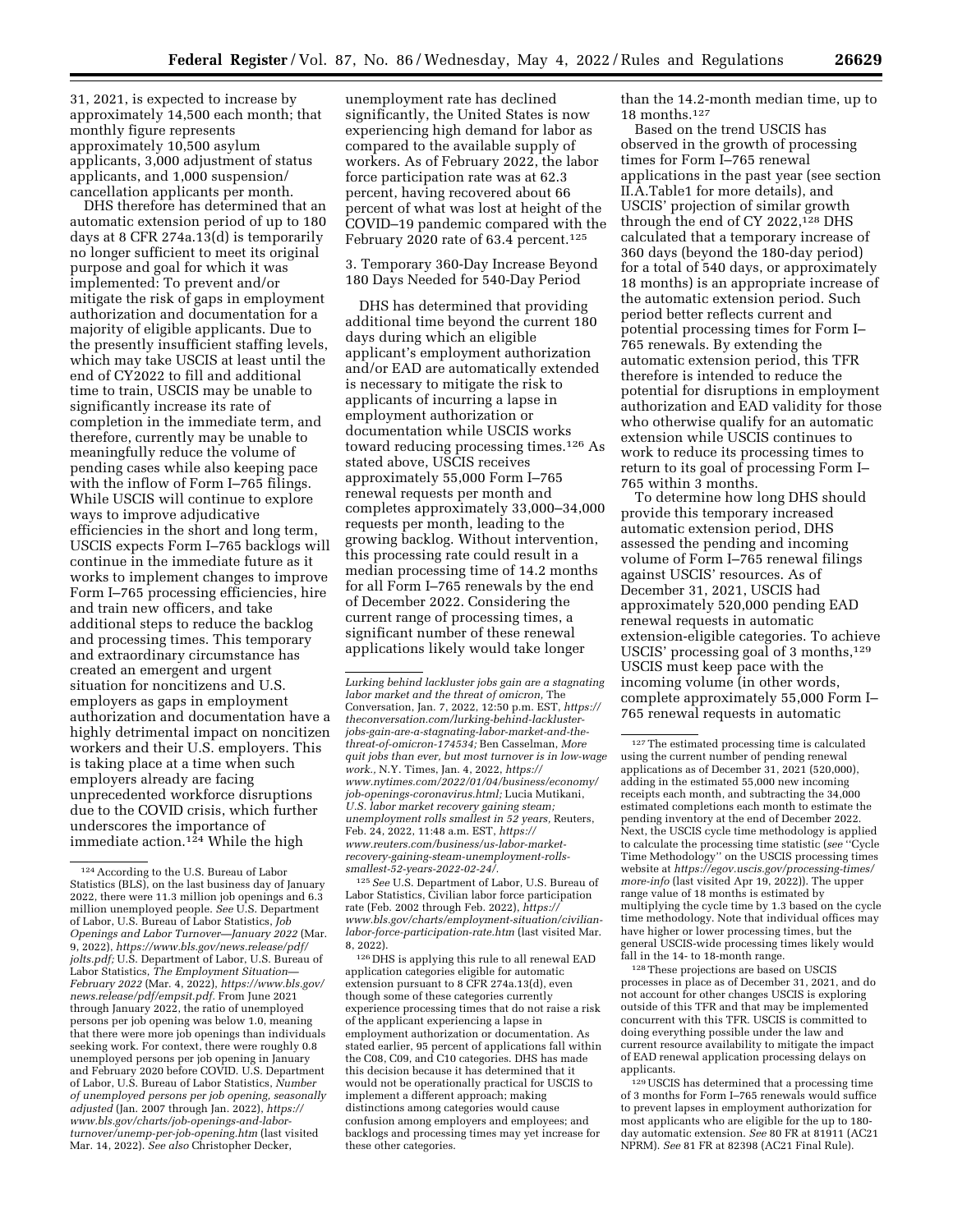extension-eligible categories per month) in addition to reducing the pending volume of renewal requests from 520,000 to 150,000–200,000.130 USCIS determined that, as of May 4, 2022, the maximum number of officer hours it can devote to Form I–765 renewal requests in the automatic extension-eligible categories is 217,800 per year, based on its resources and capacity. By comparison, USCIS devoted a total of approximately 432,500 officer hours to *all* Form I–765 adjudications in FY 2021.

USCIS calculated that, if it applied 217,800 officer hours at approximately 15 minutes per Form I–765 131 per month, to keep pace with the incoming flow of 55,000 new renewal requests as well as to reduce the volume of pending requests from 520,000 to 150,000– 200,000, it would take USCIS 540 days—or approximately 18 months—to reach its goal of processing Form I–765 renewal applications within 3 months. Therefore, DHS has concluded that the temporary 360-day increase to the automatic extension time period must be in place for 540 days for those with pending renewal applications during this period.

Applicants who file a Form I–765 renewal application after this filing timeframe and who are eligible for an automatic extension of their employment authorization and/or EADs will receive the 180-day automatic extension period currently provided at 8 CFR 274a.13(d)(1). DHS expects that, by the close of the filing timeframe outlined in this temporary final rule, the usual 180-day automatic extension period will be sufficient to prevent applicants filing Forms I–765 renewal applications from incurring a lapse in employment authorization and/or EAD validity, as USCIS expects to have returned to achieving its 3-month processing goal by then.

131This figure is based on an analysis of historic rates of completion. Between FY 2019 and FY 2021, the total officer hours for all Form I–765 processing (initials and renewals for all categories, including non-automatic extension categories) ranged from approximately 460,000 (FY 2019) to 420,000 (FY 2021), the equivalent of approximately 38,300 to 35,000 officer hours per month to process approximately 153,200 to 140,000 cases per month. Therefore, each case took an average of 15-minutes to process. Based on the USCIS Volume Projection Committee forecasts, USCIS expects to receive about 2.2 million Form I–765s in FY 2022 and FY 2023. Using the 15-minute per case factor, and based on the 2.2 million projections, USCIS would need to expend approximately 45,800 officer hours a month to meet incoming demand or increase adjudication efficiencies through hiring, resource allocation, and efficiency gains.

This temporary final rule applies to three groups of applicants. First, the rule applies to those renewal applicants eligible for the automatic extension who already have filed their renewal Form I– 765 application, which remains pending as of the date this rule goes into effect, May 4, 2022, and whose EAD has not expired or whose current up to 180-day auto-extension has not yet lapsed, since this group is at immediate or near term risk of experiencing a gap in employment authorization and/or documentation. Second, the rule applies to new renewal applicants who file Form I–765 during the 18-month period following the rule's publication to avoid a future gap in employment authorization and/or documentation.132 Third, for those renewal applicants who already are experiencing a gap in employment authorization and/or EAD validity, fairness dictates that such renewal applicants also should receive the benefit of the increase in the automatic extension, to enable them to resume an additional period of employment authorization and/or EAD validity, since they were the first group to have been placed in a detrimental position on account of USCIS' long processing times. For these applicants, this TFR provides that employment authorization and/or validity of their EADs will resume beginning on the date the rule is published in the **Federal Register**, May 4, 2022, and continue for a period of up to 540 days from the date their employment authorization and/or EAD expired, as shown on the face of

the EAD. However, in recognition of Congress' clear intent in the INA regarding unauthorized employment, including the accountability of employers that employ noncitizens who are not authorized to work in the United States,133 this TFR does not address periods of unauthorized employment.134 In other words, this rule does not cure any unauthorized employment that may have accrued prior to issuance of the rule.135

In addition, DHS has determined that the temporary amendment made by this rule should remain in the Code of Federal Regulations (CFR) for an amount of time sufficient to cover the approximately 18-month period during which the up to 540-day automatic extension will be authorized, plus an additional 720 days so that the regulatory provision remains in the CFR for the entire time that applicants may be relying on this temporary increase to the regular automatic extension period.136 As such, this TFR will take effect on May 4, 2022, and will be removed from the CFR on October 15, 2025; that is, approximately  $3\frac{1}{2}$  years (or 1,260 days) after the rule takes effect, although no new beneficiaries will receive a 540-day automatic extension after October 26, 2023. Further, as is consistent with current guidance, applicants should file a renewal Form I– 765 no earlier than 180 days prior to the expiration date of their EAD.

134By way of example, if an applicant timely filed a Form I–765 renewal application that is still pending and the expiration date on the front of the applicant's EAD is June 1, 2021, then the applicant's 180-day automatic extension expired November 28, 2021. If the TFR is published on April 1, 2022, then the applicant's EAD automatically becomes valid from April 1, 2022, up to November 23, 2022, which is 540 days after June 1, 2021, the expiration date on the face of the EAD. If the employee in this example worked without authorization between November 29, 2021, and March 31, 2022, however, the employee and employer may be subject to any consequences outlined in the law.

135For example, if an applicant timely filed a Form I–765 renewal application that is still pending and the expiration date on the front of the applicant's EAD is June 1, 2021, then the applicant's 180-day automatic extension expired November 28, 2021. If the TFR is published and effective on April 1, 2022, then the applicant's EAD automatically becomes valid from April 1, 2022, up to November 23, 2022, which is 540 days after June 1, 2021, the expiration date on the face of the EAD. If the employee in this example worked without authorization between November 29, 2021, and March 31, 2022, however, the employee and employer would be subject to any consequences outlined in the law.

136 720 days is the amount of time needed to cover the up to 540-day automatic extension and to account for the fact that renewal applicants may file their EAD renewal application up to 180 days before their EAD expires.

<sup>130</sup>USCIS estimates that 150,000–200,000 pending requests translates roughly to a 3-month processing time, as the figure reflects 3 months' worth of Form I–765 renewal receipts.

<sup>132</sup>While USCIS expects to return to its 3-month processing goal by the end of the 18-month period, DHS will continue to provide eligible renewal applicants up to 540 days of automatic extension as outlined in this rule throughout the entirety of the 18-month period for ease of administrability, to mitigate the potential for confusion among the regulated public, and in recognition of the potential that circumstances outside of USCIS's control may frustrate this expectation. Providing a set amount of additional automatic extension time for a set time period is the least administratively burdensome approach, allowing the agency to focus its limited resources on addressing the lengthy processing times themselves. Additionally, DHS anticipates that this approach is the least burdensome for the public, including employees and employers as well, since the temporary solution remains clear, can be relied upon, and can be planned for, and otherwise operates in the same way as the existing automatic extension described in 8 CFR 274a.13(d)(1). DHS acknowledges that the utility of the additional automatic extension time may diminish toward the end of the 18-month period (or sooner, if USCIS achieves its processing goals earlier than anticipated, due in part to backlog reduction efforts discussed in Section II.D.1. or to other factors yet unknown or a combination of the two). However, DHS believes that such consequence is acceptable and appropriately balances competing policy concerns because shorter processing times ultimately mean applicants will receive a decision on their Form I–765 renewal application sooner and, in that event, will rely less on the automatic extension period.

<sup>133</sup>*See* INA sec. 274A, 8 U.S.C. 1324a.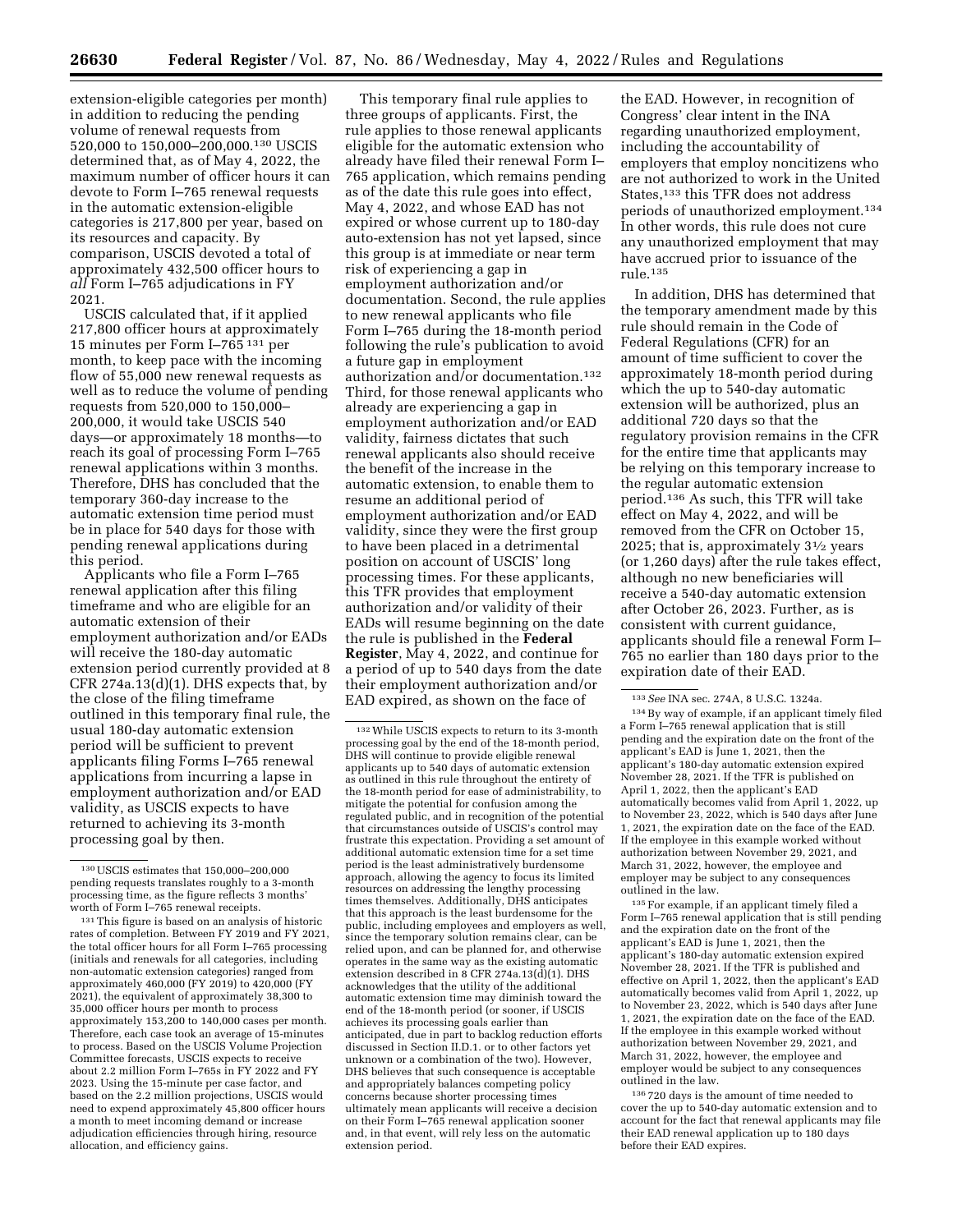# **Figure 1. TFR Process Map**



# **IV. Temporary Regulatory Change: 8 CFR 274a.13(d)(5)**

DHS is amending 8 CFR 274a.13(d) to add a new paragraph (5) that will be in effect temporarily until October 15, 2025.137 Under the new paragraph, DHS is increasing the automatic extension period for employment authorization and/or EAD validity of up to 180 days (described in 8 CFR 274a.13 $(d)(1)$ ) to a period of up to 540 days for renewal applicants eligible to receive an automatic extension who have a timely filed Form I–765 renewal application pending during the 18-month 138 period beginning May 4, 2022, and ending October 26, 2023. After the 18-month period, automatic extensions of employment authorization and EAD validity will revert to the up to 180-day period for those eligible applicants who timely file renewal Form I–765 applications after October 26, 2023. The increased automatic extension period will apply to eligible renewal applicants who timely file their Forms I–765 on or before the last day of the 18-month period, even if filed prior to May 4, 2022. In addition, for renewal

applicants whose Forms I–765 remain pending but who are no longer within the up to 180-day automatic extension period on or before May 4, 2022, DHS has determined that, in the interest of fairness, such renewal applicants automatically will resume employment authorization and/or the validity of their EADs beginning on the effective date of this TFR, May 4, 2022, and up to 540 days from the expiration of their employment authorization and/or EAD.139

Similar to the 180-day automatic extension period provided by 8 CFR  $274a.13(d)(1)$ , the increased automatic extension period of up to 540 days established by this TFR generally will automatically terminate the earlier of up to 540 days after the expiration date of the EAD, or upon issuance of notification of a denial on the Form I– 765 renewal request even if this date is after October 26, 2023.

Moreover, 8 CFR 274a.13(d)(5) will remain in the CFR for an additional 720 days after this 540-day period, until October 15, 2025, to ensure that renewal applicants who are already within their up to 540-day automatic extension period as of October 26, 2023, will not get cut off from any remaining employment authorization and/or EAD validity that is over 180 days (the

normal automatic extension period under 8 CFR 274a.13(d)(1) but instead will be able to take full advantage of the 540-day period.

Similar to 8 CFR 274a.13(d)(4), this TFR provides that an EAD that appears on its face to be expired is considered unexpired under this rule for up to 540 days from the expiration date on the front of the EAD when combined with a Notice of Action (Form I–797C) indicating timely filing of the EAD renewal application and the same employment eligibility category as stated on the facially expired EAD (or in the case of an EAD and I–797C notice that each contains either an A12 or C19 TPS category code, the category codes need not match). While the current provision at 8 CFR 274a.13(d)(4), and, likewise, the provision in this TFR, do not require that qualifying Notices of Action specify the automatic extension period, in practice, USCIS issues a Form I–797C Notice of Action to all renewal applicants with general information regarding who is eligible for an automatic extension and currently includes an explanation of the up to 180-day automatic extension period. On and after May 4, 2022, USCIS plans to issue Form I–797C Notices of Action with an explanation of the up to 540 day automatic extension period. USCIS does not plan to issue updated Form I– 797C notices to eligible applicants who filed their Form I–765 renewal application before May 4, 2022. However, even Form I–797C notices that refer to a 180-day automatic extension still meet the regulatory requirements.

<sup>137</sup>The rule will be in effect for approximately  $3\frac{1}{2}$  years, after which paragraph (d)(5) will terminate automatically. As explained earlier in the preamble, this effective date period, while lengthy, is necessary so that those eligible who file a Form I–765 renewal application on the last available day of the 18-month period during which the increased automatic extension period is available and who qualify for an automatic extension will have the full benefit of the up to 540-day extension period.

<sup>138</sup>For ease of reference, DHS sometimes refers to the approximate time period of 18 months. However, the precise number of days is 540.

<sup>139</sup> If a renewal applicant whose employment authorization and/or EAD validity has lapsed on or before the date this rule goes into effect, May 4, 2022, and the lapse is 540 days or more, then such applicant will not receive any additional employment authorization and/or EAD validity under this rule. DHS anticipates that very few applicants will be in this situation.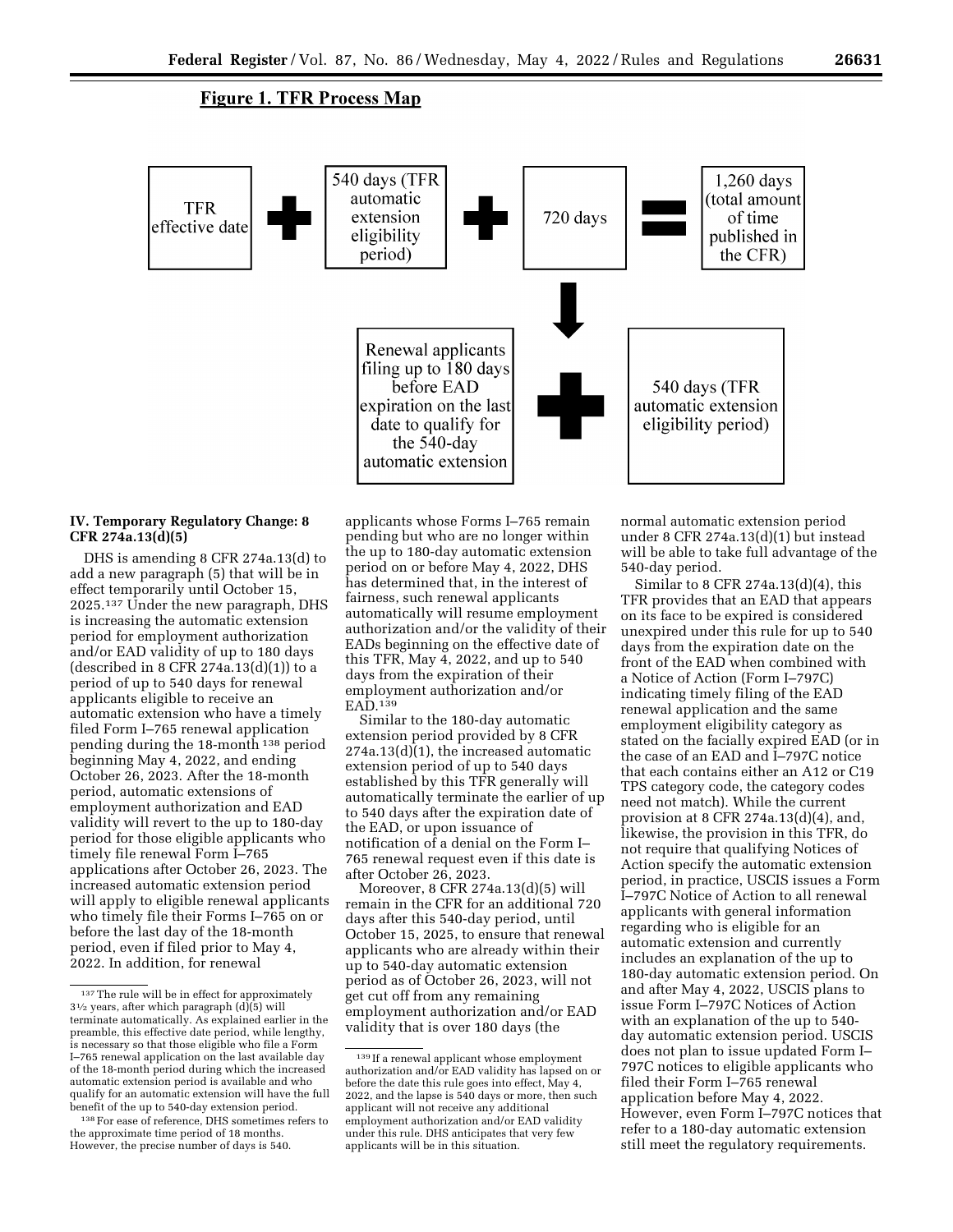Therefore, individuals who show Form I–797C notices that refer to a 180-day extension, along with their qualifying EADs, still receive the up to 540-day extension under this rule. USCIS will update the web page on the USCIS website that is referenced in the current Form I–797C notice to reflect the change in the automatic extension period. The public should refer to this web page when determining whether a Form I– 797C Notice of Action, if presented with the expired EAD, is acceptable for Form I–9 or other purposes, such as to obtain benefits. Employers should attach a copy of the web page with the employee's Form I–9 to document the extension of employment authorization and/or EAD validity. USCIS will also update I–9 Central on the USCIS website to provide employees and employers with specific guidance on Form I–9 completion, including any required notations indicating the abovedescribed extension of employment authorization and/or EAD validity, in such cases. If a benefit-granting agency accepts EADs, then the agency should accept the EADs that are automatically extended under this rule. The up to 540 day extension under this rule applies even if a Form I–797C notice refers to a 180-day extension.

This rule does not modify the current requirements an employer must follow for Form I–9 at 8 CFR 274a.2(b)(1)(vii) that apply to automatic extensions, except that this rule temporarily replaces ''180'' with ''540'' in its reference to the maximum number of days for the automatic extension period. Therefore, when an employee chooses to use an EAD and Form I–797C receipt notice as provided under this rule to complete Form I–9 for new employment, the employee and employer should use the extended expiration date to complete Section 1 (if applicable) and Section 2 of the Form I– 9 and reverify no later than the date that the automatic extension period expires.140 For current employment, the employer should update the previously completed Form I–9 to reflect the extended expiration date based on the automatic EAD extension while the renewal is pending and reverify no later than the date that the automatic extension expires.141 For renewal applicants with pending Forms I–765 who experienced a lapse in employment authorization and/or EAD validity prior

to the effective date of this rule, May 4, 2022, yet resume a period of employment authorization and/or EAD validity under this rule, and are rehired by the same employer, their employers must complete Form I–9 by treating the individual's employment authorization as having previously expired pursuant to 8 CFR 274a.2 $(c)(1)(ii)$  but have a choice of either reverifying employment authorization on the employee's Form I– 9 or completing a new Form I–9.142

Under this Temporary Final Rule, just as under existing 8 CFR 274a.13(d)(3), DHS will retain the ability to otherwise terminate any employment authorization or EAD, or extension period for such employment authorization or document, by written notice to the applicant, by notice to a class of noncitizens published in the **Federal Register**, or as provided by statute or regulation, including 8 CFR 274a.14.143

### **V. Regulatory Requirements**

### *A. Administrative Procedure Act*

DHS is issuing this rule without prior notice and an opportunity to comment and with an immediate effective date pursuant to the Administrative Procedure Act's (APA's) ''good cause'' exception.  $5$  U.S.C.  $553(b)(B)$  and  $(d)(3)$ . Agencies may forgo notice-andcomment rulemaking and a delayed effective date when a rulemaking is published in the **Federal Register**, because the APA provides an exception from those requirements when an agency ''for good cause finds . . . that notice and public procedure thereon are impracticable, unnecessary, or contrary to the public interest.'' 5 U.S.C. 553(b)(B); *see also* 5 U.S.C. 553(d)(3). Additionally, on multiple occasions, agencies have relied on this exception to promulgate both communicable disease-

related 144 and immigration-related 145 interim rules. The good cause exception for forgoing notice-and-comment rulemaking ''excuses notice and comment in emergency situations, or where delay could result in serious harm.'' *Jifry* v. *FAA,* 370 F.3d 1174, 1179 (D.C. Cir. 2004); *Am. Fed. of Gov't Emps.* v. *Block,* 655 F.2d 1153, 1156 (D.C. Cir. 1981) (''As the legislative history of the APA makes clear, moreover, the exceptions at issue here are not 'escape clauses' that may be arbitrarily utilized at the agency's whim. Rather, use of these exceptions by administrative agencies should be limited to emergency situations

. . . .''). Furthermore, notice and comment is impracticable under the APA, when an agency finds that due and timely execution of its functions would be impeded by the notice requirement under the APA, and for example, an investigation into the facts shows that a new rule must be put in place immediately to avert some type of emergency.146 Courts have held that impracticability ''is inevitably fact- or context-dependent.'' 147 Although the

145*See, e.g.,* Visas: Documentation of Nonimmigrants Under the Immigration and Nationality Act, as Amended, 81 FR 5906, 5907 (Feb. 4, 2016) (interim rule citing good cause to immediately require a passport and visa from certain H–2A Caribbean agricultural workers to avoid ''an increase in applications for admission in bad faith by persons who would otherwise have been denied visas and are seeking to avoid the visa requirement and consular screening process during the period between the publication of a proposed and a final rule''); Suspending the 30-Day and Annual Interview Requirements From the Special Registration Process for Certain Nonimmigrants, 68 FR 67578, 67581 (Dec. 2, 2003) (interim rule claiming the good cause exception for suspending certain automatic registration requirements for nonimmigrants because ''without [the] regulation approximately 82,532 aliens would be subject to 30 day or annual re-registration interviews'' over a 6 month period).

146*See Util. Solid Waste Activities Grp.* v. *E.P.A.,*  236 F.3d 749, 754–55 (D.C. Cir. 2001)(citations omitted) (the Attorney General's Manual explains ''that a situation is 'impracticable' when an agency finds that due and timely execution of its functions would be impeded by the notice otherwise required in [§ 553], as when a safety investigation shows that a new safety rule must be put in place immediately.).

147 *Mid-Tex Electric Coop.* v. *FERC,* 822 F.2d 1123, 1132 (D.C. Cir. 1987). Examples where courts have found notice-and-comment rulemaking impracticable include: where air travel security

<sup>140</sup>*See* 8 CFR 274a.2(b)(1)(vii). *See also [https://](https://www.uscis.gov/i-9-central/form-i-9-resources/handbook-for-employers-m-274/40-completing-section-2-of-form-i-9/44-automatic-extensions-of-employment-authorization-documents-eads-in-certain-circumstances)  [www.uscis.gov/i-9-central/form-i-9-resources/](https://www.uscis.gov/i-9-central/form-i-9-resources/handbook-for-employers-m-274/40-completing-section-2-of-form-i-9/44-automatic-extensions-of-employment-authorization-documents-eads-in-certain-circumstances)  [handbook-for-employers-m-274/40-completing](https://www.uscis.gov/i-9-central/form-i-9-resources/handbook-for-employers-m-274/40-completing-section-2-of-form-i-9/44-automatic-extensions-of-employment-authorization-documents-eads-in-certain-circumstances)[section-2-of-form-i-9/44-automatic-extensions-of](https://www.uscis.gov/i-9-central/form-i-9-resources/handbook-for-employers-m-274/40-completing-section-2-of-form-i-9/44-automatic-extensions-of-employment-authorization-documents-eads-in-certain-circumstances)[employment-authorization-documents-eads-in](https://www.uscis.gov/i-9-central/form-i-9-resources/handbook-for-employers-m-274/40-completing-section-2-of-form-i-9/44-automatic-extensions-of-employment-authorization-documents-eads-in-certain-circumstances)[certain-circumstances](https://www.uscis.gov/i-9-central/form-i-9-resources/handbook-for-employers-m-274/40-completing-section-2-of-form-i-9/44-automatic-extensions-of-employment-authorization-documents-eads-in-certain-circumstances)* (last updated Nov. 16, 2021). 141 *Id.* 

<sup>142</sup>*See* 8 CFR 274a.2(c).

<sup>143</sup>Therefore, for example, in situations where the underlying status that provides employment authorization would expire prior to 540 days, USCIS may include specific information on the applicant's Form I–797C receipt notice as to how long the automatic extension of the individual's EAD will last. More specifically, in the case of a TPS beneficiary who files a Form I–765 for a renewal EAD, such TPS beneficiary would not receive the full 540 days of EAD auto-extension where the relevant TPS country designation expires prior to that 540-day point.

<sup>144</sup>HHS Control of Communicable Diseases; Foreign Quarantine, 85 FR 7874 (Feb. 12, 2020) (interim final rule to enable the CDC ''to require airlines to collect, and provide to CDC, certain data regarding passengers and crew arriving from foreign countries for the purposes of health education, treatment, prophylaxis, or other appropriate public health interventions, including travel restrictions''); Control of Communicable Diseases; Restrictions on African Rodents, Prairie Dogs, and Certain Other Animals, 68 FR 62353 (Nov. 4, 2003) (interim final rule to modify restrictions to ''prevent the spread of monkeypox, a communicable disease, in the United States'').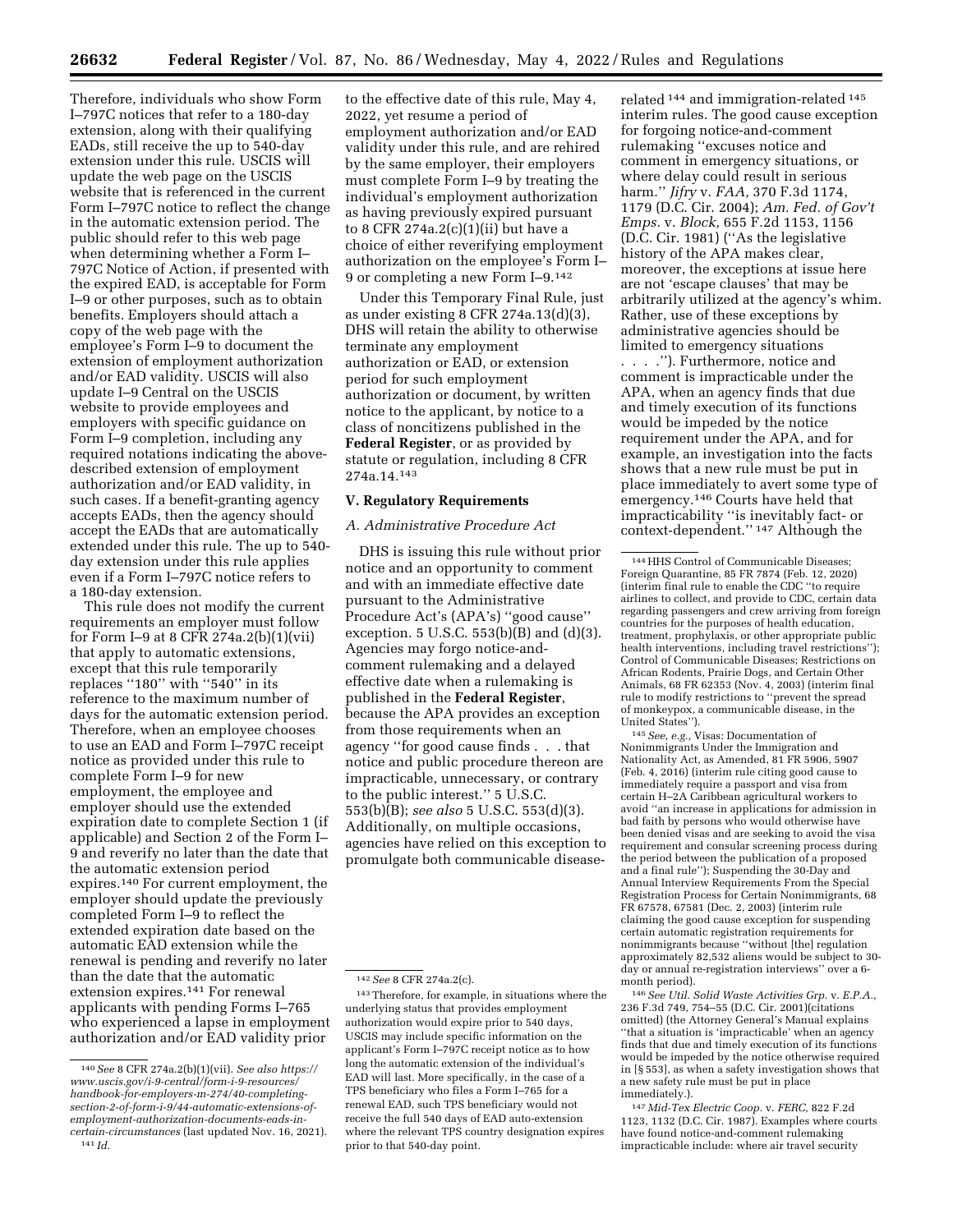good cause exception is ''narrowly construed and only reluctantly countenanced,'' *Tenn. Gas Pipeline Co.*  v. *FERC,* 969 F.2d 1141 (D.C. Cir. 1992), DHS has invoked the exception appropriately in this case given the totality of the circumstances in which this TFR is implemented: 148 Providing advance notice and comment would be impracticable because doing so would result in serious harm, for the reasons set forth below.

As discussed earlier in this preamble, the untenable situation that applicants and their employers are facing is the result of several converging factors affecting USCIS operations that were compounded by the COVID–19 national health emergency. USCIS faced an overall higher level of adjudicatory workload, coupled with insufficient resources to complete the work, which resulted in the significant increase in USCIS processing times for Form I–765 applications (initials and renewals). Staffing shortfalls mean that the workforce cannot keep pace with these operational strains at present, and staffing issues cannot immediately be remedied.149 While the agency had hoped to overcome the effects of the factors adversely affecting processing times by using operational and other measures, these measures did not produce effects as fast as the agency had hoped, as some of the corrective measures are lengthy, time-consuming, and ongoing. Unfortunately, USCIS' previous financial strains, including a preliminarily enjoined 2020 Fee Rule, continuing workforce shortfalls due to a previously threatened furlough, attrition, a hiring freeze, and an unusual

148See *National Women, Infants, & Children Grocers Ass'n* v. *Food & Nutrition Service,* 416 F. Supp. 2d 92, 108 (D.D.C. 2006) (''[H]aving examined the totality of circumstances in which the interim rule was promulgated, the Court finds that the FNS' invocation of the good cause exception is justified.'').

149As explained in the preamble, increasing staffing levels and the agency's capacity are closely tied to the agency's ability to recoup adjudicatory costs through a fee rule, overcoming the effects of the hiring freeze and pandemic related consequences, and backlog reduction efforts. However, none of the efforts undertaken by the agency are realized immediately as these processes are lengthy, time-consuming, and ongoing.

spike and sustained increase in filings at a rate above that which USCIS can match continue to impact processing times for renewal Forms I–765.

USCIS has been diligently taking steps, many of which had generally been effective in the past, to address these factors and improve adjudicative efficiency after the surge in EAD renewal applications in March and April of 2021, while, at the same time also attending to emergent and other critical demanding obligations of the agency. These steps included applying overtime funds to the Form I–765 renewal workload in an attempt to control the growing backlog, and exploring programmatic improvement initiatives for the adjudication of Form I–765 applications overall. However, although these measures initially showed some success, it has become apparent that USCIS' limited resources are insufficient to address the immediate situation. With the incoming volumes of Form I-765 renewal filings showing no sign of slowing, USCIS assesses that it will not be able to avert the impending crisis of more renewal applicants experiencing gaps in employment authorization and/or documentation, and that such gaps' length in time are growing. As a result, USCIS has determined that until processing times can be reduced significantly, an increase in the automatic extension period is needed as soon as possible to avert imminent harm. This rule is imperative to provide an interim measure for thousands of renewal applicants who are facing imminent job loss through no fault of their own, and thousands who have already experienced a lapse in employment authorization and/or EAD validity despite USCIS' best efforts to employ operational measures to avoid this result.

As explained throughout this preamble, and as of December 31, 2021, the impact is significant. USCIS data show that approximately 66,000 renewal applications remained unadjudicated beyond the automatic extension period of 180 days under 8 CFR  $274a.13(d)(1)$ . Therefore, the individuals who filed those renewal applications and relied on the automatic extension to maintain employment already would have experienced job loss as a result of the lack of employment authorization and/or EAD validity. Of the approximately 66,000 renewal applicants in this situation, 58 percent are asylum applicants, a particularly vulnerable population. Continuous employment authorization during the pendency of an asylum application is vital for asylum seekers in the United

States, given that they need employment authorization not just to work but also to access services and other resources required to pursue their asylum applications before USCIS or EOIR, which are often costly. Therefore, this entire group of renewal applicants needs immediate help via this rulemaking so these applicants can regain employment authorization and/or EAD validity and rejoin the workforce in order to continue to make a living to sustain their families.

Given that renewal applications continue to be filed—USCIS receives about 55,000 new renewal Forms I–765 in automatic extension-eligible categories per month—the backlog is expected to increase and, with it, the number of renewal applicants who could lose their ability to be employed and to support themselves and their families.150 DHS estimates that approximately 14,500 renewal applicants per month will join the group of approximately 66,000 renewal applications who faced a lapse in employment authorization and/or EAD validity as of December 2021.151 Furthermore, data estimates show that an estimated 266,841 to 375,545 renewal applicants could lose their employment authorization and/or EAD validity over the next 18 months if this rule is not promulgated immediately.

Considering the total population potentially impacted by this rule, DHS estimates that, with the implementation of this rule, approximately \$3,098 million in labor earnings for renewal applicants would be stabilized and not forgone.152 In other words, this rule will preserve an estimated total of \$3,098.0 million in labor earnings for the estimated 266,841 to 375,545 affected renewal applicants. Any delay in action such as by providing notice and comment, therefore, would raise the imminent threat and create severe adverse consequences to labor earnings

151*See* USCIS' analysis outlined in the preamble at section IV.B, ''Executive Order 12866 (Regulatory Planning and Review) and Executive Order 13563 (Improving Regulation and Regulatory Review),'' regarding the affected population.

152Labor earnings includes wages and salaries as well as benefits (*e.g.,* paid leave, supplemental pay, insurance). Amount shown as total present value at a 7 percent discount rate.

agencies would be unable to address threats posing ''a possible imminent hazard to aircraft, persons, and property within the United States,'' *Jifry* v. *FAA,* 370 F.3d 1174,1179 (D.C. Cir. 2004); if ''a safety investigation shows that a new safety rule must be put in place immediately,'' *Util.* Solid Waste *Activities Grp.* v. *EPA,* 236 F.3d, 749, 755 (D.C. Cir. 2001)(ultimately finding that not to be the case and rejecting the agency's argument); or if a rule was of ''life-saving importance'' to mine workers in the event of a mine explosion, *Council of the S. Mountains, Inc.* v. *Donovan,* 653 F.2d 573, 581 (D.C. Cir. 1981) (describing that circumstance as ''a special, possibly unique, case''). This prong sets a high bar for the agency to meet.

<sup>150</sup>As explained in the preamble, certain applicants within the affected population, including those who are employment authorized incident to status or non-working adults and children, may not necessarily lose their employment authorization after the 180-day automatic extension period is exhausted, but their EADs become invalid so that they can no longer use them for other purposes, such as an identification document or as proof for receiving State or local public benefits to the extent eligible, in addition to not having proof of employment authorization for Form I–9 purposes.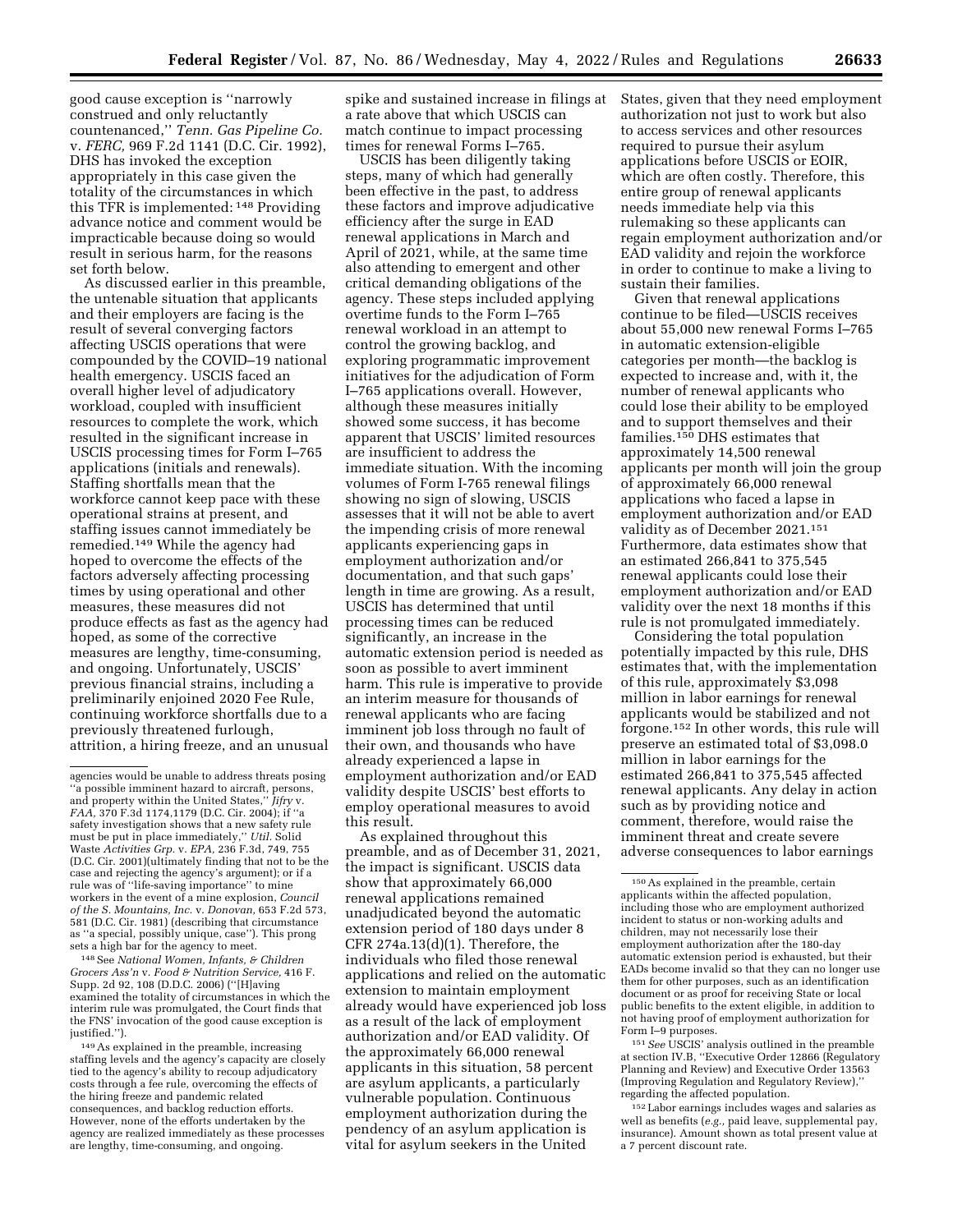and the financial well-being of applicants and their families. DHS believes that with the immediate implementation of this rulemaking, the potential for additional gaps in employment authorization and/or EAD validity, job loss, and financial uncertainty will be reduced significantly for Form I–765 renewal applicants and their families while USCIS works toward implementing its backlog reduction plan to return processing times to the pre-emergency 3-month average.

DHS believes that the imminent and continuing impact on employers' business continuity and related effects caused by gaps in employment authorization and/or EAD validity additionally justify that DHS issue this temporary final rule. The imminent or ongoing gaps in employment authorization and/or EAD validity being experienced by renewal applicants through no fault of their own adversely affect not only applicants and their families, but also employers, which experienced difficulties in maintaining their workforce as a result of the pandemic, and continue to face a variety of challenges as the United States progresses on its path to recovery from the pandemic, such as more job openings than available workers.153 To ensure continuity of operations, businesses and entities may have made decisions in reliance on the possibility that eligible renewal Form I–765 applicants may receive renewals of employment authorization and documentation (for example, by establishing business contracts, applying for grants, signing leases, and commencing development of product lines). As DHS predicts that it will take approximately 18 months to return to normal processing levels, DHS seeks to mitigate the potential that additional businesses and entities may temporarily be adversely impacted by required terminations as a result of gaps in employment authorization or documentation.

Such adverse impacts on employers and businesses, who have already experienced significant economic harm on account of the pandemic, gives cause to address an emergency situation as quickly as possible to prevent further imminent harm to an increased number of renewal applicants and their employers. While the number of businesses affected is unknown, DHS's analysis suggests that, if this rule were not implemented immediately, businesses that employ affected EAD holders would incur approximately

\$4,037.6 million in labor turnover costs for the separation and replacement these employees.154 This amount represents significant cost savings to businesses under this rule. The longer this rule is delayed, the greater the costs to business because of applicants' gaps in employment authorization and/or documentation and the resulting disruptions in business continuity that employers will experience, defeating the very purpose 8 CFR 274a.13(d) and this rulemaking, creating 8 CFR  $274a.13(d)\overline{(5)}$ , seek to prevent.<sup>155</sup> That is, because of the serious harm that would be caused to applicants and employers described throughout this rulemaking, providing notice and comment, as well as a 60-day effective date delay,156 would expose the public to the harm that 8 CFR 274a.13(d) and this rulemaking are trying to prevent, and would thereby defeat the very purpose of rulemaking.

Furthermore, DHS believes that given the imminent and continuing impact of gaps in employment authorization and/ or EAD validity on renewal applicants, their families, employers, and employers' business continuity make following ordinary notice and timing impracticable. As a DHS component agency, one of USCIS' primary missions is to administer immigration benefits, including adjudicating requests for and issuing employment authorization and/

155As explained elsewhere in this preamble, 8 CFR 274.13(d) was proposed in 2016 to mitigate the risk of gaps in employment authorization and required documentation, and its related consequences for eligible renewal applicants and their employers. *See* AC21 NPRM, 80 FR 81899, 81927. In the AC21 NPRM, DHS explained that it believed the 180-day auto extension to be a reasonable and effective amount of time to mitigate that risk. *See* 80 FR at 81927 (''DHS believes that this time period [of up to 180 days] is reasonable and provides more than ample time for USCIS to complete the adjudication process based on USCIS's current 3-month average processing time for Applications for Employment Authorization.''). After having received and carefully considered public comments, DHS published the final rule. Thus, the concept of the up to 180-day automatic extension has been tested in the public sphere already and gone through proper rulemaking. This TFR is merely a temporary 18-month deviation from the 180-day timeframe, warranted by this untenable situation.

156While the effective date for a substantive rule under the APA is not less than 30 days, 5 U.S.C. 553(d), this rule is a major rule subject to the Congressional Review Act, codified at 5 U.S.C. 801 through 808. Under 5 U.S.C. 801, a major rule's effective date generally is delayed for at least 60 days. Under the APA and the Congressional Review Act, however, the agency is exempt from the delayed effective date requirements of both acts if the agency provides good cause. *See* 5 U.S.C. 553(d) and 808(2).

or EADs.157 Under the INA, the Secretary is authorized to take necessary regulatory action to carry out this mission effectively. As established above, the current situation is untenable for renewal applicants and their employers. Given the current processing backlogs and delays, USCIS also predicts that it will take approximately 18 months to revert to normal processing timeframes, a significant portion of which would be taken up by notice and comment rulemaking and the 60-day publication requirement. Thus, given the immediate harm that these backlogs create for renewal applicants and employers alike, the notice and comment requirement, and associated time requirements, would not allow USCIS to timely avert the harms discussed in this rule. Providing notice and comment rulemaking and complying with the 60-day publication requirement is therefore simply impracticable as it would impede USCIS functions, and has a significant impact on applicants and employers.

Additionally, DHS believes that issuing this temporary rule is a reasonable approach to implement this temporary measure, which will be effective for only a finite period. Specifically, the up to 360-day increase of the current 180-day automatic extension period via the amendments to DHS regulations made by this rule are limited to individuals who are seeking a Form I–765 renewal application within the next 18 months from the rule's publication, while the amendments to DHS regulations will only remain in place for a total of 1,260 days (*i.e.,* 31⁄2 years). These time periods are suitable to avert imminent harm to a specific class of individuals and their employers.158 As demonstrated in the

158Courts have been more inclined to finding good cause for issuance of TFRs if the effect is limited in scope and duration. *See, e.g., San Diego Navy Broadway Complex Coalition* v. *U.S. Coast Guard,* 2011 WL 1212888, \*6 (S.D. Cal. 2011) (finding good cause for issuance of a TFR because agency limited its effect for several months and also explicitly indicated its intent to initiate notice-andcomment rulemaking); *Nat'l Fed'n Emps* v. *Divine,*  671 F.2d 607 (D.C. Cir. 1982) (finding that OPM's

<sup>153</sup>*See* FN 124.

<sup>154</sup>Turnover costs are calculated as a percent of annual salary. Amount shown as total present value, using a 7 percent discount rate.

<sup>157</sup>As of March 1, 2003, the former INS ceased to exist as an agency within the United States Department of Justice, and its functions respecting applications for immigration benefits (such as the adjudication of requests for employment authorization and/or EADs) were transferred to United States Citizenship and Immigration Services in the United States Department of Homeland Security. *See* Homeland Security Act of 2002, Public Law 107–296, sec. 471(a), (Nov. 25, 2002); 68 FR10922 (Mar. 6, 2003). Additionally, under the Homeland Security Act sec. 101(b)(1)(F), 6 U.S.C. 111(b)(1)(F), USCIS, as a DHS component, should exercise this function in a manner that ensures that the overall economic security of the United States is not diminished by efforts, activities, and programs aimed at securing the homeland.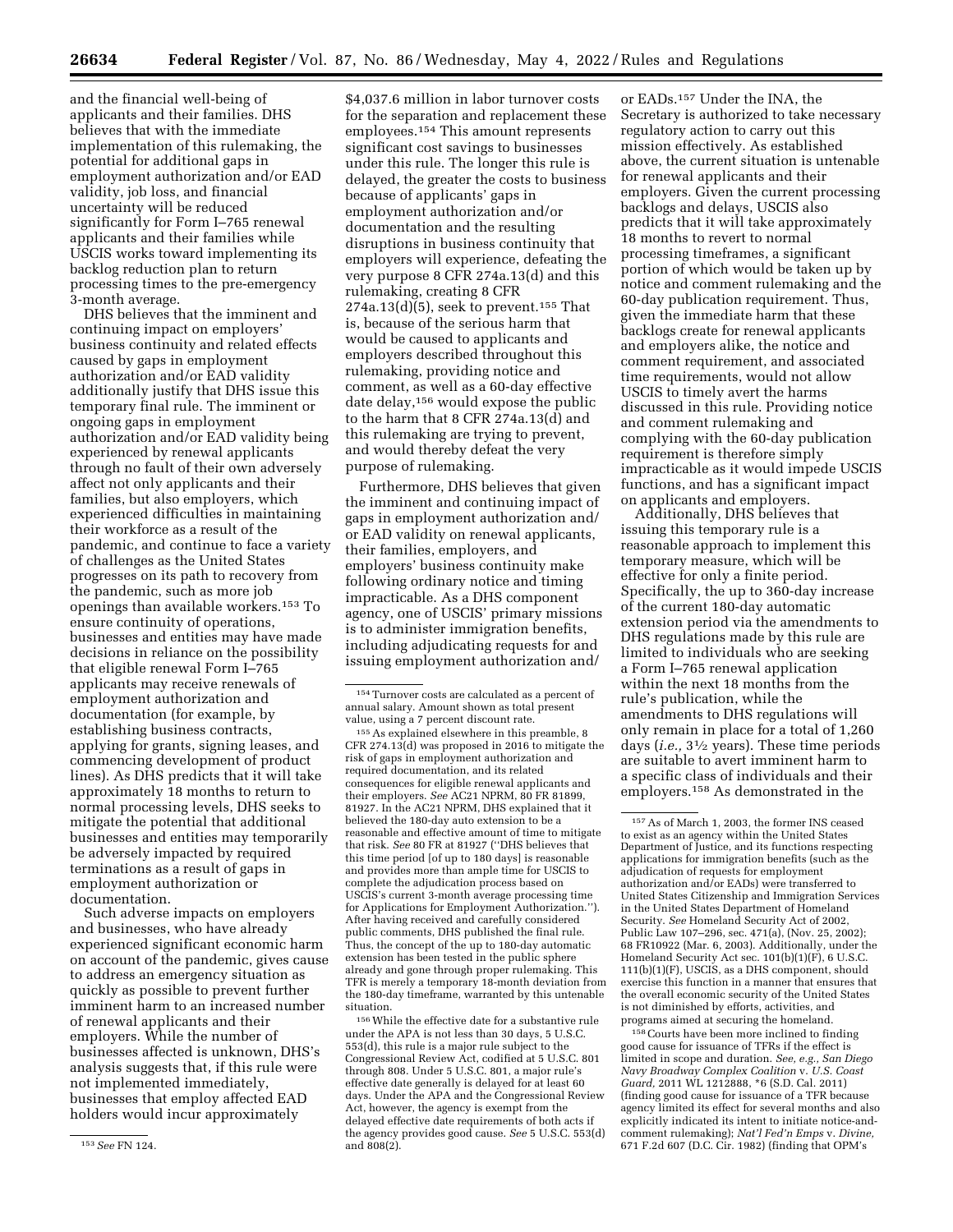preamble, extending the automatic extension provision temporarily by up to an additional 360 days for a period of 540 days (*i.e.,* approximately 18 months) directly corresponds to USCIS' data-driven estimates on how long USCIS will need to reduce the processing times of backlogged Form I– 765 renewal applications. In addition, DHS has determined that the rule will need to remain in the Code of Federal Regulations for another 720 days so that eligible prior renewal applicants can take advantage of the full up to 360-day increase if necessary, even after the 18 month window for the increase closes.159 After this period, the amendments made by this rule will expire automatically. Therefore, this rulemaking is limited in time and scope in order to prevent harm to the public.

Bypassing the ordinary APA procedures will allow USCIS immediately to reduce the dire impact the current circumstances create for affected noncitizens and their employers—circumstances that were and continue to be beyond the control of renewal applicants and their U.S. employers. As described above and throughout this preamble, while USCIS has been taking active measures to reduce the backlog and return to its processing goal of an average of 3 months as soon as possible,<sup>160</sup> backlogs and processing times grew to such an extent due to the COVID–19 pandemic's impacts on agency operations and finances, in combination with other factors such as filing surges, staffing shortages, and a sustained increase in the number of filings in other benefit request types such as adjustment of

159 DHS believes that 720 days is the amount of time needed to cover the up to 540-day automatic extension and to account for the fact that renewal applicants may file their EAD renewal application up to 180 days before their EAD expires.

160These measures include staffing increases and reallocations to focus on Form I–765, backlog reduction initiatives that apply technology in strategic ways to more efficiently adjudicate Forms I–765, new monthly completion goals, and policy changes to improve efficiency for the agency and eliminate unnecessary hurdles for applicants. In addition, USCIS is focused on addressing prolonged processing times in other areas impacting Form I– 765 overall processing times also, for example, in cases where a Form I–765 filing is based on an underlying benefit request, such as an application for asylum or to adjust to lawful permanent resident status.

status and asylum that impact EAD receipts, that those measures were insufficient to avoid the current circumstances.

USCIS expects that its backlog reduction efforts will allow the agency to return to its 90-day processing goal before this TFR expires. In the meantime, this TFR will mitigate harm to individuals, families, and businesses while USCIS works to rebound from the adverse impacts of COVID–19, staffing shortages, and financial strains. A subsequent, extraordinary surge and sustained increase in Form I–765 submissions further undermined those efforts such that the only practicable solution to avoid placing thousands of renewal applicants in the untenable situation of losing employment authorization and/or EAD validity and experiencing employment termination is this time-limited and narrowly drawn rule. Data show that if this rule is implemented without notice and comment, DHS will have mitigated gaps in employment authorizations for virtually all the affected population.<sup>161</sup>

This temporary measure is consistent with the intent of current 8 CFR 274a.13(d). In this rule, DHS is simply temporarily increasing the 180-day timeframe for those already eligible for an automatic extension. DHS neither makes additional categories eligible nor alters existing procedures through this TFR. Therefore, the increase in the automatic extension of employment authorization and/or EAD is not just highly effective but also limited in scope and application. For this additional reason, DHS believes that the good cause exception is properly invoked in this rulemaking.

In sum, for the reasons stated, including the need to be responsive to the operational demands and challenges facing USCIS to reduce its processing times, renewal applicants' needs to avoid gaps in employment and/or documentation, and employers' need to maintain their workforce, DHS believes that, based on the totality of the circumstances in which this TFR is issued, it has good cause to bypass ordinary notice-and-comment procedure for this temporary action, and that moving expeditiously to make this change effective immediately upon publication is in the best interest of the public.

DHS has concluded that the good cause exceptions in 5 U.S.C. 553(b)(B) and (d)(3) apply to this TFR. Delaying implementation of this rule until the conclusion of notice-and-comment procedures of section 553(b) and the delayed effective date provided by section 553(d)(3) would be impracticable due to the need to prevent renewal applicants, otherwise eligible for the up to 180-day automatic extension, from experiencing the immediate harm caused by gaps in employment authorization and/or documentation, which would in turn cause imminent harm to their U.S. employers and their ability to maintain their workforce, while USCIS works to reduce adjudicatory processing times and otherwise address the Form I–765 backlogs through various measures.

# *B. Executive Order 12866 (Regulatory Planning and Review) and Executive Order 13563 (Improving Regulation and Regulatory Review)*

Executive Order (E.O.) 12866 and E.O. 13563 direct agencies to assess the costs and benefits of available regulatory alternatives and to the extent permitted by law, to proceed if the benefits justify the costs. They also direct agencies to select regulatory approaches that maximize net benefits (including potential economic, environmental, public health and safety effects, distributive impacts, and equity). In particular, E.O. 13563 emphasizes the importance of quantifying both costs and benefits, of reducing costs, of harmonizing rules, and of promoting flexibility. The Office of Information and Regulatory Affairs (OIRA), within the Office of Management and Budget (OMB), has designated this final rule a significant regulatory action that is economically significant under section 3(f)(1) of E.O. 12866. Accordingly, OIRA has reviewed this regulation.

# 1. Introduction

As fully detailed in the preamble, this TFR temporarily amends existing DHS regulations to provide that the automatic extension period applicable to expiring employment authorization and/or Employment Authorization Documents (Forms I–766 or ''EADs'') for certain renewal applicants who have filed Form I–765, Application for Employment Authorization, will be increased from up to 180 days to up to 540 days for a period of 540 days (*i.e.,*  approximately 18 months). For those renewal applicants whose 180-day automatic extension of employment authorization and/or EADs (hereinafter may be referred to collectively as ''EADs'' for ease of reference) have expired by the date this rule goes into effect, this rule provides for an additional period of employment

emergency action was within the scope of the ''good cause'' exception as the agency's action of postponing the open benefits season was required by events and circumstances beyond its control and necessary because not delaying would have been not only impracticable but also potentially harmful); *Council of Southern Mountains, Inc.* v. *Donovan,* 653 F.2d 573 (D.C. Cir. 1981) (upholding Mine Safety and Health Administration rule delaying the effective date without notice and comment).

<sup>161</sup>*See* USCIS' analysis outlined in the preamble at section IV.B, ''Executive Order 12866 (Regulatory Planning and Review) and Executive Order 13563 (Improving Regulation and Regulatory Review).''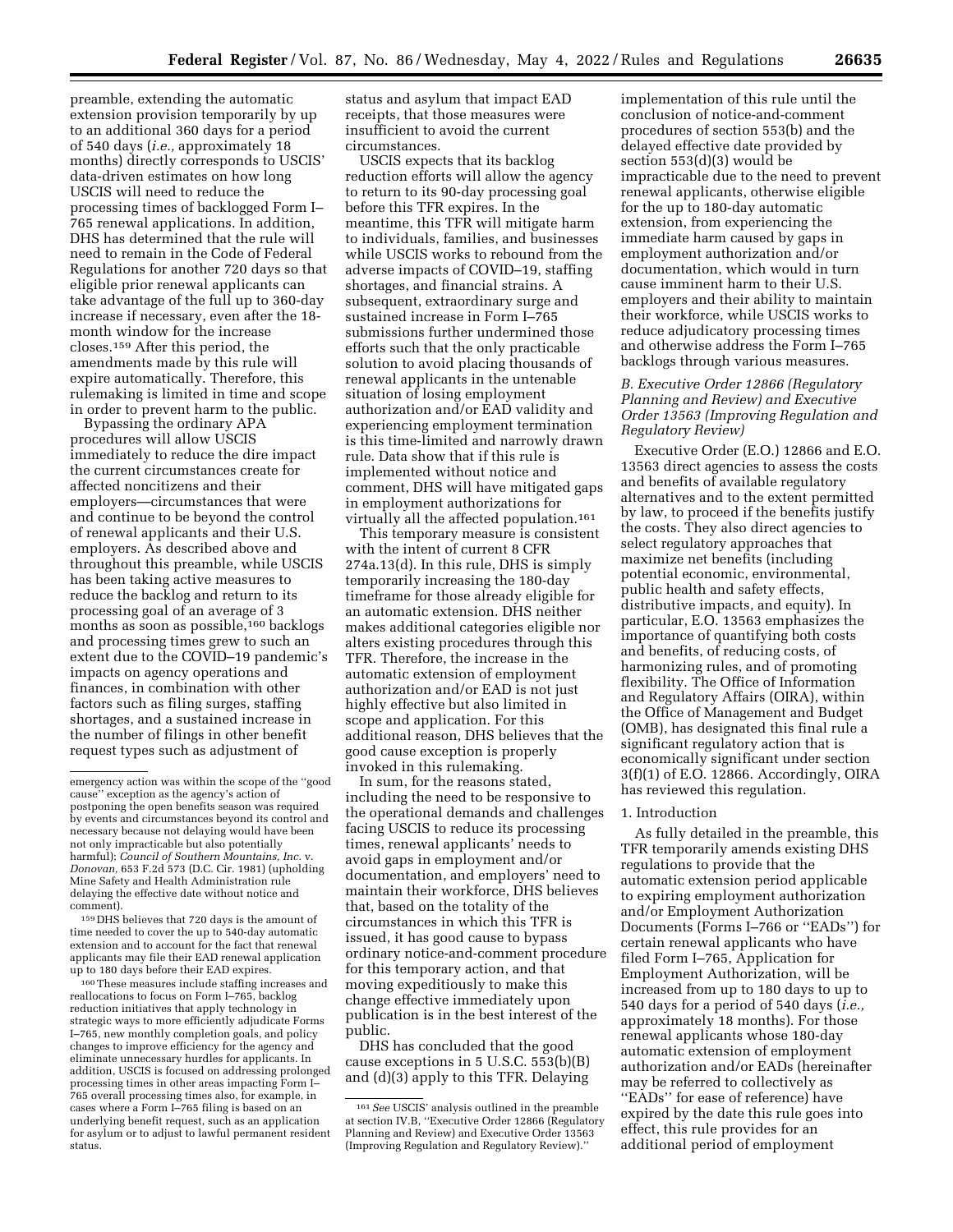authorization and EAD validity, beginning on the date the rule goes into effect and up to 540 days from the date their EADs expired as shown on the face of the card. The purpose of this TFR is to reduce the likelihood that certain eligible applicants who qualify for automatic extensions of their expiring EADs will experience gaps in employment authorization and/or EAD validity, and therefore allow earnings stability for individuals and continuity of business operations for their employers.

DHS determines that the population impacted by this TFR consists of three components applicable to the pool of applicants who have renewal Form I– 765 applications pending. The first component consists of the pool whose EADs and 180-day auto-extensions have lapsed, and renewal Form I–765 applications still have not been approved as of December 31, 2021—we refer to this group as the ''current'' population segment. The second component consists of the pool for whom coverage by the current 180-day auto-extension has prevented the lapse of their EADs to date but who would experience a lapse due to expiration of their 180-day auto-extensions in the 120-day period between the date of the

analysis and the TFR taking effect.162 This second group is referred to as "near-term," in context. The third group consists of the ''future'' population that, without this rule, could experience a lapse in employment during the 18 month period in which the TFR is effective. Because we cannot forecast the future population with precision, we present a range. The baseline population comprising the current, near-term, and future components could range from 301,463 to 423,863. After applying several adjustments described in the ''Background and Population'' section, we arrive at an adjusted population that could range from 266,841 to 375,545.

Our analysis suggests that virtually all eligible applicants with pending Form I–765 renewal applications who are otherwise eligible for the automatic extension would be covered by the TFR, though we cannot rule out the possibility that some automatically extended EADs might still lapse, as our analysis reveals that over recent months a miniscule share had lapsed for more than 540 days. We expect that the monetized estimates will be beneficial to individuals, and that they will also generate beneficial cost-savings to businesses.

DHS has prepared quantified estimates of the impacts that could be

TABLE 7—SUMMARY OF IMPACTS [FY 2020 Values]

generated by this TFR applicable to the adjusted population. This rule will prevent EAD holders from incurring a loss of earnings (''stabilized earnings''), as under this rule there will be no disruption to their earnings due to a lapsed EAD. Additionally, this rule will generate labor turnover cost savings to businesses that employ the EAD holders, as under this rule there will be no disruption to EAD holders' employment authorization. However, we are unable to ascertain how many individual businesses could be impacted. Additionally, to the extent this rule prevents affected EAD holders' jobs from going unfilled, there will be less impacts to tax transfers from businesses and employees to the Federal Government.

Due to substantial variation in the inputs utilized to estimate the impacts, there is a very wide range in which they could fluctuate. These impacts are summarized in Table 7, where the monetized figures represent the forecast expected value (which is the mean of trial-based simulations) discounted at 7 percent rate of discount for a range based on simulations that account for variations in the components of the impacts. The figures represent the total cost over two years.

#### Module A.

**EAD Holder Earnings Preserved (**''**Stabilized Earnings**''**):** 

- *Entities directly affected:* Individual EAD holders.
- *Population:* 266,841 to 375,545 individuals with EAD renewals.
- *Monetized present value estimate (7 percent):* \$3,098.0 million.
- *Type:* Stabilized labor income to affected EAD renewal applications; this labor income is a proxy for either prevented transfers from EAD holders to others in the workforce or cost savings to employers for preserved productivity, depending on if employers would have been able to easily find replacement labor for affected EAD holders without this rule.
- *Summary:* Individuals would benefit from being able to maintain their employment without disruption; DHS estimated these savings based on data from recently lapsed EADs and labor earnings, both of which vary within a range.
- Potential preserved employment taxes = \$326.9 million (Present Value, 7 percent discount rate); actual amount will depend on how easily businesses would have been able to find replacement labor for affected EAD holders without this rule.

#### Module B.

#### **Employer Labor Turnover Cost Savings:**

- *Entities directly affected:* businesses that employ the EAD holders.
- *Population:* Unknown number of businesses; impacts based on 265,987 to 374,343 individuals with EAD renewals.
- *Monetized present value estimate (7 percent):* \$4,037.6 million.
- *Type:* Cost-savings.

• *Summary:* There would be cost savings to employers in terms of continuity of business operations due to the worker not being separated; DHS estimated these savings based on information applicable to turnover costs relevant to the annual earnings, both of which vary within a range.

#### Module C.

#### **Other Impacts Considered:**

- Individuals impacted would likely benefit from cost-savings accruing to not having to incur the direct costs associated with searching for and obtaining a new job once their renewal EAD that lapsed is eventually approved.
- The estimates of stabilized earnings understate the true impact because they do not factor in the time it would take affected EAD holders to find employment beyond when the lapsed EAD is finally renewed.
- To the extent that individuals' earnings will be maintained, burdens to their support network would be prevented.
- DHS does not expect labor market impacts from this TFR, as the total maximum population that could be impacted is a very small share of the national labor force.
- Avoid opportunity costs to businesses for having to choose the next best alternative to employment of the affected EAD renewal applicant. We do not know if the replacement hire in a next best alternative scenario would have been a comparable substitute (i.e., a productivity or profit charge to employers).

to take effect.

<sup>162</sup>The near-term captures the dates of January 1,

<sup>2022,</sup> to mid-April, 2022, when the TFR is expected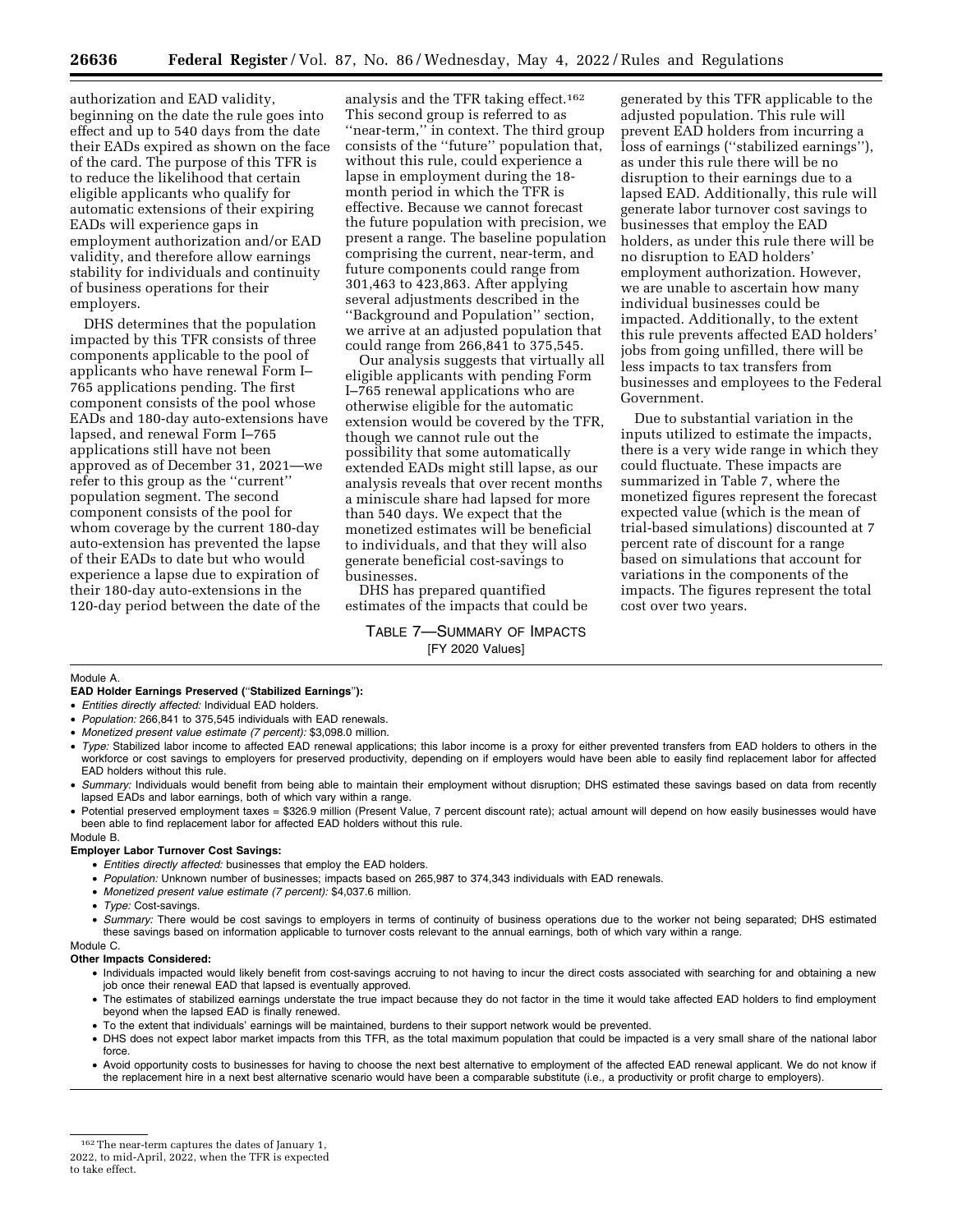Some of the impacts of this rule will depend on whether businesses would have been able to find replacement labor for the positions the affected EAD renewal applicants would have lost if they had experienced a gap in employment without this rule. If businesses would have been able to find replacement labor from the pool of the unemployed, the only monetized cost savings of the rule to society is for preventing costs resulting from labor turnover. If businesses would not have been able to find replacement labor, the monetized cost savings of the rule would also include prevented lost productivity due to a lack of available labor. However, the impacts of this rule to the affected EAD renewal applicants do not depend on whether their employer can find replacement labor. This rule will prevent affected EAD renewal applicants from incurring a loss of earnings.

DHS estimates that stabilized earnings to EAD renewal applicants ranges from \$81.3 million to \$6,388.6 million with a primary estimate of \$1,713.5 million (annualized, 7 percent), depending on the wages the EAD renewal applicants earn, the number of EAD renewal applicants affected, and the duration of the gap in employment authorization that would occur without this rule. DHS uses estimates of the stabilized earnings as a measure of either 1) prevented transfers of these wages from the affected population to others in the labor market, or 2) a proxy for businesses' cost savings from prevented lost productivity, depending on whether businesses would have been able to find replacement labor for affected EAD renewal applicants without this rule.

DHS does not know what the next best labor alternative would have been for businesses without this rule. Accordingly, DHS does not know the portion of the overall effects of this rule that are transfers or costs savings. To begin, DHS describes the two extreme scenarios, which provide the bounds for the range of effects.

*Scenario 1:* If, in the absence of this rule, all businesses would have been able to easily find reasonable labor substitutes for the positions the EAD renewal applicants would have lost, businesses would have lost little or no productivity. Accordingly, this rule prevents \$1,713.5 million (primary estimate annualized, 7 percent) from being transferred from affected EAD renewal applicants to workers currently in the labor force (whom are not presently employed full time) or induced back into the labor force and this rule would result in \$0 cost savings to businesses for prevented productivity losses.

*Scenario 2:* Conversely, if all businesses would have been unable to immediately find reasonable labor substitutes for the position the EAD holder filled, then businesses would have lost productivity. Accordingly, \$1,713.5 million is the estimated monetized cost savings from this rule for prevented productivity losses and this rule will result in preventing \$0 from being transferred from affected EAD renewal applicants to replacement labor. Because under this scenario businesses would not have been able to find replacement labor, the rule may also result in additional cost savings to employers for prevented profit losses; and further, may also prevent a reduction in tax transfer payments from businesses and employees to the government. DHS has not estimated all potential tax effects but notes that

stabilized earnings of \$1,713.5 million would have resulted in employment tax losses to the Federal Government (*i.e.,*  Medicare and Social Security) of \$180.8 million (annualized, 7 percent).

In both scenarios, whether without this rule employers would have been able to find replacement labor or not, DHS assumes that businesses would have incurred labor turnover costs for having to replace affected EAD renewal applicants. Accordingly, DHS estimates the rule will also result in additional labor turnover cost savings to businesses ranging from \$232.2 million to \$6,666.8 million, with a primary estimate of \$2,233.1 million (annualized, 7 percent) depending on the wages the EAD renewal applicants earn, the number of EAD renewal applicants affected, and the replacement cost to employers.

Table 8 below summarizes these two scenarios and the primary estimate of this rule (Tables 8A and 8B capture the impacts at 3 and 7 percent rates of discount, respectively). Because DHS does not know the overall proportion of businesses that would have been able to easily find replacement labor in the absence of this rule, for DHS's primary estimate we assume that replacement labor would have been found for half of all EAD renewal applicants and not found for the other half (*i.e.,* an average of the two extreme scenarios described above). However, as noted previously, December 2021 unemployment and job openings data indicate there are more jobs available than people looking for jobs.163 Accordingly, we believe the impacts of this rule will most likely skew towards Scenario 2, with the rule resulting in mostly cost savings for employers who would have been unable to fill the jobs of affected EAD renewal applicants without this rule.

| TABLE 8A-PRIMARY ESTIMATE-MONETIZED ANNUALIZED IMPACTS AT 3% |  |  |  |  |  |
|--------------------------------------------------------------|--|--|--|--|--|
|--------------------------------------------------------------|--|--|--|--|--|

[Millions]

| Description<br>Category |                                                                                     | Scenario 1:<br>Replacement<br>labor found for<br>ALL affected<br>EAD holders | Scenario 2: No<br>replacement<br>labor found for<br>affected EAD<br>holders | Primary<br>estimate:<br>Replacement<br>labor found for<br>HALF of af-<br>fected EAD<br>holders |
|-------------------------|-------------------------------------------------------------------------------------|------------------------------------------------------------------------------|-----------------------------------------------------------------------------|------------------------------------------------------------------------------------------------|
|                         | <b>Transfers</b>                                                                    |                                                                              |                                                                             |                                                                                                |
|                         | Prevented compensation transfers from EAD re-<br>newal applicants to other workers. | \$1,693.0                                                                    | \$0                                                                         | \$846.5                                                                                        |
|                         | Prevented reduction in employment taxes paid to<br>the Federal Government.          | 0                                                                            | 178.6                                                                       | 89.3                                                                                           |

<sup>163</sup>Bureau of Labor Statistics data show that as of December 2021, there were 0.6 unemployed persons per job opening. U.S. Department of Labor, U.S.

Bureau of Labor Statistics, *Number of Unemployed Persons per Job Opening, Seasonally Adjusted* (Jan. 2007 through Jan. 2022), *[https://www.bls.gov/](https://www.bls.gov/charts/job-openings-and-labor-turnover/unemp-per-job-opening.htm)* 

*[charts/job-openings-and-labor-turnover/unemp-per](https://www.bls.gov/charts/job-openings-and-labor-turnover/unemp-per-job-opening.htm)[job-opening.htm](https://www.bls.gov/charts/job-openings-and-labor-turnover/unemp-per-job-opening.htm)* (last visited Mar. 14, 2022).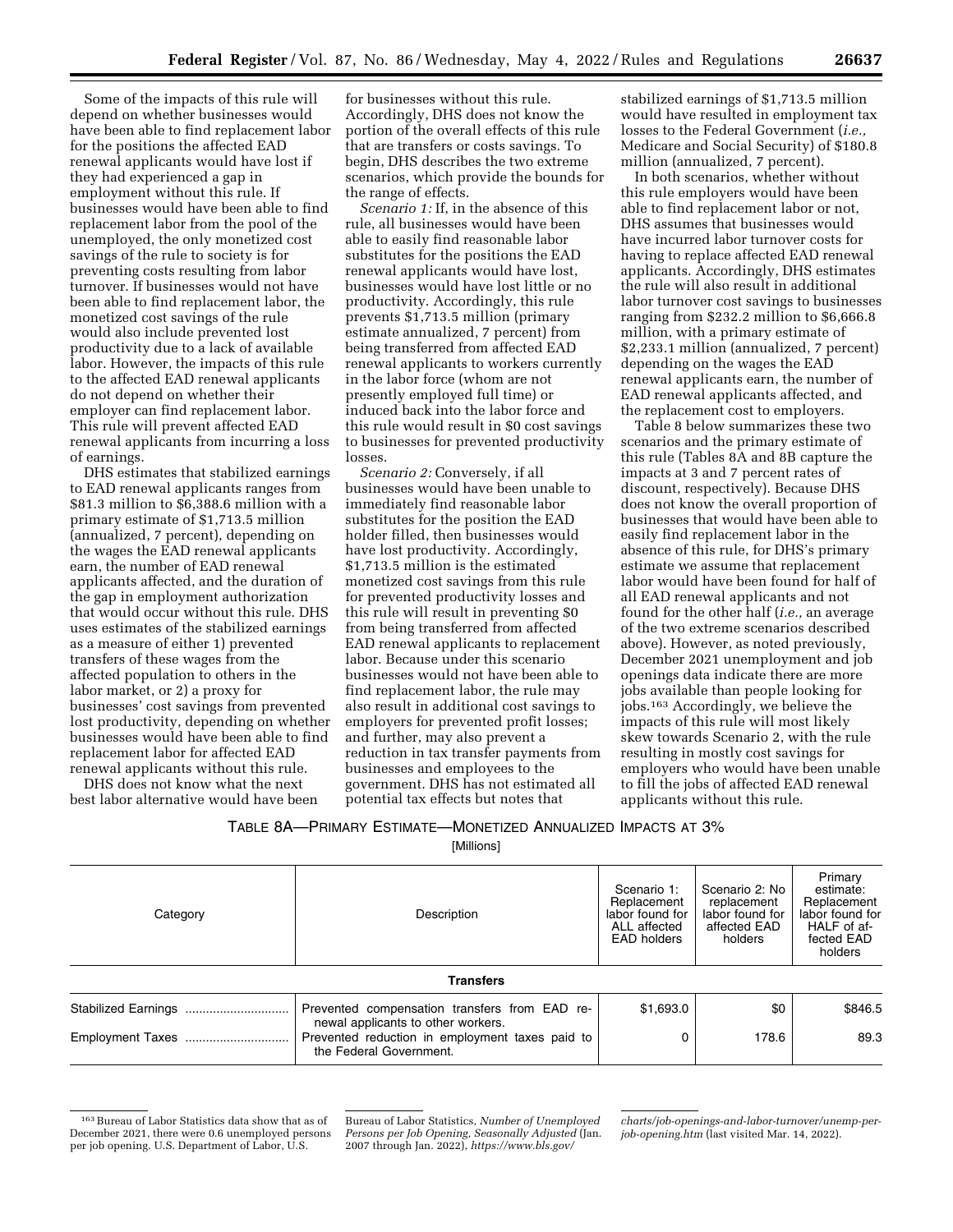# TABLE 8A—PRIMARY ESTIMATE—MONETIZED ANNUALIZED IMPACTS AT 3%—Continued

[Millions]

| Category           | Description                                                                                                                         | Scenario 1:<br>Replacement<br>labor found for<br>ALL affected<br>EAD holders | Scenario 2: No<br>replacement<br>labor found for<br>affected EAD<br>holders | Primary<br>estimate:<br>Replacement<br>labor found for<br>HALF of af-<br>fected EAD<br>holders |
|--------------------|-------------------------------------------------------------------------------------------------------------------------------------|------------------------------------------------------------------------------|-----------------------------------------------------------------------------|------------------------------------------------------------------------------------------------|
|                    | <b>Cost Savings</b>                                                                                                                 |                                                                              |                                                                             |                                                                                                |
|                    | Prevented labor turnover costs to businesses<br>Prevented lost productivity to businesses (stabilized<br>earnings used as a proxy). | 2,206.5                                                                      | 2,206.5<br>1.693.0                                                          | 2,206.5<br>846.5                                                                               |
| Total Cost Savings |                                                                                                                                     | 2,206.5                                                                      | 3.899.5                                                                     | 3.053.0                                                                                        |

# TABLE 8B—PRIMARY ESTIMATE—MONETIZED ANNUALIZED IMPACTS AT 7%

[Millions]

| Category           | Description                                                                                                                                                       | Scenario 1:<br>Replacement<br>labor found for<br>ALL affected<br><b>EAD holders</b> | Scenario 2: No<br>replacement<br>labor found for<br>affected EAD<br>holders | Primary<br>estimate:<br>Replacement<br>labor found for<br>HALF of af-<br>fected EAD<br>holders |
|--------------------|-------------------------------------------------------------------------------------------------------------------------------------------------------------------|-------------------------------------------------------------------------------------|-----------------------------------------------------------------------------|------------------------------------------------------------------------------------------------|
|                    | <b>Transfers</b>                                                                                                                                                  |                                                                                     |                                                                             |                                                                                                |
| Employment Taxes   | Prevented compensation transfers from EAD re-<br>newal applicants to other workers.<br>Prevented reduction in employment taxes paid to<br>the Federal Government. | \$1,713.5<br>0                                                                      | \$0<br>180.8                                                                | \$856.7<br>90.4                                                                                |
|                    | <b>Cost Savings</b>                                                                                                                                               |                                                                                     |                                                                             |                                                                                                |
|                    | Prevented labor turnover costs to businesses<br>Prevented lost productivity to businesses (stabilized<br>earnings used as a proxy).                               | 2,233.1                                                                             | 2,233.1<br>1,713.5                                                          | 2,233.1<br>856.7                                                                               |
| Total Cost Savings | 2,233.1<br>3,946.6                                                                                                                                                |                                                                                     |                                                                             | 3,089.9                                                                                        |

There are two important caveats to the monetized estimates. First, as the pending caseload evolves over the course of time that this TFR applies to, the pending count and therefore the total number of EADs and individuals associated with them will change. A resultant effect of the caseload changes is that as USCIS works through this backlog, the number of affected EAD renewal applicants and the durations for which EAD renewal applicants may have experienced a lapse in employment without this rule will likely vary from the durations modeled, which was those experienced in December 2021. As a result, DHS acknowledges the uncertainty in the above monetized impacts.

Second, DHS recognizes that nonwork time performed in the absence of employment authorization has a positive value, which is not accounted

for in the above monetized estimates.164 For example, if someone performs childcare, housework, home improvement, or other productive or non-work activities that do not require employment authorization, that time still has value. In assessing the burden of regulations to unemployed populations, DHS routinely assumes the time of unemployed individuals has some value.165 The monetized estimates of the wages this rule preserves are measured relative to a baseline in which individuals lose EADs and the associated income as a result of the problem this rule seeks to address. The monetary value of the wages this rule preserves are savings to the individual, but DHS has considered whether net societal savings may be lower than the

sum of the preserved wages to the individuals and whether a more accurate estimate of the net impact to society from losing employment authorization in the absence of this rule might take into account the value of individuals' non-work time, even though this population has lost their authorization to sell their time as labor. Due to the variety of values placed on non-work time, and the additional fact that this non-work time is involuntary, it is difficult to estimate the appropriate adjustment that DHS should make to preserved wages in order to account for the social value of non-work time. Accordingly, DHS recognizes that the net societal savings of this rule may be somewhat lower than those reported below, but they are a reasonable estimate of the impacts to avoiding the costs of lapsed EADs.

<sup>164</sup>Boardman et al., *Cost-Benefit Analysis Concepts and Practice* (2018), p.152

<sup>165</sup>For regulatory analysis purposes, DHS generally assumes the value of time for unemployed individuals is at least the value of the Federal minimum wage.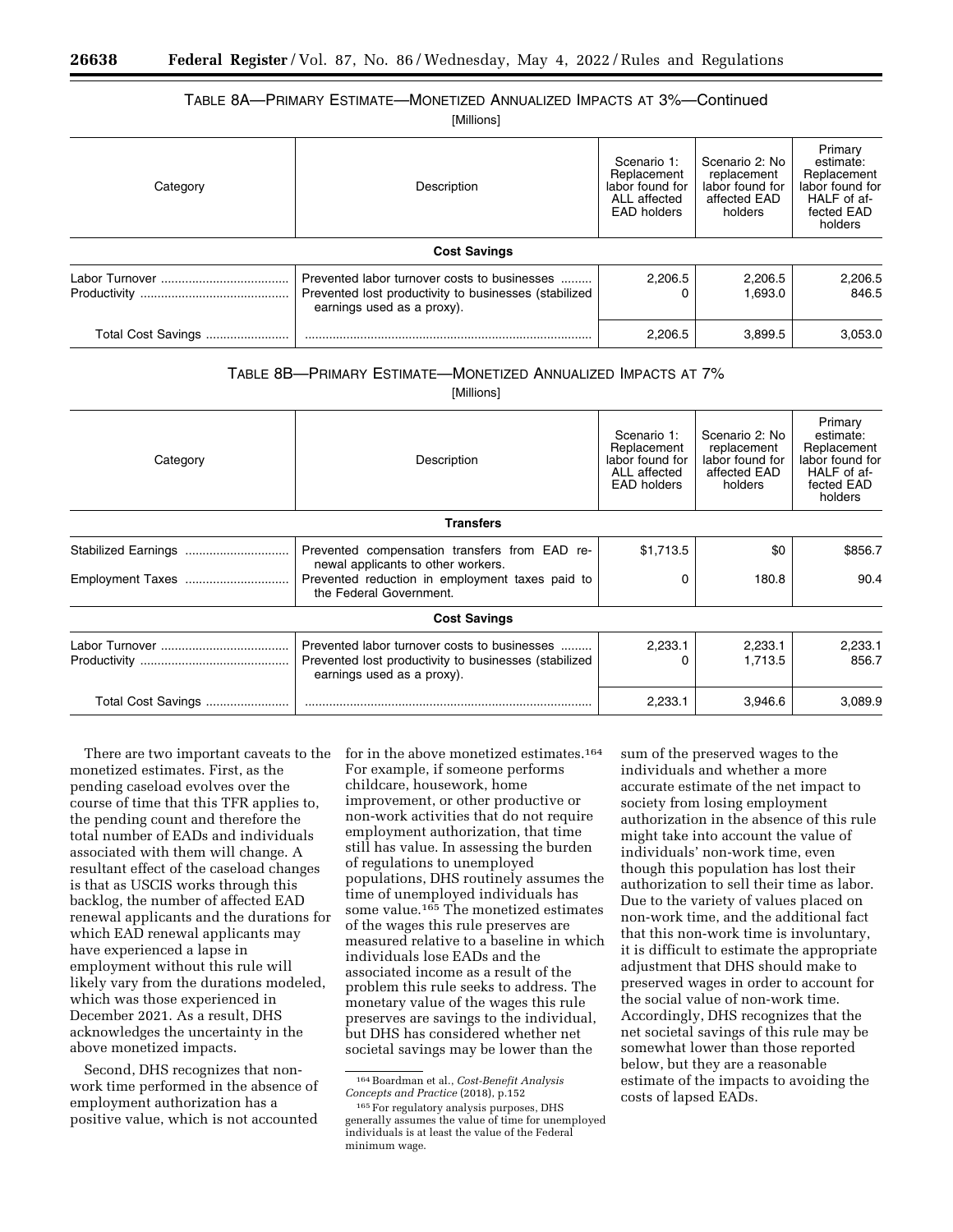$\equiv$ 

Pursuant to OMB Circular A–4, DHS has prepared an A–4 Accounting Statement for this rule.

> TABLE 9—OMB A–4 ACCOUNTING STATEMENT [\$ millions, 2020]

[Period of analysis: 2022–2023]

| Category                                            |                                                                                                                                                                                                                                                                                                                                                                                                                                                                                                                                                                                                                                                                                                                                                                                                                                                                                                                                                                                                                 | Primary estimate            | Minimum<br>estimate                         | Maximum<br>estimate           | Source citation<br>(RIA, preamble,<br>etc.) |
|-----------------------------------------------------|-----------------------------------------------------------------------------------------------------------------------------------------------------------------------------------------------------------------------------------------------------------------------------------------------------------------------------------------------------------------------------------------------------------------------------------------------------------------------------------------------------------------------------------------------------------------------------------------------------------------------------------------------------------------------------------------------------------------------------------------------------------------------------------------------------------------------------------------------------------------------------------------------------------------------------------------------------------------------------------------------------------------|-----------------------------|---------------------------------------------|-------------------------------|---------------------------------------------|
| Benefits:                                           | 7%<br>3%                                                                                                                                                                                                                                                                                                                                                                                                                                                                                                                                                                                                                                                                                                                                                                                                                                                                                                                                                                                                        | N/A<br>N/A                  | N/A<br>N/A                                  | N/A<br>N/A                    | RIA.                                        |
|                                                     |                                                                                                                                                                                                                                                                                                                                                                                                                                                                                                                                                                                                                                                                                                                                                                                                                                                                                                                                                                                                                 | N/A                         | N/A                                         | N/A                           | RIA.                                        |
|                                                     | Without this rule, affected EAD renewal applicants who remain<br>eligible for employment authorization would encounter delays in<br>EAD renewals and be unauthorized to work for periods of time.<br>This rule will ensure that these EAD renewal applicants do not<br>experience gaps in employment authorization as a result of USCIS<br>processing delays and can continue to make a living to sustain<br>their families. Accordingly, stabilized earnings for these EAD<br>renewal applicants may also prevent any monetary or other<br>support that would have been necessary from the support network<br>of affected EAD holders during such a period of unemployment. It<br>will also ensure other benefits of holding an EAD or job will<br>continue, such as valid identity documents, or health insurance<br>obtained through an employer. Additionally, this rule will prevent<br>adverse impacts on businesses that would result from required<br>terminations for affected EAD renewal applicants. |                             |                                             | RIA.                          |                                             |
| Costs:                                              | 7%<br>3%                                                                                                                                                                                                                                                                                                                                                                                                                                                                                                                                                                                                                                                                                                                                                                                                                                                                                                                                                                                                        | $-$ \$3,089.9<br>$-3.053.0$ |                                             | $-$ \$13,055.4<br>$-13,131.0$ | RIA.                                        |
|                                                     | N/A                                                                                                                                                                                                                                                                                                                                                                                                                                                                                                                                                                                                                                                                                                                                                                                                                                                                                                                                                                                                             |                             | N/A                                         | N/A                           | RIA.                                        |
|                                                     | In cases where, in the absence of this rule, companies cannot find<br>reasonable substitutes for the labor the affected EAD renewal<br>applicants have provided, affected businesses would also save<br>profits from the productivity that would have been lost. In all cases,<br>companies would avoid opportunity costs from having to choose<br>the next best alternative to employment of the affected EAD<br>renewal applicant.                                                                                                                                                                                                                                                                                                                                                                                                                                                                                                                                                                            |                             |                                             | RIA.                          |                                             |
| Transfers:                                          | 7%<br>0<br>0<br>$\mathbf 0$<br>$\Omega$<br>3%                                                                                                                                                                                                                                                                                                                                                                                                                                                                                                                                                                                                                                                                                                                                                                                                                                                                                                                                                                   |                             | 0<br>$\mathbf 0$                            | RIA.                          |                                             |
|                                                     | N/A                                                                                                                                                                                                                                                                                                                                                                                                                                                                                                                                                                                                                                                                                                                                                                                                                                                                                                                                                                                                             | N/A                         |                                             |                               |                                             |
| Annualized monetized transfers: stabilized earnings | 7%<br>3%                                                                                                                                                                                                                                                                                                                                                                                                                                                                                                                                                                                                                                                                                                                                                                                                                                                                                                                                                                                                        | 856.7<br>846.5              | $\mathbf 0$<br>0                            | 6,388.6<br>6,312.4            | RIA.                                        |
|                                                     | This rule will prevent compensation from transferring from affected<br>EAD renewal applicants to other workers.                                                                                                                                                                                                                                                                                                                                                                                                                                                                                                                                                                                                                                                                                                                                                                                                                                                                                                 |                             |                                             | RIA.                          |                                             |
|                                                     | 7%<br>3%                                                                                                                                                                                                                                                                                                                                                                                                                                                                                                                                                                                                                                                                                                                                                                                                                                                                                                                                                                                                        | 90.4<br>89.3                | 0<br>$\Omega$                               | 674.1<br>666.1                | RIA.                                        |
| From whom to whom?.                                 | This rule will prevent a reduction in employment taxes from<br>companies and employees to the Federal Government (quantified).<br>It would also prevent the transfer of additional Federal, State, and<br>local income tax revenue (unquantified).                                                                                                                                                                                                                                                                                                                                                                                                                                                                                                                                                                                                                                                                                                                                                              |                             | RIA.                                        |                               |                                             |
| Category                                            | Effects                                                                                                                                                                                                                                                                                                                                                                                                                                                                                                                                                                                                                                                                                                                                                                                                                                                                                                                                                                                                         |                             | Source citation<br>(RIA, preamble,<br>etc.) |                               |                                             |
|                                                     | RIA.<br>This rule will prevent a reduction in State and local tax revenue<br>(unquantified). It will also prevent potential reliance on State or<br>local government-funded support services that may have been<br>necessary with a gap in employment authorization (unquantified).                                                                                                                                                                                                                                                                                                                                                                                                                                                                                                                                                                                                                                                                                                                             |                             |                                             |                               |                                             |
|                                                     | RIA, RFA.<br>This rule does not directly regulate small entities but has indirect<br>cost-saving to small entities that may employ affected EAD<br>renewal applicants. Such businesses will avoid the costs for labor<br>turnover and loss of productivity and profits had they not been able<br>to immediately fill the labor performed by the affected EAD<br>renewal applicant.                                                                                                                                                                                                                                                                                                                                                                                                                                                                                                                                                                                                                              |                             |                                             |                               |                                             |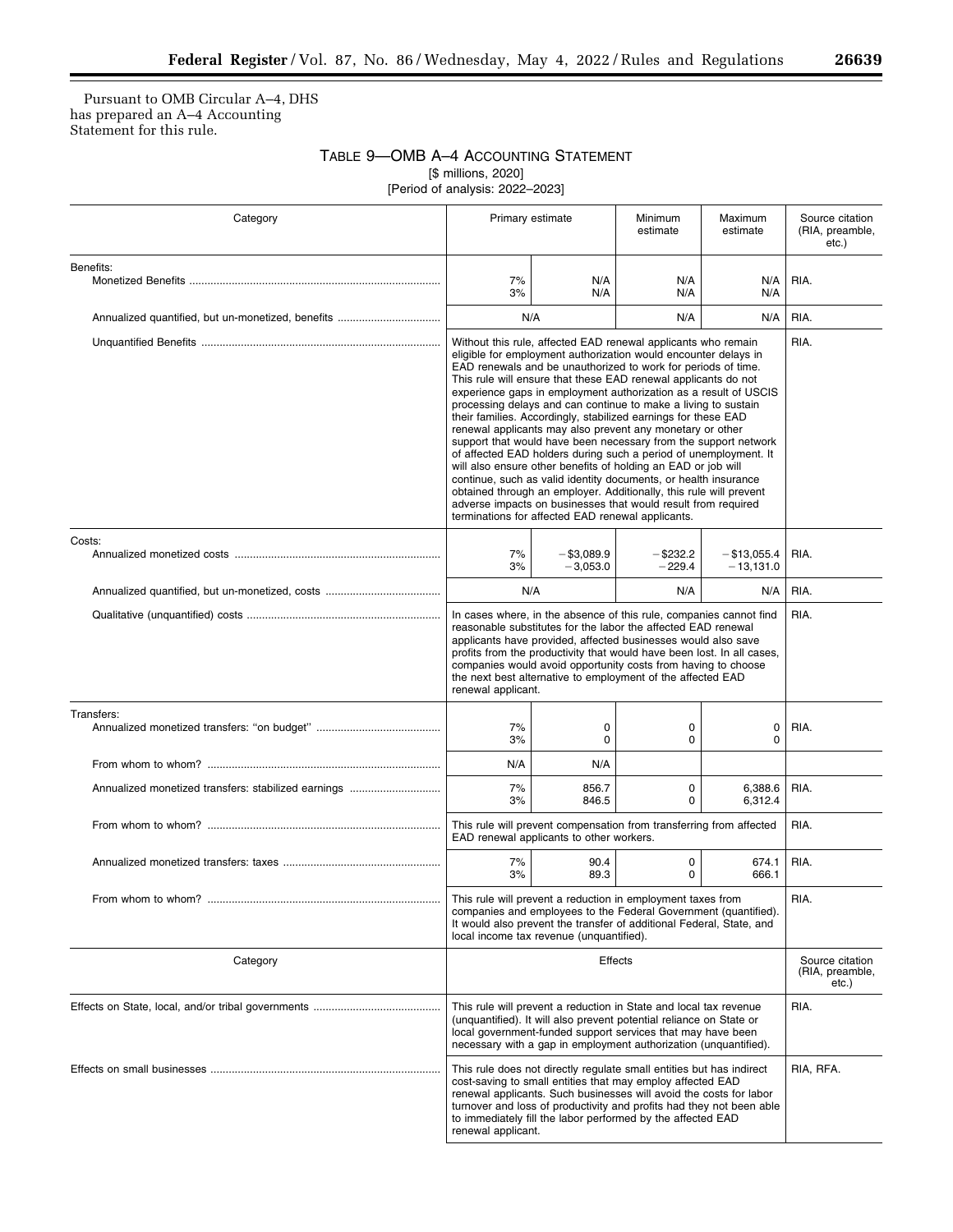### TABLE 9—OMB A–4 ACCOUNTING STATEMENT—Continued

[\$ millions, 2020]

[Period of analysis: 2022–2023]

| Category |                                                      |  |      |  |  |
|----------|------------------------------------------------------|--|------|--|--|
|          | Preserve access to wages for EAD renewal applicants. |  | RIA. |  |  |
|          | None.                                                |  | RIA. |  |  |

# 2. Background and Population

Backlogs across USCIS-administered benefit requests, including employment authorization, have been increasing steadily since FY 2010, due to factors discussed in the preamble. Unforeseen obstacles driven by the COVID–19 pandemic that exacerbated existing financial problems within USCIS, staffing issues, and a surge in FY 2021 EAD filings, have aggravated the situation and caused a recent spike in USCIS processing times. This is especially concerning where the backlog involves employment authorization and documentation, which is critical to applicants' livelihoods and the financial well-being of their families, as well as U.S. employers' continuity of operations. USCIS understands the potential impact that delays in receiving final decisions have on applicants and tackling the backlog and reducing processing times is a priority for DHS.

Currently, applicants in specific categories who are seeking to renew their expiring EADs are eligible for an automatic extension of that employment authorization and/or EAD for up to 180 days if they meet certain requirements. Because of the recent spike in processing times, however, DHS has determined that 180 days is no longer sufficient to prevent gaps in employment authorization and documentation for most eligible applicants. Therefore, DHS will provide an additional 360 days of employment authorization to the existing 180 days (for a total of up to 540 days from the EAD expiration date), automatically provided to certain applicants seeking a

renewal of their EADs under 8 CFR 274a.13(d)(1).

In developing the populations examined for this analysis, it is useful to discuss four categories. First, there are applicants whose auto-extended EADs under the relevant categories have lapsed and whose renewal Forms I–765 have since been approved, providing them with a new grant of employment authorization and/or new documentation. Second, there are applicants whose auto-extended EADs have lapsed but renewal Forms I–765 have not yet been approved as of the date of the most recent data applicable to this analysis (December 31, 2021). Third, there are applicants whose EADs are still valid, including being within the 180-day auto-extension period, but whose auto-extension period will expire over the next 120 days, in the timespan leading up to the TFR taking effect (the near-term period captures the date of the analysis, which is January 1, 2022, through mid-April 2022). Fourth are the applicants whose EAD would lapse after the TFR becomes effective if it were not for the TFR. These population components will be considered ''past,'' ''current,'' ''near-term,'' and ''future.''

In this specific case, we think it is most appropriate to attribute the impacts to the population that is current in terms of being impacted, or that could be impacted in the near-term timespan leading up to the TFR, and the future, when the TFR is in effect. Hence, while we draw on data and information from the pool of applicants whose autoextended EADs lapsed but whose renewal Forms I–765 applications were

subsequently approved, they are not part of the population affected by the rule.

DHS analyzed pending renewal Form I–765 filing and processing information and determined that the current pool of relevant-category Form I–765 renewals that have expired and are pending in a lapse-state of the current analysis stands at 66,077. Furthermore, the near-term population (120-day period starting on January 1, 2022) is 96,786. For the future population, USCIS estimates with about 30,000 additional EADs per month are at risk of lapse without additional adjudication efforts. For the future, we also relied on certain projections about USCIS's efforts to reduce backlogs to make initial estimates. If current adjudication trends hold steady, about 14,500 EADs (10,500 per month for the C08, 3,000 per month C09, and 1,000 for the rest automatic extension-eligible categories) per month would lapse for the duration of the rule's effective timeframe. Over 18 months, that would be 261,000 new applicants who would lose at least one day of employment authorization without this rule. If, however, we assume a linear decrease in processing times such that by the end of the 18 months they were back to more reasonable levels, then about 138,600 individuals would lose employment authorization during the 18-month time frame (500 per month C08, 300 per month C09, and 100 per month for all others at the end of the period) without this rule. Hence, as depicted in Table 10, a range for the future population would be 138,600 to 261,000.

# TABLE 10—TFR FUTURE POPULATION PROJECTIONS

|              |                |                                                                                                         |                                                                                                                         | Future low bound      | Future upper bound                                                                                    |                              |
|--------------|----------------|---------------------------------------------------------------------------------------------------------|-------------------------------------------------------------------------------------------------------------------------|-----------------------|-------------------------------------------------------------------------------------------------------|------------------------------|
| Approx. days | Month          | Additional<br>EADs facing<br>lapse each<br>month without<br>additional ef-<br>forts to reduce<br>lapses | <b>USCIS efforts</b><br>to reduce<br>lapses, outside<br>of this rule: lin-<br>ear improve-<br>ment of 800<br>each month | Sum of lapsed<br>EADs | USCIS efforts<br>to reduce<br>lapses, outside<br>of this rule: no<br>improvement<br>over 18<br>months | Sum of lapsed<br><b>EADs</b> |
|              |                | (A)                                                                                                     | (B)                                                                                                                     | $(A - B)$             | (C)                                                                                                   | $(A - C)$                    |
| 30<br>60     | $\overline{2}$ | 30,000<br>30,000                                                                                        | 15,500<br>16,300                                                                                                        | 14,500<br>13.700      | 15,500<br>15,500                                                                                      | 14,500<br>14,500             |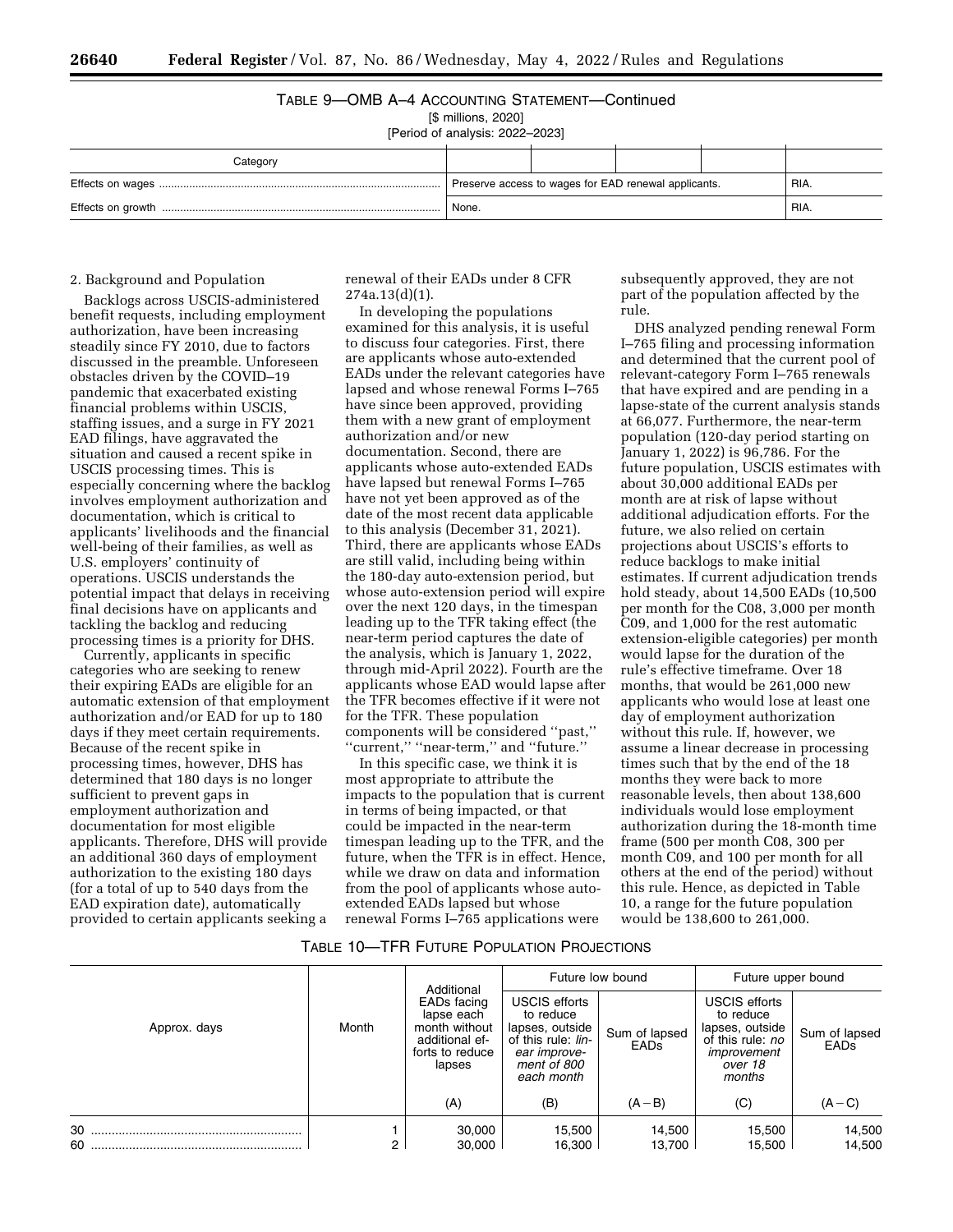|                  |       | Additional                                                                                | Future low bound                                                                                                        |                              | Future upper bound                                                                                           |                              |
|------------------|-------|-------------------------------------------------------------------------------------------|-------------------------------------------------------------------------------------------------------------------------|------------------------------|--------------------------------------------------------------------------------------------------------------|------------------------------|
| Approx. days     | Month | EADs facing<br>lapse each<br>month without<br>additional ef-<br>forts to reduce<br>lapses | <b>USCIS efforts</b><br>to reduce<br>lapses, outside<br>of this rule: lin-<br>ear improve-<br>ment of 800<br>each month | Sum of lapsed<br><b>EADs</b> | <b>USCIS efforts</b><br>to reduce<br>lapses, outside<br>of this rule: no<br>improvement<br>over 18<br>months | Sum of lapsed<br><b>EADs</b> |
|                  |       | (A)                                                                                       | (B)                                                                                                                     | $(A - B)$                    | (C)                                                                                                          | $(A - C)$                    |
|                  | 3     | 30,000                                                                                    | 17.100                                                                                                                  | 12.900                       | 15.500                                                                                                       | 14.500                       |
|                  | 4     | 30,000                                                                                    | 17,900                                                                                                                  | 12,100                       | 15,500                                                                                                       | 14,500                       |
|                  | 5     | 30,000                                                                                    | 18.700                                                                                                                  | 11.300                       | 15.500                                                                                                       | 14,500                       |
|                  | 6     | 30,000                                                                                    | 19,500                                                                                                                  | 10,500                       | 15,500                                                                                                       | 14,500                       |
|                  |       | 30,000                                                                                    | 20,300                                                                                                                  | 9,700                        | 15,500                                                                                                       | 14,500                       |
|                  | 8     | 30,000                                                                                    | 21,100                                                                                                                  | 8,900                        | 15,500                                                                                                       | 14,500                       |
|                  | 9     | 30,000                                                                                    | 21,900                                                                                                                  | 8,100                        | 15.500                                                                                                       | 14,500                       |
|                  | 10    | 30,000                                                                                    | 22,700                                                                                                                  | 7.300                        | 15.500                                                                                                       | 14,500                       |
|                  | 11    | 30,000                                                                                    | 23,500                                                                                                                  | 6,500                        | 15.500                                                                                                       | 14,500                       |
|                  | 12    | 30,000                                                                                    | 24,300                                                                                                                  | 5,700                        | 15,500                                                                                                       | 14,500                       |
|                  | 13    | 30,000                                                                                    | 25,100                                                                                                                  | 4,900                        | 15.500                                                                                                       | 14,500                       |
|                  | 14    | 30,000                                                                                    | 25,900                                                                                                                  | 4,100                        | 15.500                                                                                                       | 14,500                       |
|                  | 15    | 30,000                                                                                    | 26,700                                                                                                                  | 3,300                        | 15.500                                                                                                       | 14,500                       |
|                  | 16    | 30,000                                                                                    | 27,500                                                                                                                  | 2,500                        | 15.500                                                                                                       | 14,500                       |
|                  | 17    | 30,000                                                                                    | 28,300                                                                                                                  | 1.700                        | 15,500                                                                                                       | 14,500                       |
|                  | 18    | 30,000                                                                                    | 29,100                                                                                                                  | 900                          | 15,500                                                                                                       | 14,500                       |
| Cumulative Total | l     |                                                                                           | 138,600                                                                                                                 |                              | 261,000                                                                                                      |                              |

TABLE 10—TFR FUTURE POPULATION PROJECTIONS—Continued

**Note:** A linear reduction in the monthly shortfall of 14,500, over 18 months is 805.6, rounded to 800 in these projections for simplicity.

We stress that these estimates were not made via a formal modelling or time series analysis approach, as variables could affect the population over time via changes in volumes, processing times, and other factors that are not possible to predict. As such, DHS acknowledges the uncertainties in these estimates, but they represent the potential population for the impact estimates using the best available information at the time of this analysis.

We thus define the broad population baseline (denoted generally as ''*PB*'') as the sum of the three components, which, given the range for the future, would lie between 301,463 and 423,863.166 We next proceed to make a few adjustments to  $P_B$ . First, for the current population, we parsed out late filers (who are not eligible for the 180 day automatic extension) and some applications that may have lapsed for other reasons not exclusive to the context of the TFR to obtain a narrower population of 65,000.167

An assumption that is implicit in the populations developed below is that every individual with a lapsed EAD

would be unauthorized to work. In reality, some of the individuals may be authorized to work—or become authorized to work—incident to status and merely relying upon the EAD to evidence that employment authorization. Others may be relying upon the EAD as a government-issued identity document and not using it to obtain employment. In either instance, USCIS does not know, and is unable to reasonably estimate, how many individuals or what percentages of the populations may be separately employment authorized or otherwise not relying on the EAD to document their employment authorization. It is possible, therefore, that the lower bound estimate of population is overstated.

All the impacts that we estimate quantitatively rely on labor earnings by the relevant individuals with EADs. The assessments of possible impacts rely on the assumption that everyone who was approved for an EAD under the relevant categories entered the labor force. DHS believes this assumption is justifiable because applicants would generally not have expended the direct filing (for the pertinent EAD categories in which there is a filing fee) and time-related opportunity costs associated with applying for an EAD if they did not expect to recoup an economic benefit. Realistically, however, individuals might not be employed for any number of other reasons not specifically relevant

to this action. The national unemployment rate (''*UR*'') as of November 2021, is 4.2 percent.<sup>168</sup> There is constant and considerable job turnover in the labor market even when the unemployment rate is low. Individuals could be unemployed due to this normal turnover or from any number of case-specific factors and conditions. As such, we believe it is reasonable to scale the population to account for unemployment. In addition, not all Form I–765 renewal applications are approved. DHS calculated the applicable Form I–765 renewal approval rate (''*RA*'') for FY 2020 through 2021 filings, which was 92.7 percent.169 To obtain the adjusted population (''*PA*'') we use the formula:  $P_B \times (1-U_R) \times (R_A)$ , which yields a population that could range from 266,841 to 375,545. These population data and associated shares of the totals are presented in Table 11.

<sup>166</sup> 66,077 ''current'' + 96,786 ''near-term'' + 138,600 ''future'' = 301,463 total (low end of the range) 66,077 ''current'' + 96,786 ''near-term'' + 261,000 ''future'' = 423,863 total (high end of the range).

<sup>167</sup> Data provided by DHS, USCIS Office of Performance and Quality (OPQ); Claims 3 and SAS PME; obtained on January 17, 2022.

<sup>168</sup>Source: BLS, The Employment Situation— November 2021, *[https://www.bls.gov/news.release/](https://www.bls.gov/news.release/archives/empsit_12032021.pdf) [archives/empsit](https://www.bls.gov/news.release/archives/empsit_12032021.pdf)*\_*12032021.pdf* (last visited Dec. 10, 2021).

<sup>169</sup>Calculation was made from EAD filing data, Form I–765, Application for Employment Authorization, Eligibility Category and Filing Type FY 2003 through 2021, *[https://www.uscis.gov/sites/](https://www.uscis.gov/sites/default/files/document/data/I-765_Application_for_Employment_FY03-21.pdf)  [default/files/document/data/I-765](https://www.uscis.gov/sites/default/files/document/data/I-765_Application_for_Employment_FY03-21.pdf)*\_*Application*\_*for*\_ *[Employment](https://www.uscis.gov/sites/default/files/document/data/I-765_Application_for_Employment_FY03-21.pdf)*\_*FY03-21.pdf* (last updated Oct. 2021). Due to the increase in backlogs, the approval rate was calculated as the number of approvals divided by the sum of approvals and denials, rather than the receipts basis.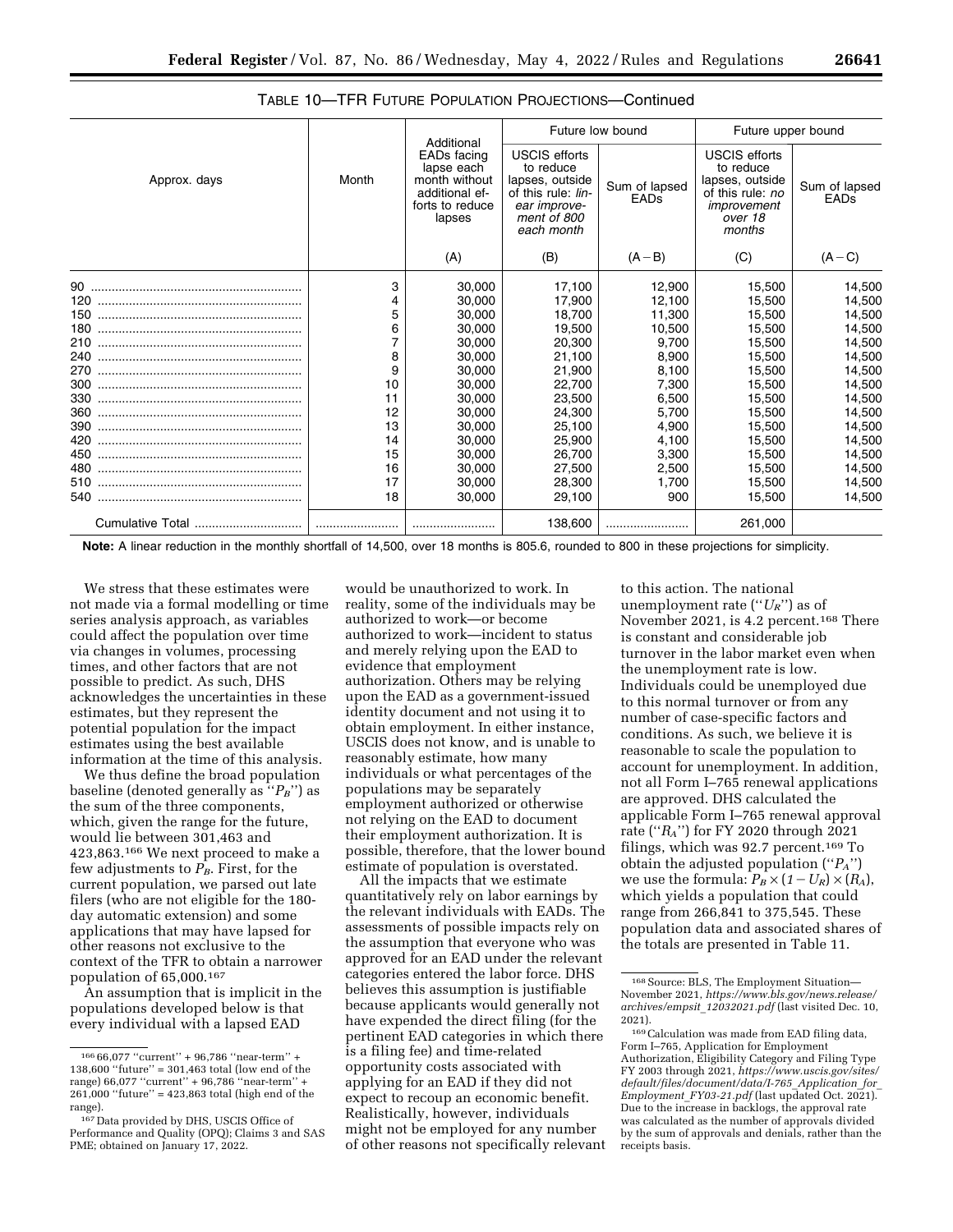| Module A. baseline |                                                     | Low bound            | Upper bound                 |                             |                      |
|--------------------|-----------------------------------------------------|----------------------|-----------------------------|-----------------------------|----------------------|
| Component          | Number                                              | Share<br>(percent)   | Number                      | Share<br>(percent)          |                      |
|                    | 66,077<br>21.9<br>32.1<br>96,786<br>138,600<br>46.0 |                      |                             | 66,077<br>96,786<br>261,000 | 15.6<br>22.8<br>61.6 |
|                    | 301,863                                             | 100.0                | 423,863                     | 100.0                       |                      |
| Module B. adjusted | Low bound                                           |                      | Upper bound                 |                             |                      |
| Component          | Number                                              | Share<br>(percent)   | Number                      | Share<br>(percent)          |                      |
|                    | 57,795<br>85,956<br>123,091                         | 21.7<br>32.2<br>46.1 | 57,795<br>85,956<br>231,794 | 15.4<br>22.9<br>61.7        |                      |
| Total              | 266,841                                             | 100.0                | 375,545                     | 100.0                       |                      |

# TABLE 11—ESTIMATED TFR POPULATION

Source: USCIS analysis of EAD renewal filing data, provided by DHS, USCIS Office of Performance and Quality (OPQ); data provided 1–1– 2022. Estimate for the future population provided by OPQ on 2–3–2022.

The adjusted population captures the population that will incur impacts applicable to both labor earnings for individuals and labor turnover costs to employers. While some information on employment is available through E-Verify (discussed below) we cannot determine how many individual employers would be impacted. The high population bound would represent the maximum number of businesses impacted under a scenario in which each business hired one and only one individual from the population.

There is an important caveat to the adjusted populations upon which DHS will base our estimated impacts. Over time, the backlog and pending pool will evolve according to multiple factors. While we have attempted to account for future changes in the backlog based on the information we have available to us at this time, it is possible that other factors may change that we have been unable to capture such as future surges in renewal applications. Therefore, DHS acknowledges the uncertainty in the above estimated ranges of affected populations and that the number of individuals impacted over the course of time may differ from our adjusted population.

#### 3. Impact Analysis

This section is organized into modules as follows: In Module A, DHS develops earnings levels for the EAD renewal filers.

Module B focuses on labor earnings impacts and is divided into two sections. First, the analytical procedures and results applicable to durations for auto-extended EADs that lapsed but where renewal Form I–765 applications

were since approved are detailed; as described in the preceding section, this portion is not part of the adjusted population affected by this rule, but metrics and data derived from it are vital to the subsequent estimation procedures. Second, the requisite impact simulations for the impacted populations are calibrated, run, and the results presented.

Module C addresses labor turnover cost savings from the rule. Module D collates the monetized impacts and reports the discounted terms, since the TFR will stretch past one year. Module E discusses the impacts from an economic and business perspective, and Module F concludes with consideration of other possible effects.

Since we are dealing with multiple variables, we use abbreviations where possible, as in the above discussion of the population.

Module A. Earnings of EAD Renewal Applicants

We expect two broad types of impacts from this TFR that are estimated and quantified. First, there will be impacts to eligible individual EAD holders in terms of their ability to maintain labor earnings. Second, impacts will accrue to businesses that employ the EAD holders in maintaining continuity of employment and thus avoiding labor turnover costs. A central component of both impacts is the earnings of the EAD renewal filers, which figure prominently into the monetized estimates. An important factor in the estimation procedure requires establishing a range bounded by a lower and upper level.

The Federal minimum wage is \$7.25 per hour; however, in this rulemaking,

we rely on the national ''effective minimum wage'' of \$11.80 for the forthcoming estimation procedures, which considers the diverse lower wage bounds practiced across U.S. States.170

Because the individuals renewing EADs would be relatively new entrants to the labor force, we would not expect most of them to earn high wages. However, it is likely that some earn wages above the minimum. Because the EADs impacted do not include or require, at the initial or renewal stage, any data regarding wages, DHS has no information from the associated forms concerning earnings, occupations, industries, positions, or businesses that may employ such workers. DHS can add some robustness to the estimates by incorporating actual data concerning the employment of the EAD holders to draw inference on their earnings.

DHS obtained FY 2020 E-Verify (''EV'') records for the EAD categories potentially impacted, which yielded 4.71 million records.171 These records neither distinguish between an EV case for an initial EAD, a renewal EAD, or the EV case result, but they do provide information that we can draw from regarding employment. The data record the North American Industry Classification System (NAICS) code,

171 Data were provided by DHS, USCIS Immigration Records and Identity Services Directorate (IRIS), Verification Division; obtained on December 23, 2021.

<sup>170</sup>See Ernie Tedeschi, *Americans Are Seeing Highest Minimum Wage in History (Without Federal Help),* N. Y. Times (Apr. 24, 2019), *[https://](https://www.nytimes.com/2019/04/24/upshot/why-america-may-already-have-its-highest-minimum-wage.html) [www.nytimes.com/2019/04/24/upshot/why](https://www.nytimes.com/2019/04/24/upshot/why-america-may-already-have-its-highest-minimum-wage.html)[america-may-already-have-its-highest-minimum](https://www.nytimes.com/2019/04/24/upshot/why-america-may-already-have-its-highest-minimum-wage.html)[wage.html.](https://www.nytimes.com/2019/04/24/upshot/why-america-may-already-have-its-highest-minimum-wage.html)* We note that with the wage level applies to 2019, but we do not make an inflationary adjustment because not all minimum wage levels are set to adjust with inflation.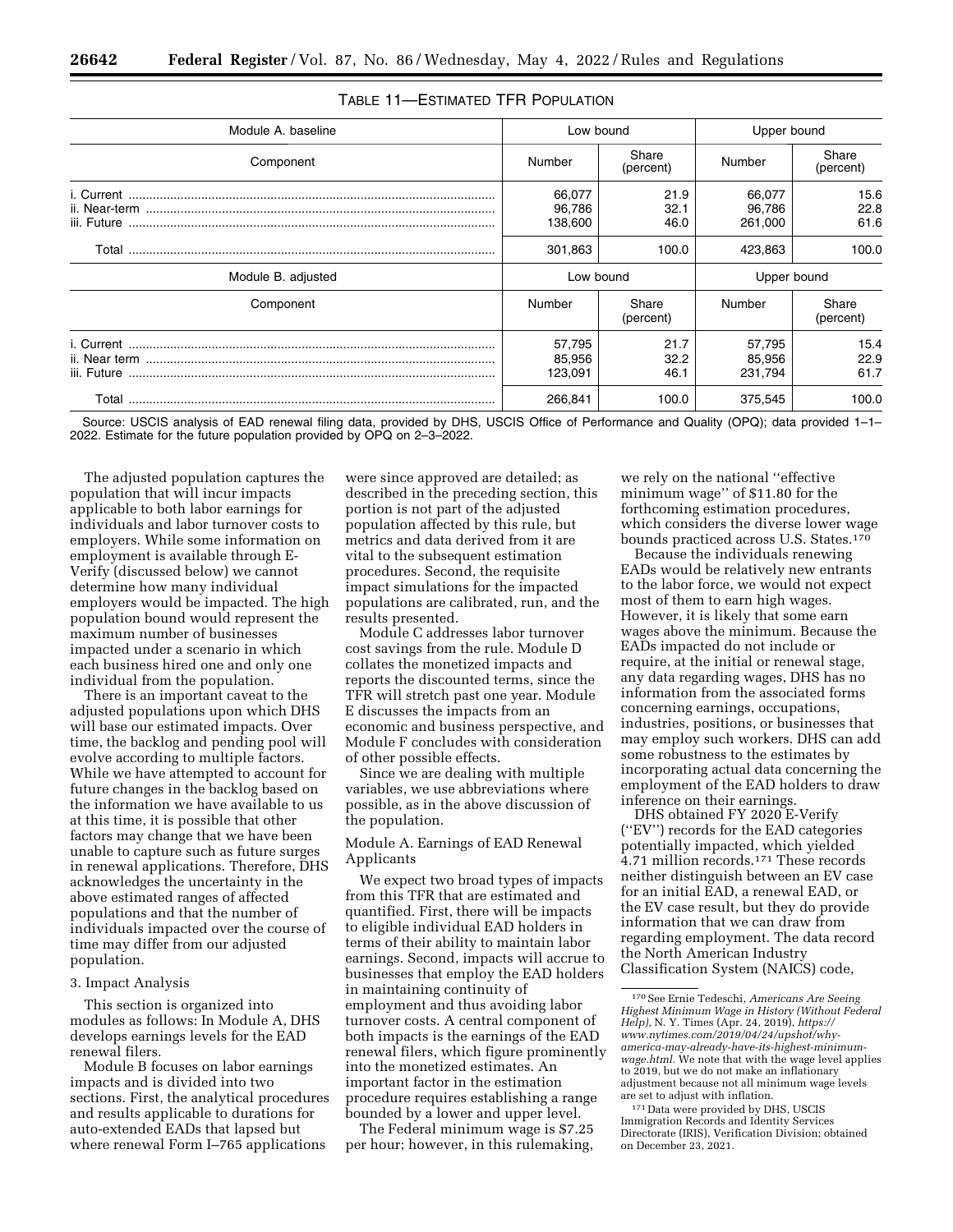which is utilized by Federal statistical agencies in classifying business establishments. The EV data does not provide information on job type or occupation, but it does substantiate the NAICS code pursuant to the 3-digit ''subsector'' level (with a few exceptions).

Analysis of the EV records shows that they disproportionately accrued to a small subset of subsectors. Of one hundred represented subsectors, only four exhibited shares higher than 10 percent—Professional, Scientific, & Technical Services (22.7 percent), Other Information Services (13.3 percent), Administrative and Support Services (13.0 percent), and internet Service Providers, Web Search Portals, and Data Processing Services (11.6 percent). Moreover, the upper quartile is reached with just eleven subsectors. The average individual share across these eleven subsectors was 6.9 percent, while for the entire remainder the individual average was 0.3 percent. Given this concentration, we will center the analysis on these eleven subsectors.

We rescaled the shares of the subsectors according to the total number of records for these eleven subsectors (3.55 million) and obtained the average hourly wage for all occupations within the relevant NAICS codes from BLS. We then calculated a weighting factor input, which is the product of the wage and the rescaled share, and then summed across all rows to obtain a weighted average of \$36.78.172 We applied this figure as the upper earnings bound, noting that it is more than one-third (35.9 percent) higher than the current national average wage weighted across all occupations, of \$27.07.173

Module B. Impacts That Could Accrue to Labor Earnings

1. Duration Analysis for Previously Lapsed EAD Renewals

To estimate the impacts that could accrue to labor earnings, DHS extracted a filing sample size and adjudication records on 31,676 auto-extended EADs for the relevant categories which had lapsed and where the renewal Form I– 765 applications were subsequently approved from June–December 31, 2021.

This time frame was chosen to draw recent data in context of the problem set being addressed. For each record, we calculated the duration in calendar days (''*DL*'') applicable to the end of the initial EAD validity date and the eventual approval of the renewal Form I–765 application in cases where the auto-extended EAD had lapsed. The analysis of the lapse-data shows that the durations are not normally distributed and in fact display a strong positive skew; this is because the majority of the pending EADs are resolved within the first 50 days after lapsing. Less than 10 percent of the pending EADs take more than 115 days to be approved. Please see Table 12 below for a breakout of the number of days the EADs have lapsed.

We utilized the Oracle Crystal Ball® Modelling and Simulation Software (''OCB'') to analyze the data. OCB indicates that the Gamma density function provides the best fit.174 The Gamma distribution is a member of the exponential distributions and is applicable in situations where the data displays considerable variance, is restricted to positive values, and is skewed to the right (positively skewed). It is frequently utilized in analyses to predict durations and wait times until future events occur. Overall, the range of the lapse-durations is very high. However, values of more than 360 days have a very small probability, 0.32 percent, of being realized.

To illustrate the feature of the lapsedurations, we provide the associated probability plot in the Appendix (Figure A.2). The value bars are overlayed with the gamma curve, which visually displays a very good fit. In addition, we can see that as the values get to about 180 or so, they asymptotically converge to zero. We have also marked the plot with the mode (the most frequently observed value, of 7), the median, (40.0), and the mean (52.5). The larger mean compared to the median confirms the positive skew, as it is generally indicative that unusually high individual values tend to pull the mean above the median, the latter of which is not significantly impacted by the skew. Figure A.2 is trimmed to 540 days, and shows a marker for 360 days, as the

latter is the maximum lapse duration this rule can prevent as it provides a temporary increase of 360 days beyond the existing 180-day auto-extension period (for a total automatic extension period of 540 days). The value of 360 is at the 99.8th percentile. At this level, there is still almost a zero probability of a lapse in an EAD occurring with this rule's temporary increase to the autoextension period. The percentiles presented in Table 12 represent the fitted values under the Gamma density curve for  $D_L$  up to 360 days.

TABLE 12—PERCENTILES FOR THE NUMBER OF CALENDAR DAYS BE-TWEEN WHEN AUTO-EXTENDED EADS EXPIRED AND RENEWAL FORMS I–765 WERE SUBSEQUENTLY APPROVED IN RECENT MONTHS

[''Lapse Duration'' in calendar days]

| Percentile | Gamma<br>distribution<br>(calendar<br>days) |
|------------|---------------------------------------------|
| ŋ          |                                             |
| 10         |                                             |
| 20         | 13                                          |
| 30         | 19                                          |
| 40         | 28                                          |
| 50         | 40                                          |
| 60         | 53                                          |
| 70         | 69                                          |
| 80         | 88                                          |
| 90         | 114                                         |
| 100        | $358+$                                      |

Source: USCIS analysis of EAD data; provided by DHS, USCIS, OPQ, Claims 3 database; obtained on 12–17–2021. Analysis conducted with OCB and SAS VIYA PME.

As the percentiles increase, the durations increase at a consistent rate; however, the upper percentile exhibits a significant jump. This data therefore corresponds to the probability graph in showing that once the 90th percentile is reached, the lapse-durations begin to diverge from the distribution to that point and gravitate to almost zero.

# 2. Simulation and Impact Estimation

The adjusted population (''*PA*'') of 266,841 to 375,545 individuals could incur impacts that would result in stabilized earnings, as there would be no disruption to their earnings under the TFR. For the estimation procedure we account for worker benefits by calculating a benefits-to-wage multiplier using the most recent BLS information detailing the average employer costs for employee compensation for all civilian workers in major occupational groups and industries. DHS relies on a benefitsto-wage multiplier (''*BM*'') of 1.45 and, therefore estimates the full opportunity cost per applicant, including employee

<sup>172</sup>Additional details are available in the Appendix, which is located in the Docket for this rulemaking on *[www.regulations.gov.](http://www.regulations.gov)* 

<sup>173</sup>The earnings information for the NAICS codes are found in the ''May 2020 National Industry-Specific Occupational Employment and Wage Estimates'' in the BLS Occupational Employment and Wage Statistics (OEWS) portal, *[https://](https://www.bls.gov/oes/2020/may/oessrci.htm) [www.bls.gov/oes/2020/may/oessrci.htm](https://www.bls.gov/oes/2020/may/oessrci.htm)* (last updated Mar. 31, 2021). The national average wage is also found in the above OEWS suite, *[https://](https://www.bls.gov/oes/2020/may/oes_nat.htm) [www.bls.gov/oes/2020/may/oes](https://www.bls.gov/oes/2020/may/oes_nat.htm)*\_*nat.htm* (last updated Mar. 31, 2021).

<sup>174</sup>OCB ranks density fit according to internal routines that evaluate the appropriateness of several tests according to the sample size/population. In this case, the Gamma density function fits the data best based on all continuous distributions subject to a scoring method applicable to the test statistic of the Anderson-Darling (A–D) test, which in this case is 40.84 (it is not however, based on a test of significance. For sample sizes and populations that are large, exact tests of significance based on *p*-values are generally unreliable in terms of providing evidence in support of the null hypothesis for any distribution).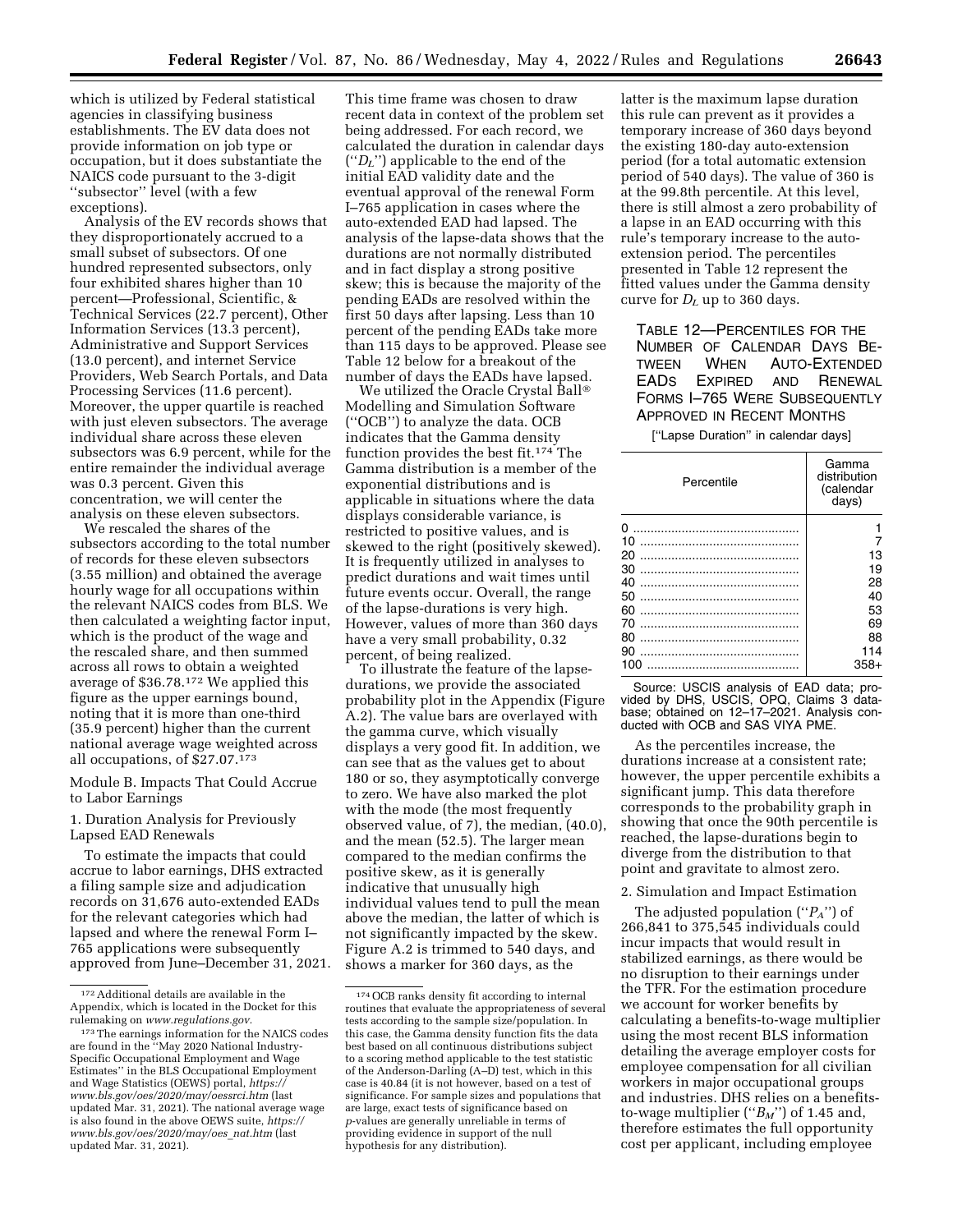wages and salaries and the full cost of benefits such as paid leave, insurance, retirement, and other benefits.175 The total rate of compensation for the effective minimum hourly wage is  $$17.11$  (\$11.80  $\times$  benefits burden of 1.45), which is 62.8 percent higher than the basic Federal minimum wage of \$7.25. Burdened for benefits, the weighted average hourly wage (derived from the EV analysis) is \$53.33 (\$36.78 × benefits burden of 1.45). An hourly benefits-burdened earnings bound of \$17.11–\$53.33 provides a range that we think is realistic to estimate the impacts for this TFR.

DHS is interested in estimating the mean and a range for the impacts that is likely to be realized. Since the population, earnings, and lapsedurations all vary within a range, and noting especially high variance of the latter, we employ via OCB a simulation approach. For the earnings and population, we rely on the uniform distribution. This is a discreet distribution which essentially means that any value in the range has the same probability as being selected as any other value. This structure is chosen because we have no evidence or data to suggest that the earnings or population would tend to cluster at either the low or high end of the range. The minimum and maximum level are pursuant to the

The Gamma distribution is generally continuous in the upper tail. However, because the software is utilized extensively for scenario-specific and

relative figures in preceding paragraph. produced parameters.177 The tuning features for the system are listed in Table 13, which includes the three-

| TABLE 13-CALIBRATION FOR STABILIZED EARNINGS ESTIMATION |
|---------------------------------------------------------|
|                                                         |

Minimum | Maximum | Distribution Population (*PA*) ....................................................................................................................................... 266,841 375,545 Uniform. Fully-loaded Earnings (*EH* × *BM*) ............................................................................................................ \$17.33 \$53.33 Uniform. Durations (*DL*) ......................................................................................................................................... 1 360 Gamma: Location: .0017. Scale: 44.57.

Source: USCIS Analysis.

OCB repeatedly calculates results using a different set of random values from the range of values and probability distributions described in Table 13 above to build a model of possible results. We ran 100,000 randomized seed trials, which is sufficient to generate a 95 percent level of precision in the results. Based on the simulation, the expected value (which is the mean of probabilistic-based forecast values) for stabilized earnings is \$3,354.3 million.178 We also generated a 95 percent certainty range, which reports \$159.2 million to \$12,506.4 million, noting that the extreme range is due to the high variation in the inputs.179 A sensitivity analysis that scores the

176 DHS assumes that all EAD renewal applicants are employed full-time; DHS recognizes that some employees may be employed only part-time. DHS recognizes this may result in an overestimate of the below stabilized earnings estimates.

 $^{177}P_{A}\times E_{H}\times B_{M}\times T_{s}\times D_{L}=266{,}841$  to  $375{,}545$ Adjusted Population × \$11.80 to \$36.78 Hourly Earnings  $\times$  1.45 Benefits Multiplier  $\times$  5.714 Time inputs in terms of how much variation in each contributes to fluctuation in the forecasted values reveals that the vast majority, 90.7 percent, of the variation was driven by variation in the lapse duration-days.

If, without this rule, businesses would not have been able to find replacement labor for the position the affected EAD renewal applicant filled, then the unperformed labor would have resulted in a reduction in taxes from employers and employees to governments. Accordingly, the stabilized earnings derived from this rule, and estimated above, will prevent such a reduction in taxes. It is challenging to quantify Federal and State income tax impacts of

179 In one sense, the stabilized earnings impacts are overstated a bit. For some portion of the nearterm population, the effective date of the TFR would interrupt their EAD lapse such that the lapse would not be as long as it otherwise would. It would be extremely difficult to attempt to estimate this reality quantitatively, as, over the course of the near-term, EADs would lapse at different points in time and some would be approved prior to the TFR

employment in the labor market scenario because individual and household tax situations vary widely as do the various State income tax rates.180 But DHS is able to estimate the potential contributory effects on employment taxes, namely Medicare and Social Security, which have a combined tax rate of 7.65 percent (6.2 percent and 1.45 percent, respectively).181 With both the employee and employer paying their respective portion of Medicare and Social Security taxes, the total estimated level of tax transfer payments from employees and employers to Medicare and Social Security is 15.3 percent.

Shape: 1.16.

risk management simulations, we can calibrate the forthcoming simulation to exclude choosing values above a certain level, which we tune to the value of 360, as that is the maximum day-lapse duration this rule can prevent. In addition, we introduce a time scalar (''*TS*'') to account for a typical 8 hour workday and 5-day workweek; the product of  $8 \times \frac{5}{7}$  is 5.714.<sup>176</sup> Denoting hourly earnings (''*EH*''), under the ''define forecast'' toolkit we entered the program:  $P_A \times E_H \times B_M \times T_s \times D_L$  and tuned the Gamma distribution for the

parameters OCB produced for the

distribution:

We estimate the tax impacts on the unburdened earnings basis. Denoting

181The various employment taxes are discussed in more detail, see *[https://www.irs.gov/businesses/](https://www.irs.gov/businesses/small-businesses-self-employed/understanding-employment-taxes) [small-businesses-self-employed/understanding](https://www.irs.gov/businesses/small-businesses-self-employed/understanding-employment-taxes)[employment-taxes](https://www.irs.gov/businesses/small-businesses-self-employed/understanding-employment-taxes)* (last updated Mar. 14, 2022). *See*  IRS Publication 15, Circular E, Employer's Tax Guide for specific information on employment tax rates (Dec. 16, 2021). *[https://www.irs.gov/pub/irs](https://www.irs.gov/pub/irs-pdf/p15.pdf)[pdf/p15.pdf.](https://www.irs.gov/pub/irs-pdf/p15.pdf)* Relevant calculation: (6.2 percent Social Security + 1.45 percent Medicare)  $\times$  2 employee and employer losses = 15.3 percent total estimated public tax impact.

<sup>&</sup>lt;sup>175</sup> The benefits-to-wage multiplier is applicable to civilian workers and is calculated as follows: (\$38.91 Total Employee Compensation per hour)/  $($26.85\text{ Wages and Salaries per hour}) = 1.44916 =$ 1.45 (rounded). *See* BLS, Economic News Release, *Employer Cost for Employee Compensation (June 2021), Table 1, Employer Costs for Employee Compensation by ownership* (dated September 16, 2021, reissued Dec. 17, 2021), *[https://www.bls.gov/](https://www.bls.gov/news.release/archives/ecec_09162021.htm) [news.release/archives/ecec](https://www.bls.gov/news.release/archives/ecec_09162021.htm)*\_*09162021.htm* (last visited Feb. 23, 2022).

Scalar × Gamma Distributed Lapse Duration in Calendar Days.

<sup>&</sup>lt;sup>178</sup>The certainty level is based on the entire range of forecast values, so the 95 percent certainty range is the range between which 95 percent of forecasted values are expected to fall, regardless of proximity to the mean. Roughly speaking, the 95 percent certainty bound would generally capture the distribution-specific forecast values lying between the 2.5th and 97.5th percentiles.

while others would have their lapse interrupted by it.

<sup>180</sup>*[https://www.cnbc.com/2021/08/18/61percent](https://www.cnbc.com/2021/08/18/61percent-of-americans-paid-no-federal-income-taxes-in-2020-tax-policy-center-says.html)[of-americans-paid-no-federal-income-taxes-in-](https://www.cnbc.com/2021/08/18/61percent-of-americans-paid-no-federal-income-taxes-in-2020-tax-policy-center-says.html)[2020-tax-policy-center-says.html](https://www.cnbc.com/2021/08/18/61percent-of-americans-paid-no-federal-income-taxes-in-2020-tax-policy-center-says.html)* (last updated Aug. 20, 2021) and for varying State income tax rates see, *[https://www.thebalance.com/state-income-tax](https://www.thebalance.com/state-income-tax-rates-3193320)[rates-3193320](https://www.thebalance.com/state-income-tax-rates-3193320)* (last updated Jan. 3, 2022).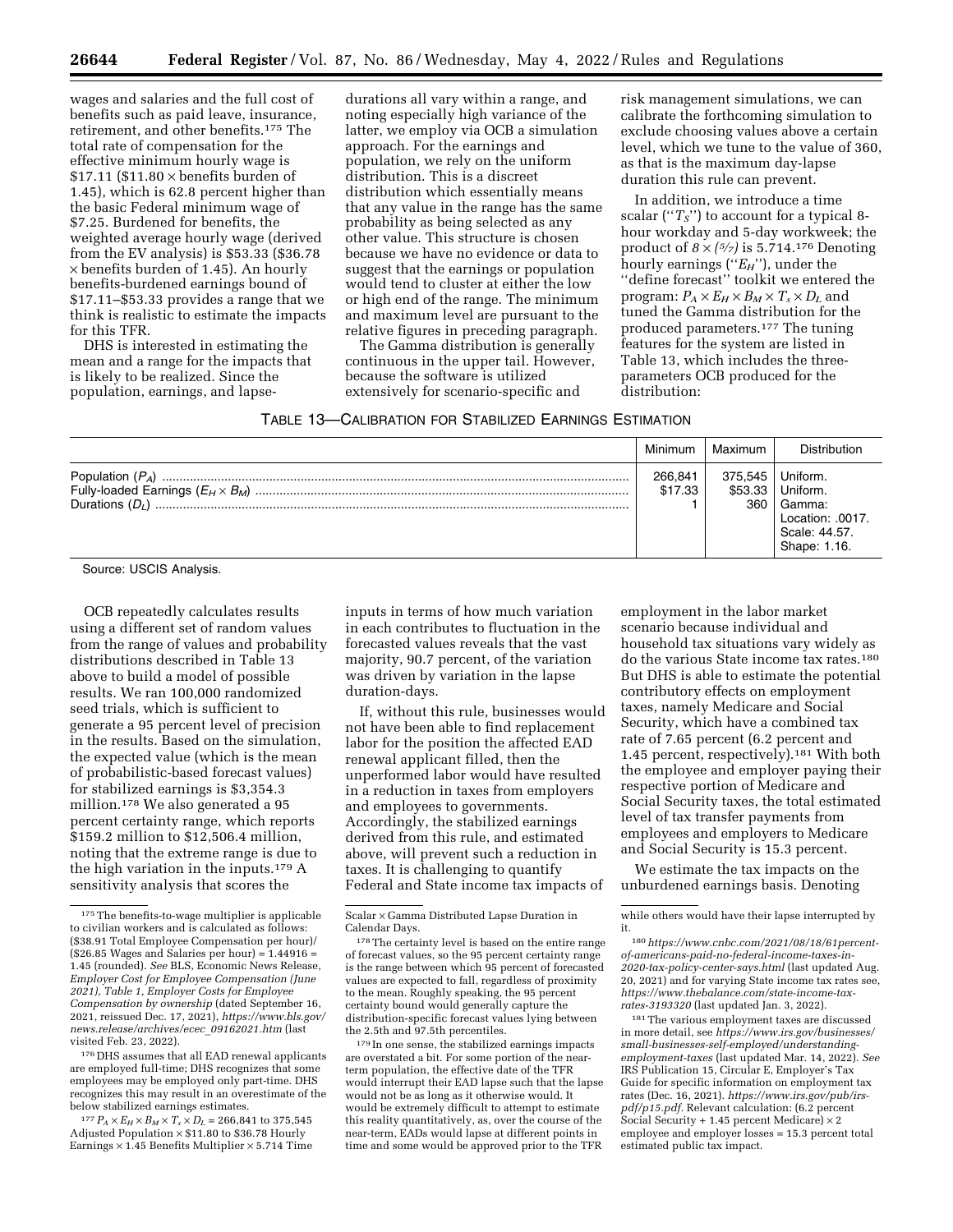the tax impact " $T_I$ " and stabilized earnings ''*ES*,'' for the three values reported the tax impact is derived as: (*TI*  $\times E_S$ / $B_M$ .<sup>182</sup> If, without this rule, all employers would have been unable to find replacement labor for the position the EAD renewal applicant filled, this rule will prevent a reduction in employment taxes from employers and employees to the Federal Government of \$353.9 million, but could range from \$16.8 million to \$1,319.5 million. The actual value of tax impacts will depend on the number of affected EAD holders that businesses would have been able to easily find reasonable labor substitutes for in the absence of this rule.

# Module C. Labor Turnover Cost Impacts

This TFR is expected to generate a labor turnover cost savings to employers of affected EAD holders. DHS bases the assessment of these costs on the assumption that every EAD applicable to the adjusted population that would have lapsed without this rule would have generated an involuntary separation from an employer, and that the separation is due to no other factors. While DHS cannot estimate how many actual employers would be impacted because DHS does not have employer information for all affected EAD holders, DHS can make an informed estimate of the aggregate scope of the impact, embodied in a cost-savings to the employers.183

Employment separations can generate substantial labor turnover costs to employers that can be divided into several components. First are the direct or ''hard'' costs that involve separation and replacement costs. The separation costs include exit interviews, severance pay, and costs of temporarily covering the employee's duties and functions with other employees, which may require overtime or temporary staffing. The replacement costs typically include expenses of advertising positions, search and agency fees, screening applicants, interviews, background verification, employment testing, hiring bonuses, and possible travel and relocation costs. Once hired, employers face additional training, orientation, and assessment costs.

Second, direct costs involve loss of productivity and possibly profitability

due to operational and production disruptions, which can include errors from other employees that may temporally fill the position. Some analysts have identified a third cost segment, which is a type of indirect cost, which encompasses loss of institutional knowledge, networking, and impacts to work-culture, morale, and interpersonal relationships. This last type of cost is almost impossible to measure quantitatively.184

There are numerous studies and reports concerning labor turnover costs (''LTC'') available from Human Resource entities which are cited across correspondent literature. Some focus on specific occupations, industries, salary levels, and often measure LTC in slightly different ways. LTC is generally reported as a share (percentage, ''*LC*'') of the annual earnings (''*EA*'') or an actual cost per employee for which a percentage can be calculated. Many reports cite a 2012 report published by the Center for American Progress (CAP) that surveyed more than 30 studies that considered both direct (*e.g.,* separation and replacement) and indirect (*e.g.,* loss of institutional knowledge) costs. In Module B above, DHS captures preserved productivity savings had employers not been able to immediately find replacement labor for EAD renewal applicants without this rule. DHS requests comment on how, or if, that measure of productivity may overlap with the types of productivity covered in the CAP report captured here, such as from the substitutability of replacement labor.

The CAP and other reports that we reviewed confirm three central aspects of LTC: (i) That they vary substantially across industries and jobs; (ii) that they tend to grow (in absolute and percentage terms) according to skill level and earnings; and (iii) that they are higher for salaried workers compared to hourly-wage earners.<sup>185</sup> The reporting notes that specialized technical jobs and highly paid jobs in line with senior or executive levels, which involve high levels of education, credentials, and stringent hiring criteria, can generate disproportionately high LTC that can reach more than 100 percent of the

salary—compared to jobs with low educational and technical requirements.186 However, the CAP survey found that costs tend to range within a bound of 10 percent to around 40 percent of the salary. For example, CAP found despite wide variation and range, for workers earning \$50,000 or less, and for workers earning \$75,000 or less, which, at the time of the study in 2012 corresponded to, the 75th and 90th percentiles of typical earnings, LTC ranged typically from 10 to 30 percent of the salary, clustering at about 21 percent. More recent reports indicate that the typical cost is about one-third of the salary.187

DHS could nest the information above into an estimation procedure, but it would be beneficial to examine granular data to hone the estimates for two reasons. First, it would be valuable to quantify the correlation between annual earnings and labor turnover costs and incorporate it in the forecast procedure. Second, it is desirable to obtain a distribution for the data—an average and median could be gathered from the referenced reporting, but there would be a gap in terms of other metrics needed to calibrate a certain distribution. DHS examined a 2020 report by the Washington Center for Equitable Growth, which updated the earlier CAP study results to provide information on about thirty studies on LTC.188 We selected data points that captured both the annual earnings salary (which the study benchmarked to 2019 levels) and turnover costs. We then culled the data applicable to salary levels more than the maximum in our earnings bound. At 2,080 annual work hours, the unburdened weighted average  $E_A$  is \$76,502 (the higher earnings levels also corresponded generally to very high LTC that are outside what we think is

<sup>182</sup>We divide by the 1.45 benefits multiplier to account for the fact that employment taxes are calculated based upon wages paid, not including fringe benefits.

<sup>183</sup>We have no basis to say how many employers will be impacted, because any individual employer could have hired more than one of the EAD holders in the population. Therefore, if each individual was hired by one and only one business, the number of employers impacted would converge to the maximum population.

<sup>184</sup>For additional descriptions of the components of labor turnover costs, see ''Employee retention: The Real Cost of Losing an Employee,'' by Gabrielle Smith, PeopleKeep (September 17, 2021), *[https://](https://www.peoplekeep.com/blog/employee-retention-the-real-cost-of-losing-an-employee) [www.peoplekeep.com/blog/employee-retention-the](https://www.peoplekeep.com/blog/employee-retention-the-real-cost-of-losing-an-employee)[real-cost-of-losing-an-employee.](https://www.peoplekeep.com/blog/employee-retention-the-real-cost-of-losing-an-employee)* 

<sup>185</sup>See ''There Are Significant Business Costs to Replacing Employees,'' By Heather Boushey and Sarah Jane Glynn (Nov. 16, 2012), Center for American Progress, *[https://www.americanprogress.](https://www.americanprogress.org/issues/economy/reports/2012/11/16/44464/there-are-significant-business-costs-to-replacing-employees/) [org/issues/economy/reports/2012/11/16/44464/](https://www.americanprogress.org/issues/economy/reports/2012/11/16/44464/there-are-significant-business-costs-to-replacing-employees/)  [there-are-significant-business-costs-to-replacing](https://www.americanprogress.org/issues/economy/reports/2012/11/16/44464/there-are-significant-business-costs-to-replacing-employees/)[employees/.](https://www.americanprogress.org/issues/economy/reports/2012/11/16/44464/there-are-significant-business-costs-to-replacing-employees/)* 

<sup>186</sup>*See* ''This Fixable Problem Costs U.S. Businesses \$1 Trillion,'' by Shane Mcfeely and Ben Wigert, Workplace (March 13, 2019): *[https://](https://www.gallup.com/workplace/247391/fixable-problem-costs-businesses-trillion.aspx) [www.gallup.com/workplace/247391/fixable](https://www.gallup.com/workplace/247391/fixable-problem-costs-businesses-trillion.aspx)[problem-costs-businesses-trillion.aspx.](https://www.gallup.com/workplace/247391/fixable-problem-costs-businesses-trillion.aspx)* See also ''Dangers of Turnover: Battling Hidden Costs,'' by Kate Heinz (last updated: March 25, 2020), Built in, *[https://builtin.com/recruiting/cost-of-turnover.](https://builtin.com/recruiting/cost-of-turnover)* 

<sup>187</sup>See ''The Real Cost of Employee Turnover in 2021,'' Terra Staffing Group (Nov. 4, 2020), *[https://](https://www.terrastaffinggroup.com/resources/blog/cost-of-employee-turnover) [www.terrastaffinggroup.com/resources/blog/cost-of](https://www.terrastaffinggroup.com/resources/blog/cost-of-employee-turnover)[employee-turnover.](https://www.terrastaffinggroup.com/resources/blog/cost-of-employee-turnover)* See also ''112 Employee Turnover Statistics: 2021 Causes, Cost & Prevention Data,'' by Louie Andre, Finances Online, *[https://](https://financesonline.com/employee-turnover-statistics/#cost) [financesonline.com/employee-turnover-statistics/](https://financesonline.com/employee-turnover-statistics/#cost) [#cost.](https://financesonline.com/employee-turnover-statistics/#cost)* 

<sup>188</sup>*See* ''Improving U.S. Labor Standards and the Quality of Jobs to Reduce the Costs of Employee Turnover to U.S. Companies,'' By Kate Bahn and Carmen Sanchez Cumming (December 2020), Washington Center for Equitable Growth, at: *[https://](https://equitablegrowth.org/wp-content/uploads/2020/12/122120-turnover-costs-ib.pdf)  [equitablegrowth.org/wp-content/uploads/2020/12/](https://equitablegrowth.org/wp-content/uploads/2020/12/122120-turnover-costs-ib.pdf)  [122120-turnover-costs-ib.pdf.](https://equitablegrowth.org/wp-content/uploads/2020/12/122120-turnover-costs-ib.pdf)* The data is found in the methodological appendix, located in the Docket for this rulemaking.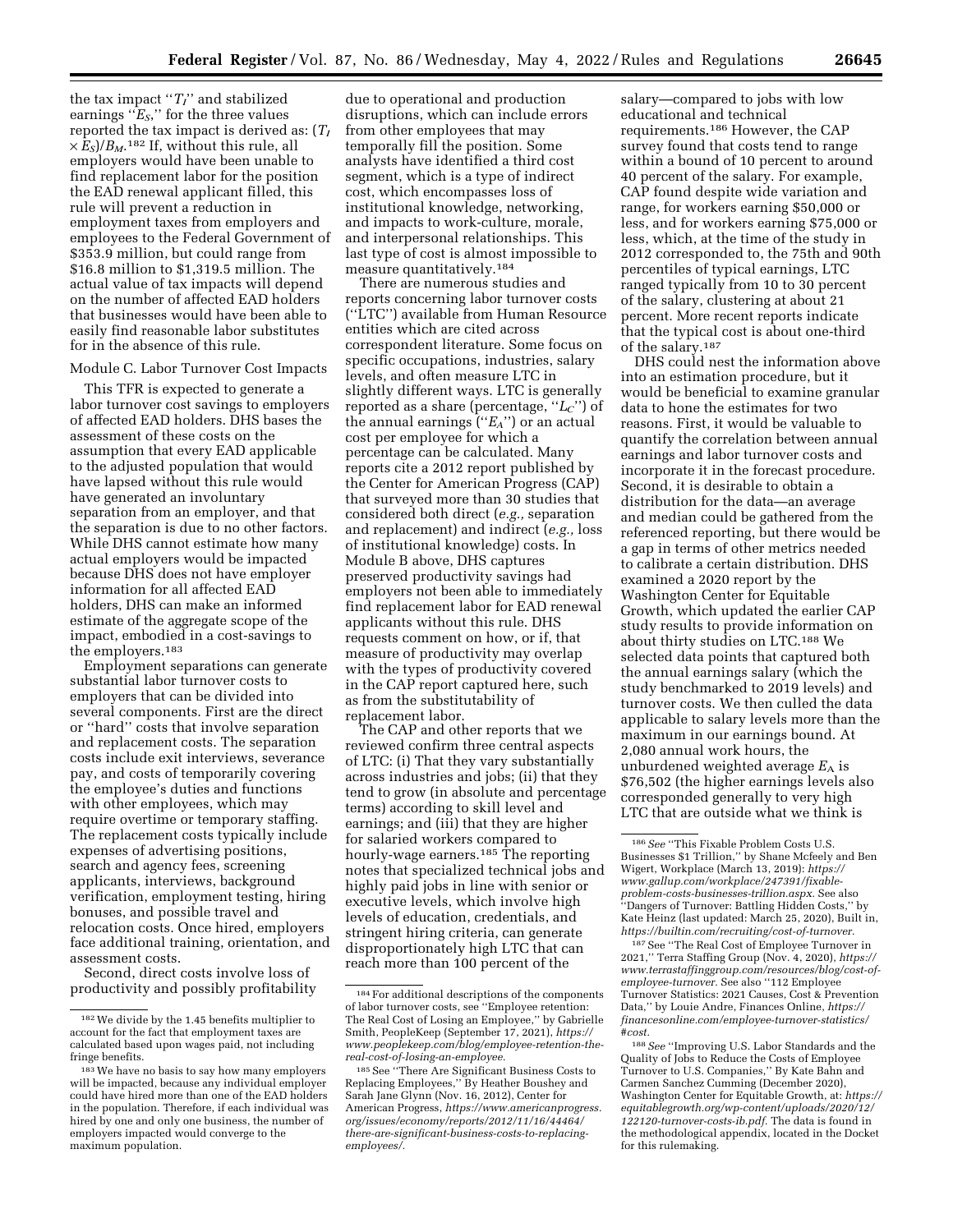the reasonable range).<sup>189</sup> We note that we are assuming that the individuals are employed full time, as 2,080 annual work hours corresponds to a five-day work week and 8-hour work-day. We welcome public input on this assumption. Twenty-seven resulting data points were employed for the analysis.190 While this may be relatively few observations, OCB nevertheless was able to fit a Beta density function to the data, and we are confident in relying on the results. Foremost, the mean of 24.3 percent and the median of 19.8 percent are very similar to the information reported in the studies referenced above and fall within a substantial range, from 4.1 percent to 68.7 percent. Second, on qualitative grounds the Beta distribution is well-suited as a setup. The Beta distribution is also a family member of the exponential distributions and closely resembles the gamma function. It is utilized in situations where there is substantial variance and is discrete at the lower end minimum, further restricted to positive values. First, negative values can be ruled out in context—there cannot be zero cost to an employee separation—and thus a lower tail cutoff to bound to the cost percentage is appropriate. Second, we can reasonably conjecture that the costs would tend to cluster near the lower tail of the distribution (as outlined in the

CAP report), which is amenable to the positive skew of the distribution, reinforced by the data resultant mean being larger than the median.<sup>191</sup> Additionally, the scatterplot (see Appendix, Table A.3) with the fitted least squares line clearly reveals that  $L_C$ is an increasing function of the earnings, with a correlation coefficient of 0.661. The Ordinary Least Squares regression indicates that a \$1,000 increase in annual earnings leads to a .63 percentage point increase in labor turnover costs (*LC*).

DHS notes that the studies utilized to develop the turnover cost percentage range are based on diverse studies across a range of industries and that they that measure these costs different ways. DHS welcomes public input concerning the range we rely on as well as the way in which turnover costs are tabulated in terms of direct and indirect costs, including productivity effects.

Based on an average of 2,080 annual work hours, the unburdened effective minimum \$11.80 hourly wage maps to annual earnings  $(E_A)$  of \$24,544. We have made an additional adjustment regarding the population. This rule will provide EAD renewal applicants with stabilized earnings for an additional 360 days and will prevent turnover costs for employers of applicants whose EADs will be adjudicated within the 360-day

timeframe of the rule. However, for the 0.32 percent of the population whose EAD renewal application could still be pending after 360 days, this rule will delay the turnover costs, not prevent them. Accordingly, we have scaled the population to exclude 0.32 percent of the population whose EAD could still lapse. DHS also recognizes that a certain number of individuals may have been terminated or chosen to leave irrespective of this rule and, accordingly, this rule won't prevent such turnover. DHS does not have data on the number of EAD renewal applicants that would have been terminated from or left their jobs had they not lost employment authorization. DHS requests comment on data that could be used to make such an adjustment.

We calibrated the Beta distribution for the four parameters produced and under the ''define forecast'' function, entered the program:  $P_A \times E_A \times L_C$  with correlation tuned to 0.661.192 Nesting the correlation essentially means that if a randomly chosen earnings value is high, there is a higher probability that a high turnover cost percentage will be selected as well and vice versa for lower cost percentages. The tuning features for the system are listed in Table 14, which includes the four parameters for the distribution.

# TABLE 14—CALIBRATION FOR TURNOVER COST ESTIMATION

| Minimum                       | Maximum                      | Distribution                                                                                          |
|-------------------------------|------------------------------|-------------------------------------------------------------------------------------------------------|
| 265.987<br>\$24,544.0<br>4.1% | 374,343<br>76.502.4<br>68.7% | Uniform.<br>Uniform.<br>Beta: 193<br>Minimum: .031.<br>Maximum: .987.<br>Alpha: 1.214.<br>Beta: 4.27. |
|                               | .661                         |                                                                                                       |

Source: USCIS Analysis.

We ran 100,000 randomized seed trials, which is sufficient to generate a 95 percent level of precision in the results and tuned the simulation to cutoff trials with an *L*<sub>C</sub> greater than the

maximum in our sample, of 68.7 percent. Based on the simulation, the expected value is \$4,371.6 million, and the 95 percent precision bound results in a range of forecasts from \$454.5.0 million to \$ 13,509.3 million.194

Module D. Monetized Impacts for the TFR

In Table 15 we collate the undiscounted monetized impacts derived from the above sections.

 $189 $36.78 \times 2,080 = $76,502$ . DHS assumes that all EAD renewal applicants are employed full-time; DHS recognizes that some employees may work only part-time. However, the \$76,502 represents the maximum of the range and employees who earn less wages, such as those who work part-time, are captured by the lower salaries included in the range for LTC estimates.

<sup>190</sup>For the specific data points used, see the Technical Appendix, located in the Docket for this rulemaking.

<sup>191</sup>OCB indicates that the multiple continuous distributions are appropriate for the data but ranks the Beta distribution highest in terms of goodness of fit with an A–D test statistic of 0.1336. The four produced parameters are as follows: minimum=  $0.0314$ , maximum = .987, alpha = 1.214, Beta = 4.267.

<sup>&</sup>lt;sup>192</sup> Adjusted Population  $\times$  (1–0.32%) of the population whose EAD would be adjudicated after the 540-day auto-extension window × \$11.80 to \$36.78 Hourly Earnings × Beta Distributed Labor Turnover Cost.

<sup>193</sup>The beta distribution includes two parameters, alpha  $(\alpha)$  and beta  $(\beta)$ , which control the shape of distribution and thus influence the minimum and maximum values.

<sup>194</sup>When there are correlated assumptions, OCB does not provide sensitivity for the uncorrelated input, which, in this case, is the population. As a result, the sensitivity analysis indicates that the variation in the forecasts was contributed somewhat equally by the cost percentage (56.7 percent) and the annual earnings (42.7 percent).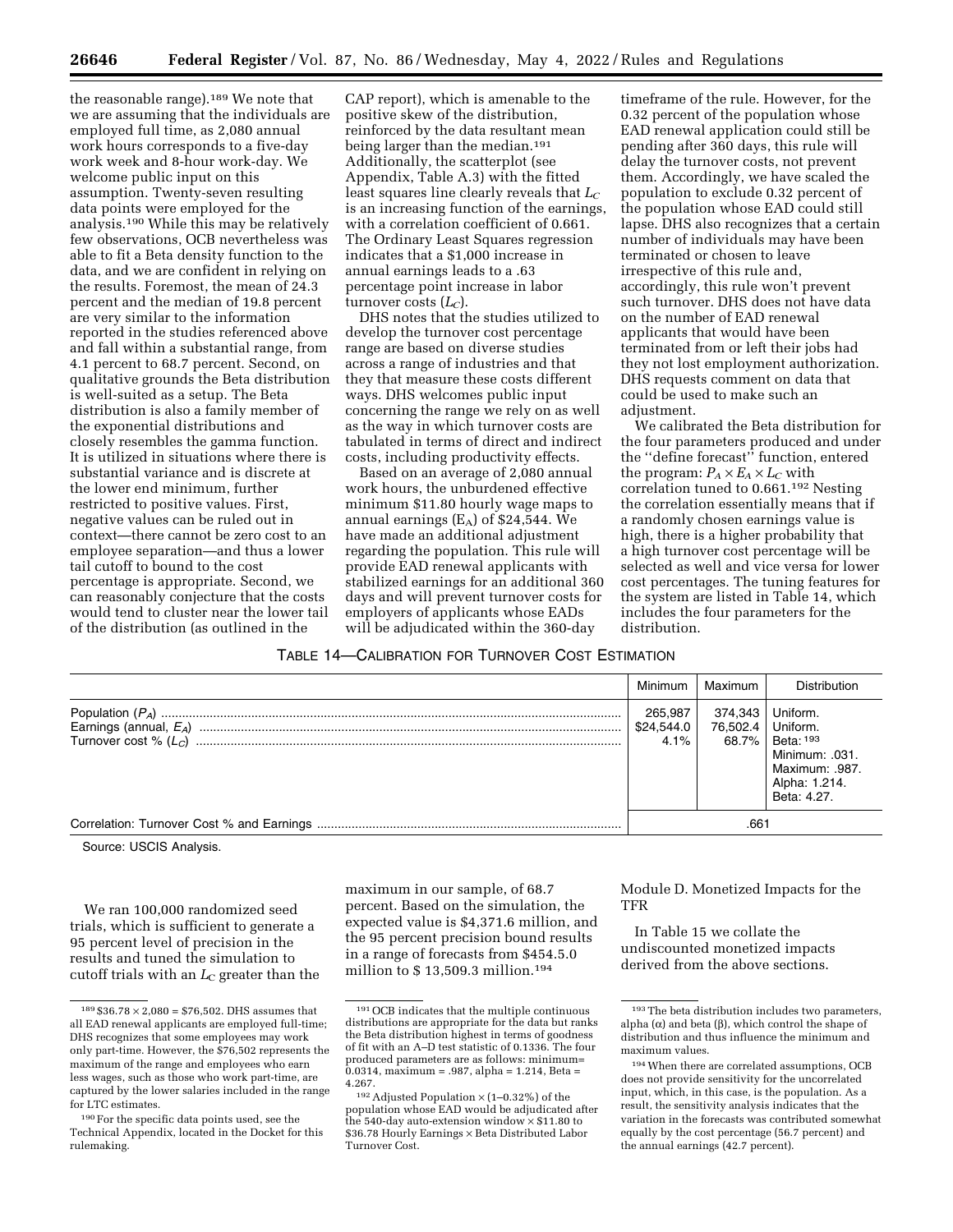TABLE 15—SUMMARY OF MONETIZED IMPACT ESTIMATES APPLICABLE TO LABOR EARNINGS AND LABOR TURNOVER [Undiscounted, in millions]

|       |                  | Labor earnings       |                        |               | Tax impacts *  |                  |
|-------|------------------|----------------------|------------------------|---------------|----------------|------------------|
|       | Min              | Mean                 | Max                    | Min           | Mean           | Max              |
|       | \$159.2<br>454.5 | \$3,354.3<br>4.371.6 | \$12,506.4<br>13.509.3 | \$16.8<br>0.0 | \$353.9<br>0.0 | \$1,319.6<br>0.0 |
| Total | 613.7            | 7.725.9              | 26.015.7               | 16.8          | 353.9          | 1,319.6          |

\* If, without this rule, businesses could not find replacement labor for any of the affected EAD holders, the tax impacts shown represent the loss in employment taxes this rule would prevent. The actual amount will depend on how easily businesses would have been able to find replacement labor in the absence of this rule.

Because the TFR will apply to more than one full fiscal year, we also apply a discounting framework to the impacts. Since there is a one-to-one mapping from the population to the impacts, we can derive the yearly allocations

directly from the population figures. The approach, encapsulated in Table 16 in step-by step fashion, builds off the population data in Tables 10 and 11. By grouping the current and near-term populations into year one, and then

calculating the portion of the future population attributable to year one, we can logically calculate the year two allocation.

| <b>TABLE 16-WORKSHEET FOR IMPACT ALLOCATION ACROSS TWO YEARS</b> |
|------------------------------------------------------------------|
|------------------------------------------------------------------|

| Population segment |         | Hiah<br>population |
|--------------------|---------|--------------------|
|                    | 57.795  | 57,795             |
|                    | 85.956  | 85.956             |
|                    | 143.751 | 143.751            |
|                    | 123.091 | 231.794            |
|                    | 18      | 18                 |
|                    | 6.838   | 12.877             |
|                    |         |                    |
|                    |         | 6                  |
|                    | 82.060  | 154,529            |
|                    | 225.811 | 298,280            |
|                    | 41.030  | 77.265             |
|                    | 266.841 | 375,545            |
|                    | 84.6%   | 79.4%              |
|                    | 15.4%   | 20.6%              |
|                    | 82.0%   |                    |
|                    | 18.0%   |                    |

As can be gathered from rows M and N, the allocations are different according to the high and low population. However, the impact estimates already have incorporated the population variation, meaning that we need to rely on a single percentage for the share allocations. Since the shares

are close across the population bounds, we average them and apply the resulting figures, of 82.0 percent and 18.0 percent, in order (Rows O and P).

Table 17 provides the allocated impacts according to the allocation derived above, incorporating sub-tables A–C, to account for the average, and low and high ends of the certainty bound in

order. Each sub-table is organized into three additional sections, to account for undiscounted terms, and those at 3 percent rate of discount, and a 7 percent rate of discount, in order. We parsed out the stabilized earnings and labor turnover impacts separately, as they will embody different types of impacts.

# TABLE 17—MONETIZED EXPECTED VALUE IMPACTS FOR THE TFR

[Millions]

| Undiscounted                | Stabilized<br>earnings | Labor<br>turnover  | Total                | Taxes*          |
|-----------------------------|------------------------|--------------------|----------------------|-----------------|
| A. Average (Expected Value) |                        |                    |                      |                 |
| Year 1<br>Year 2            | \$2,751.4<br>602.9     | \$3,585.8<br>785.8 | \$6,337.2<br>1.388.7 | \$290.3<br>63.6 |
| Total                       | 3,354.3                | 4.371.6            | 7.725.9              | 353.9           |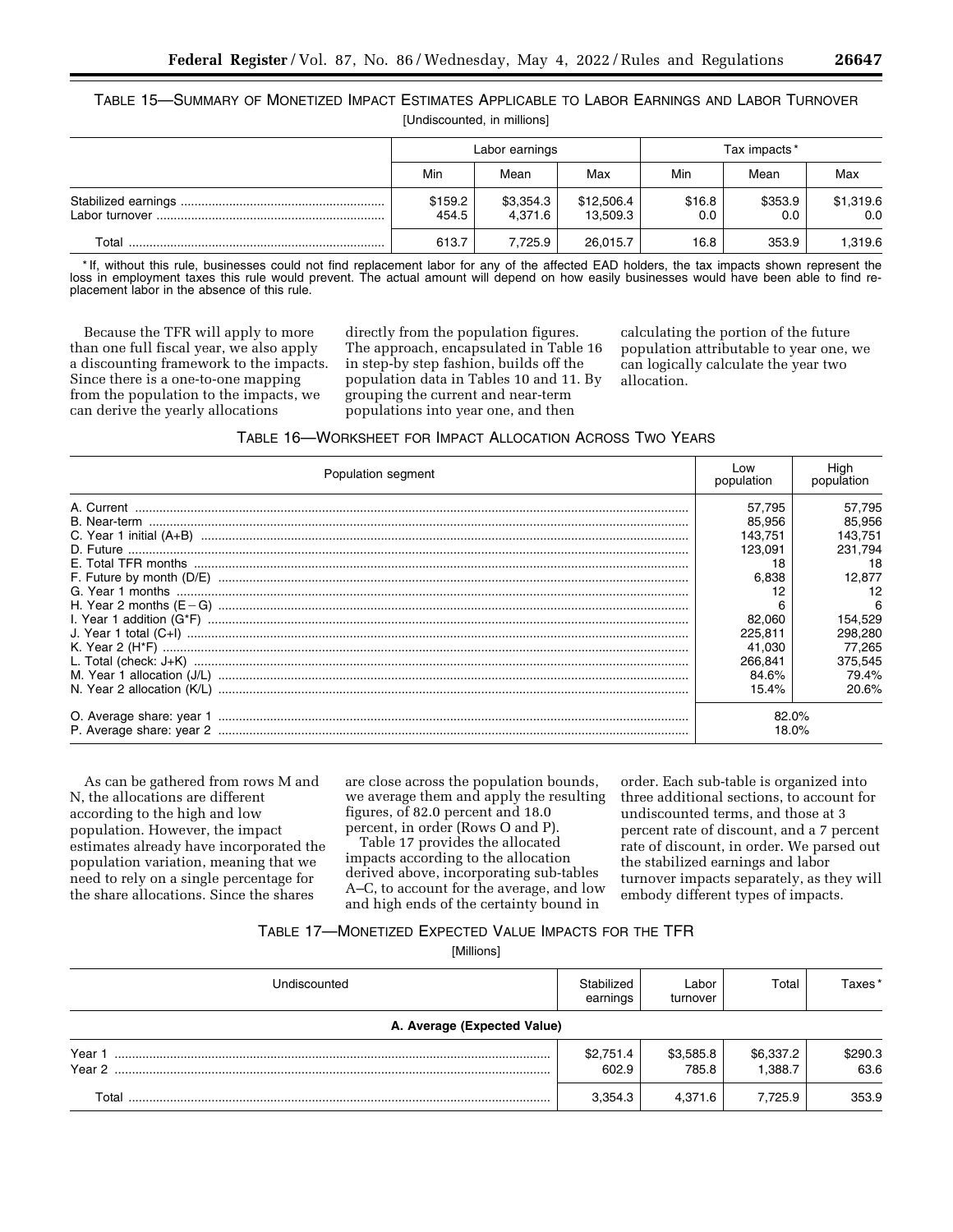$\equiv$ 

۲

# TABLE 17-MONETIZED EXPECTED VALUE IMPACTS FOR THE TFR-CONTINUED [Millions]

| 3% Discount                   | Stabilized             | Labor              | Total                | Taxes           |
|-------------------------------|------------------------|--------------------|----------------------|-----------------|
|                               | earnings               | turnover           |                      |                 |
|                               | \$2,671.2<br>568.3     | \$3,481.4<br>740.7 | \$6,152.6<br>1,309.0 | \$281.9<br>60.0 |
|                               | 3,239.6                | 4,222.1            | 7,461.6              | 341.8           |
|                               | 1,693.0                | 2,206.5            | 3,899.5              | 178.64          |
| 7% Discount                   | Stabilized<br>earnings | Labor<br>turnover  | Total                | <b>Taxes</b>    |
|                               | \$2,571.4<br>526.6     | \$3,351.2<br>686.3 | \$5,922.6<br>1,213.0 | \$271.3<br>55.6 |
|                               | 3,098.0<br>1,713.5     | 4,037.6<br>2,233.1 | 7,135.6<br>3,946.6   | 326.9<br>180.8  |
| B. Low end of certainty range |                        |                    |                      |                 |
| Undiscounted                  | Stabilized<br>earnings | Labor<br>turnover  | Total                | Taxes*          |
|                               | \$130.6<br>28.6        | \$372.8<br>81.7    | \$503.4<br>110.3     | \$13.8<br>3.0   |
|                               | 159.2<br>79.6          | 454.5<br>227.3     | 613.7<br>306.9       | 16.8<br>8.4     |
| 3% Discount                   | Stabilized<br>earnings | Labor<br>turnover  | Total                | Taxes           |
|                               | \$126.8<br>27.0        | \$361.9<br>77.0    | \$488.7<br>104.0     | \$13.4<br>2.8   |
|                               | 153.8<br>80.35         | 439.0<br>229.4     | 592.7<br>309.8       | 16.2<br>8.5     |
| 7% Discount                   | Stabilized<br>earnings | Labor<br>turnover  | Total                | Taxes           |
|                               | \$122.0                | \$348.4            | \$470.5              | \$12.9          |
|                               | 25.0                   | 71.4               | 96.4                 | 2.6             |
|                               | 147.0<br>81.3          | 419.8<br>232.2     | 566.8<br>313.5       | 15.5<br>8.6     |

| Undiscounted | Stabilized<br>earnings | Labor<br>turnover     | Total                 | Taxes*             |
|--------------|------------------------|-----------------------|-----------------------|--------------------|
|              | \$10,258.4<br>2.248.0  | \$11,081.0<br>2.428.3 | \$21,339.3<br>4.676.4 | \$1,082.4<br>237.2 |
|              | 12,506.4<br>6,253.2    | 13,509.3<br>6.754.7   | 26,015.7<br>13.007.9  | 1,319.6<br>659.8   |
| 3% Discount  | Stabilized<br>earnings | Labor<br>turnover     | Total                 | Taxes              |
|              | \$9,959.6<br>2.119.0   | \$10,758.2<br>2.288.9 | \$20,717.8<br>4.407.9 | \$1,050.9<br>223.6 |
| Annualized   | 12,078.6<br>6,312.39   | 13,047.2<br>6.818.6   | 25,125.7<br>13.131.0  | 1,274.5<br>666.1   |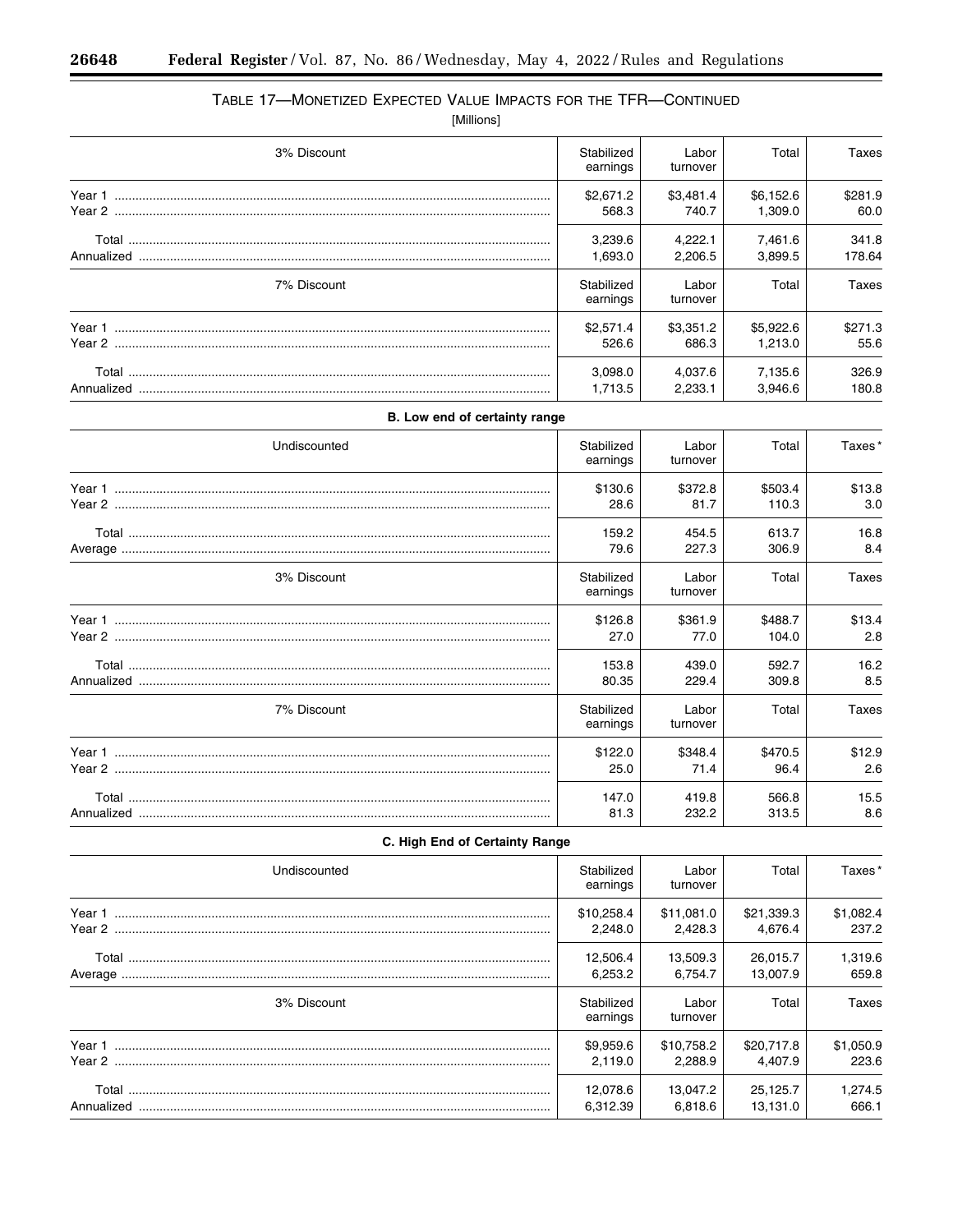# TABLE 17—MONETIZED EXPECTED VALUE IMPACTS FOR THE TFR—CONTINUED

[Millions]

| 7% Discount         | Stabilized<br>earnings | Labor<br>turnover    | Total                 | Taxes              |
|---------------------|------------------------|----------------------|-----------------------|--------------------|
| Year 1<br>Year 2    | \$9,587.2<br>.963.5    | \$10,054.4<br>.999.2 | \$19,943.3<br>4.084.5 | \$1,011.6<br>207.2 |
| Total<br>Annualized | 11,550.8<br>6,388.6    | 12,053.7<br>6.666.8  | 24.027.8<br>13.289.6  | 1,218.8<br>674.1   |

\* If, without this rule, businesses could not find replacement labor for any of the affected EAD holders, the tax impacts shown represent the loss in employment taxes this rule would prevent. The actual amount will depend on how easily businesses would have been able to find replacement labor in the absence of this rule.

For the discounted figures, the annualized amounts are the average annual equivalence basis. Since the inputs are different for each year, the annualized terms differ across discount rates.

Module E. Economic and Business Impacts

As explained previously, DHS does not know what the next best alternative would have been for businesses without this rule. Accordingly, DHS does not know the proportion of the stabilized labor earnings estimates developed above that would represent cost savings to businesses for prevented lost productivity or are prevented transfer payments from affected EAD holders to replacement labor.195 These effects are very difficult to quantify and could be influenced by multiple factors, but we will address the possibilities at a conceptual level.

In the cases where, in the absence of this rule, businesses would have been able to easily find reasonable labor substitutes for the EAD renewal applicants, then the impact of this rule is preventing a distributional impact where the earnings of affected EAD holders would be transferred to others, who might fill in for (and presumably replace) the EAD renewal applicants during their earnings lapse. The portion of the total estimate of stabilized income that would represent this prevented transfer payment will depend on the ability of businesses to have found replacement labor in the absence of this rule.

In the cases where, in the absence of this rule, businesses would not have been able to easily find reasonable labor substitutes for the EAD renewal applicants, then the impact of this rule

is preventing an associated loss of productivity for employers. Therefore, the portion of the total estimate of stabilized income that would represent cost savings to employers for prevented productivity losses will depend on the ability of businesses to have found replacement labor in the absence of this rule. In this case, the rule may also result in additional cost savings to employers for prevented profit losses and having to choose the next best alternative to the EAD holder.

DHS does not know what this nextbest alternative may be for those companies. However, if the replacement candidate would have been substitutable for the affected EAD renewal applicant to a high degree, the labor performed by the new candidate would not have resulted in changes to profits or productivity. Accordingly, if the replacement labor is highly substitutable, we wouldn't expect this rule to result in cost savings for productivity loss as a result of employing the next available alternative for labor. If, however, the replacement labor is a poor substitute and would have decreased productivity, then this rule will preserve that lost productivity.

The above discussion involves two important points: If employers replaced individuals who faced a lapse in their EAD after the automatic extension with others in the labor force, then once the EAD was eventually reauthorized the EAD holder would need to conduct a new search for a new job. They would thus incur direct costs associated with seeking new employment. In addition, it can take time to establish new employment. According to the Bureau of Labor Statistics, in November 2021 the average duration of unemployment was 28.9 weeks (about 7 months) and the median duration was 12.7 weeks (about 3 months).196 This has varied historically, according to factors such as

the overall strength of the economy, employment conditions in specific industries, individual search effort, and geographical considerations.197

Based on this average search time, in cases where affected EAD renewal applicants would not be able to immediately return to their previous jobs once their EAD is approved, the duration of lapsed earnings this TFR is addressing is likely higher than that we have relied on from the analysis of the data. As a result, search costs and the potential for earnings to continue to lapse even when the individuals affected are able to return to work probably makes our estimated impacts of the amount in stabilized earnings to affected EAD holders smaller than the actual impacts. However, we do not have a method to allocate the job search time to a portion that could be conducted while the EAD was in lapse mode and a portion that would need to be held off until the Form I–765 renewal application was approved and a new EAD issued. Therefore, it would be speculative to try to incorporate these additional factors into a cohesive model and thus we have not quantified them.

# Module F. Other Impacts

DHS does not expect material impacts to the U.S. labor market from this TFR. According to the most recent data (applicable to November 2021), the U.S. labor force stands at 162,052,000.198 The maximum population impacted by the TFR is 375,545, which is only 0.23 percent of the national labor force.

Without this rule, EAD holders who remain eligible for employment authorization would encounter delays

<sup>195</sup>Transfer payments are monetary payments from one group to another that do not affect total resources available to society. *See* OMB Circular A– 4 pages 14 and 38 for further discussion of transfer payments and distributional effects. Circular A–4 (Sept. 17, 2003), *[https://www.whitehouse.gov/](https://www.whitehouse.gov/wp-content/uploads/legacy_drupal_files/omb/circulars/A4/a-4.pdf) [wp-content/uploads/legacy](https://www.whitehouse.gov/wp-content/uploads/legacy_drupal_files/omb/circulars/A4/a-4.pdf)*\_*drupal*\_*files/omb/ [circulars/A4/a-4.pdf.](https://www.whitehouse.gov/wp-content/uploads/legacy_drupal_files/omb/circulars/A4/a-4.pdf)* 

<sup>196</sup>Bureau of Labor Statistics, Employment Situation News Release (November 2021), Table A– 12, *[https://www.bls.gov/news.release/archives/](https://www.bls.gov/news.release/archives/empsit_12032021.htm) empsit*\_*[12032021.htm.](https://www.bls.gov/news.release/archives/empsit_12032021.htm)* 

<sup>197</sup>Bureau of Labor Statistics, Duration of Unemployment, Seasonally Adjusted, *[https://](https://www.bls.gov/charts/employment-situation/duration-of-unemployment.htm) [www.bls.gov/charts/employment-situation/](https://www.bls.gov/charts/employment-situation/duration-of-unemployment.htm)  [duration-of-unemployment.htm](https://www.bls.gov/charts/employment-situation/duration-of-unemployment.htm)* (last visited Mar. 9, 2022).

<sup>198</sup>BLS, Employment Situation, Table A–1. Employment status of the civilian population by sex and age. The figure applies to the civilian labor force, seasonally adjusted, *[https://www.bls.gov/](https://www.bls.gov/news.release/archives/empsit_12032021.htm)  [news.release/archives/empsit](https://www.bls.gov/news.release/archives/empsit_12032021.htm)*\_*12032021.htm* (last visited Dec. 14, 2021).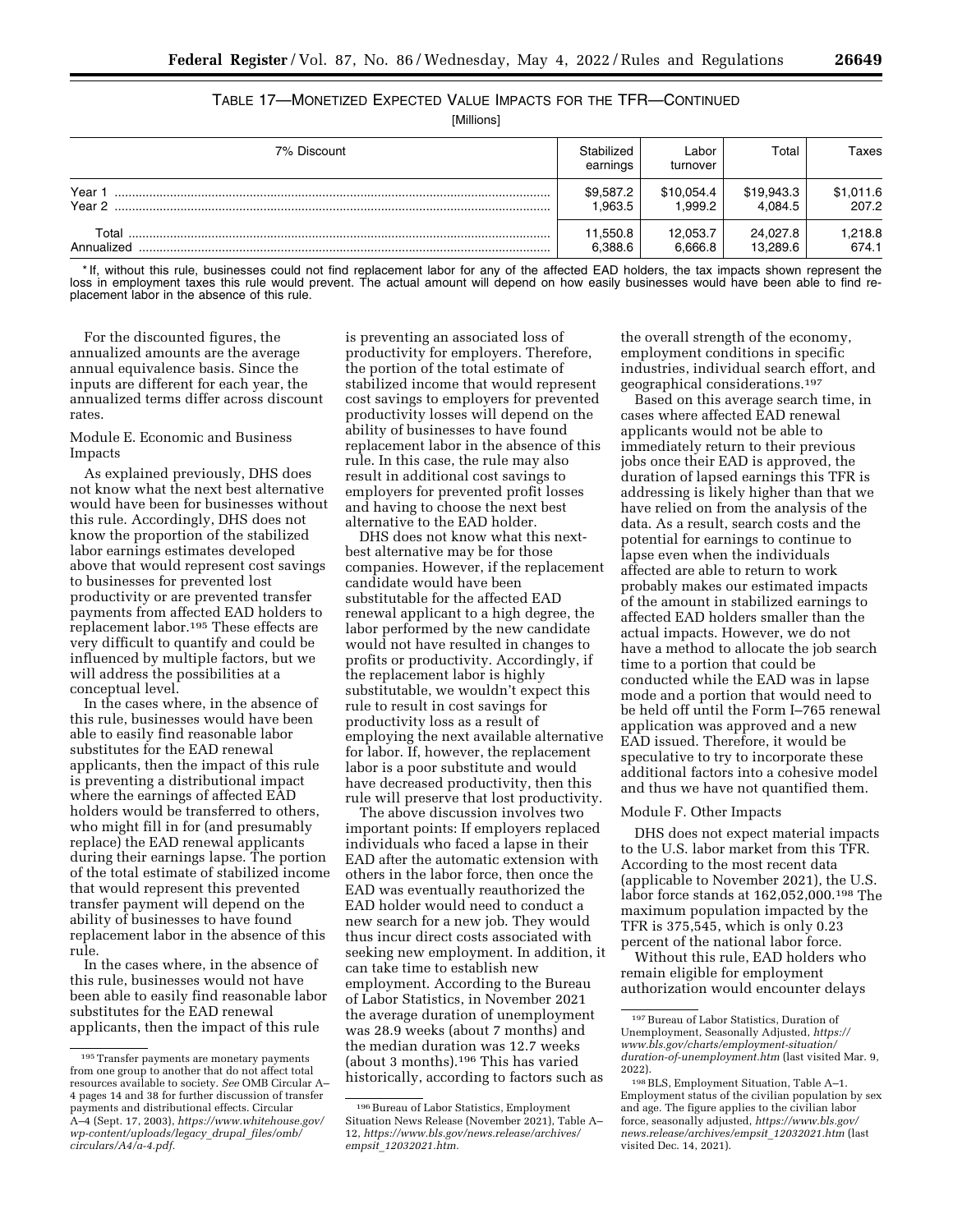**26650 Federal Register** / Vol. 87, No. 86 / Wednesday, May 4, 2022 / Rules and Regulations

in EAD renewals and either be unauthorized to work for periods of time, or lack documentation reflecting their employment authorization. This rule is not making additional categories eligible for employment authorization; it simply temporarily increases the 180 day timeframe for those already eligible for an automatic extension. It will ensure that these EAD holders do not experience gaps in employment as a result of USCIS processing delays. Accordingly, stabilized earnings for these EAD holders may also relieve the support network of the applicants for any monetary or other support that would have been necessary during such a period of unemployment. This network could include public and private entities, and it may comprise family and personal friends, legal services providers and advisors, religious and charity organizations, State and local public institutions, educational providers, and nongovernmental organizations. DHS believes these impacts would accrue as benefits to the noncitizen EAD holders and their families.

Finally, we have already noted that the goal of this TFR is to prevent EADs from lapsing, and that the 540-day benchmark would cover almost every case. For the small portion that lapsed for more than 540 days, we have already noted that these would embody extreme outliers and may be skewed by data errors. Nevertheless, for purposes of transparency we provide Table 18, which shows the share of EADs that would lapse under several alternatives to the 360-day extension to the existing 180-day benchmark.

# TABLE 18—PERCENTAGE OF EADS THAT WOULD LAPSE UNDER ALTER-NATIVE EXTENSION-DAY SCENARIOS

| The number of extension    | Share that  |  |
|----------------------------|-------------|--|
| days added to the existing | would lapse |  |
| 180                        | (percent)   |  |
|                            | 57.7        |  |
|                            | 35.3        |  |
|                            | 19.0        |  |
|                            | 8.41        |  |
|                            | 144         |  |
|                            | 0.32        |  |
|                            | 0.10        |  |

It is important to note that our analysis was based on data from June through December of 2021. If processing times and resultant backlogs are higher now, than lapse-durations would potentially also be higher, and the shares affected may be larger than those shown in Table 16.

# *C. Regulatory Flexibility Act*

The Regulatory Flexibility Act (RFA) (5 U.S.C. 601 *et seq.*), as amended by the Small Business Regulatory Enforcement Fairness Act of 1996 (SBREFA), requires an agency to prepare and make available to the public a regulatory flexibility analysis that describes the effect of the rule on small entities (*i.e.,* small businesses, small organizations, and small governmental jurisdictions). The RFA's regulatory flexibility analysis requirements apply only to those rules for which an agency is required to publish a general notice of proposed rulemaking pursuant to 5 U.S.C. 553(b) or any other law. *See* 5 U.S.C. 604(a). As discussed previously, USCIS did not issue a notice of proposed rulemaking for this action. Therefore, a regulatory flexibility analysis is not required for this rule.

# *D. Small Business Regulatory Enforcement Fairness Act of 1996 (Congressional Review Act)*

The Congressional Review Act (CRA) was included as part of SBREFA by section 804 of SBREFA, Public Law 104–121, 110 Stat. 847, 868, *et seq.*  OIRA has determined that this TFR is a major rule as defined by the CRA because it will result in a major increase in costs or prices.199 DHS has complied with the CRA's reporting requirements and has sent this rule to Congress and to the Comptroller General as required by 5 U.S.C. 801(a)(1). As stated in section IV.A of this preamble, DHS has found that there is good cause to conclude that notice, the opportunity for advanced public participation, and a delay in the effective date are impracticable and contrary to the public interest. Accordingly, this rule is effective immediately upon publication.200

*E. Unfunded Mandates Reform Act of 1995* 

The Unfunded Mandates Reform Act of 1995 (UMRA) is intended, among other things, to curb the practice of imposing unfunded Federal mandates on State, local, and Tribal governments. Title II of UMRA requires each Federal agency to prepare a written statement assessing the effects of any Federal mandate in a proposed rule, or final rule for which the agency published a proposed rule, that includes any Federal mandate that may result in a \$100 million or more expenditure (adjusted annually for inflation) in any one year by State, local, and Tribal governments, in the aggregate, or by the private

sector.<sup>201</sup> This rule is exempt from the written statement requirement, because DHS did not publish a notice of proposed rulemaking for this rule.

In addition, this rule does not contain a Federal mandate as the term is defined under UMRA.202 The requirements of title II of UMRA, therefore, do not apply, and DHS has not prepared a statement under UMRA.

# *F. Executive Order 13132 (Federalism)*

This rule does not have substantial direct effects on the States, on the relationship between the National Government and the States, or on the distribution of power and responsibilities among the various levels of government. Therefore, in accordance with section 6 of E.O. 13132, 64 FR 43255 (Aug. 4, 1999), this rule does not have sufficient federalism implications to warrant the preparation of a federalism summary impact statement.

# *G. Executive Order 12988 (Civil Justice Reform)*

This rule was drafted and reviewed in accordance with E.O. 12988, Civil Justice Reform. This rule was written to provide a clear legal standard for affected conduct and was reviewed carefully to eliminate drafting errors and ambiguities, so as to minimize litigation and undue burden on the Federal court system. DHS has determined that this rule meets the applicable standards provided in section 3 of E.O. 12988.

#### *H. National Environmental Policy Act*

DHS Directive 023–01 Rev. 01 and Instruction Manual 023–01–001–01 Rev. 01 (Instruction Manual) 203 establish the policies and procedures that DHS and its components use to comply with the National Environmental Policy Act (NEPA) and the Council on Environmental Quality (CEQ) regulations for implementing NEPA.204

The CEQ regulations allow Federal agencies to establish, with CEQ review and concurrence, categories of actions (''categorical exclusions'') that experience has shown do not have a significant effect on the human environment and, therefore, do not

<sup>199</sup>*See* 5 U.S.C 804(2).

<sup>200</sup>*See* 5 U.S.C. 808(2).

<sup>201</sup>*See* 2 U.S.C. 1532(a).

<sup>202</sup>The term ''Federal mandate'' means a Federal intergovernmental mandate or a Federal private sector mandate. *See* 2 U.S.C. 1502(1) and 658(6).

<sup>203</sup>The Instruction Manual contains the Department's procedures for implementing NEPA and was issued November 6, 2014. Instruction Manual, *[https://www.dhs.gov/publication/directive-](https://www.dhs.gov/publication/directive-023-01-rev-01-and-instruction-manual-023-01-001-01-rev-01-and-catex)[023-01-rev-01-and-instruction-manual-023-01-001-](https://www.dhs.gov/publication/directive-023-01-rev-01-and-instruction-manual-023-01-001-01-rev-01-and-catex)  [01-rev-01-and-catex](https://www.dhs.gov/publication/directive-023-01-rev-01-and-instruction-manual-023-01-001-01-rev-01-and-catex)* (last updated Nov. 12, 2021). 204 40 CFR parts 1500 through 1508.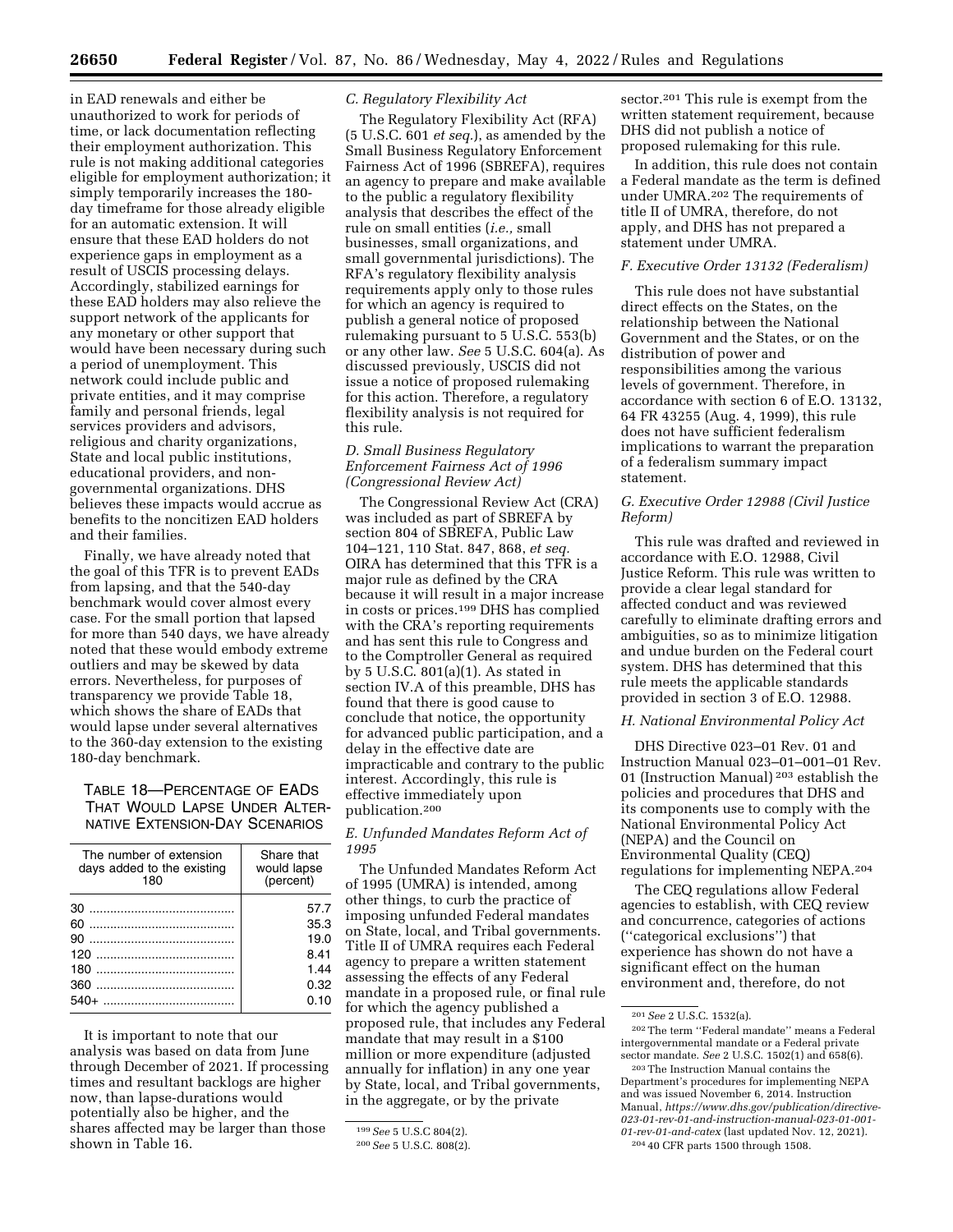require an environmental assessment or environmental impact statement.205

The Instruction Manual establishes categorical exclusions that DHS has found to have no such effect.206 Under DHS NEPA implementing procedures, for an action to be categorically excluded it must satisfy each of the following three conditions: (1) The entire action clearly fits within one or more of the categorical exclusions; (2) the action is not a piece of a larger action; and (3) no extraordinary circumstances exist that create the potential for a significant environmental effect.207

This rule amends 8 CFR 274a.13(d) to temporarily increase the period of time that the employment authorization and/ or EADs of certain eligible Form I–765 renewal applicants are automatically extended while their renewal applications remain pending with USCIS. More specifically, this rule provides that the automatic extension period applicable to expiring EADs for certain renewal applicants who have filed Form I–765 will be increased from up to 180 days to up to 540 days.

Amending the current rule to increase the automatic extension period for employment authorization and/or EADs' validity from 180 days to 540 days will not result in any meaningful, calculable change in environmental effect with respect to the number of individuals affected by current EAD renewal requirements. Furthermore, this rule's amendment will not alter immigration eligibility criteria or result in an increase in the number of individuals who will be eligible for employment authorization and/or EADs. Therefore, DHS has determined that the temporary amendment to 8 CFR 274a.13 clearly fits within Categorical Exclusion A3(d) contained in the Instruction Manual because it amends a regulation without changing its environmental effect. Furthermore, DHS has determined that this rule fits within Categorical Exclusion A3(a) contained in the Instruction Manual because DHS considers temporarily increasing the automatic extension period for employment authorizations and/or EADs for certain renewal applicants to be an action of a strictly administrative or procedural nature.

The temporary amendment to 8 CFR 274a.13 is a standalone action to increase an automatic extension period. It is not part of a larger action. This amendment will not result in any major Federal action that will significantly impact the human environment. Furthermore, USCIS has determined that no extraordinary circumstances exist that would create the potential for significant environmental effects. Therefore, this rule amendment is categorically excluded from further NEPA review.

#### *I. Family Assessment*

DHS has reviewed this rule in line with the requirements of section 654 of the Treasury and General Government Appropriations Act, 1999,208 enacted as part of the Omnibus Consolidated and Emergency Supplemental Appropriations Act, 1999.209 DHS has systematically reviewed the criteria specified in section  $654(c)(1)$ , by evaluating whether this regulatory action: (1) Impacts the stability or safety of the family, particularly in terms of marital commitment; (2) impacts the authority of parents in the education, nurture, and supervision of their children; (3) helps the family perform its functions; (4) affects disposable income or poverty of families and children; (5) only financially impacts families, if at all, to the extent such impacts are justified; (6) may be carried out by State or local government or by the family; or (7) establishes a policy concerning the relationship between the behavior and personal responsibility of youth and the norms of society. If the agency determines a regulation may negatively affect family well-being, then the agency must provide an adequate rationale for its implementation.

DHS has determined that the implementation of this regulation will not negatively affect family well-being and will not have any impact on the autonomy or integrity of the family as an institution.

# *J. Paperwork Reduction Act*

This rule does not propose new, or revisions to existing, ''collection[s] of information'' as that term is defined under the Paperwork Reduction Act of 1995, Public Law 104–13, 44 U.S.C. chapter 35, and its implementing regulations, 5 CFR part 1320. As this is a TFR that only will increase the duration of an automatic extension of employment authorization and EAD, USCIS does not anticipate a need to update the Form I–765 or to collect additional information beyond that already collected on Form I–765.

### **List of Subjects in 8 CFR Part 274a**

Administrative practice and procedure, Aliens, Employment, Penalties, Reporting and recordkeeping requirements.

Accordingly, for the reasons set forth in the preamble, the Secretary of Homeland Security amends 8 CFR part 274a as follows:

# **PART 274a CONTROL OF EMPLOYMENT OF ALIENS**

■ 1. The authority citation for part 274a continues to read as follows:

**Authority:** 8 U.S.C. 1101, 1103, 1324a; 48 U.S.C. 1806; 8 CFR part 2; Pub. L. 101–410, 104 Stat. 890, as amended by Pub. L. 114– 74, 129 Stat. 599.

■ 2. Effective May 4, 2022, through October 15, 2025, amend § 274a.13 by adding paragraph (d)(5) to read as follows:

### **§ 274a.13 Application for employment authorization.**

\* \* \* \* \*

(d) \* \* \*

(5) *Temporary increase in the automatic extension period.* The authorized extension period stated in paragraph (d)(1) of this section, 8 CFR  $274a.2(b)(1)(vii)$ , and referred to in paragraphs (d)(3) and (4) of this section is increased to up to 540 days for all eligible classes of aliens as described in paragraph (d)(1) who properly filed their renewal application on or before October 26, 2023. Such automatic extension period will automatically terminate the earlier of up to 540 days after the expiration date of the Employment Authorization Document (Form I–766, or successor form) or upon issuance of notification of a denial on the renewal request, even if such date is after October 26, 2023. Aliens whose automatic extension under paragraph (d)(1) expired before May 4, 2022, will receive an automatic resumption of employment authorization and the validity of their Employment Authorization Document, as applicable, for an additional period beginning from May 4, 2022, and up to 540 days from the expiration of their employment authorization and/or Employment Authorization Document as shown on the face of such document. An Employment Authorization Document that has expired on its face is considered unexpired when combined with a Notice of Action (Form I–797C), which demonstrates that the requirements of paragraph (d)(1) of this section and this paragraph (d)(5) have been met, notwithstanding any notations on such notice indicating an automatic extension of up to 180 days.

<sup>205</sup> 40 CFR 1507.3(e)(2)(ii) and 1501.4.

<sup>206</sup>*See* Appendix A, Table 1.

<sup>207</sup>*See* Instruction Manual section V.B(2)(a) through (c).

<sup>208</sup>*See* 5 U.S.C. 601 note.

<sup>209</sup>Public Law 105–277, 112 Stat. 2681 (1998).